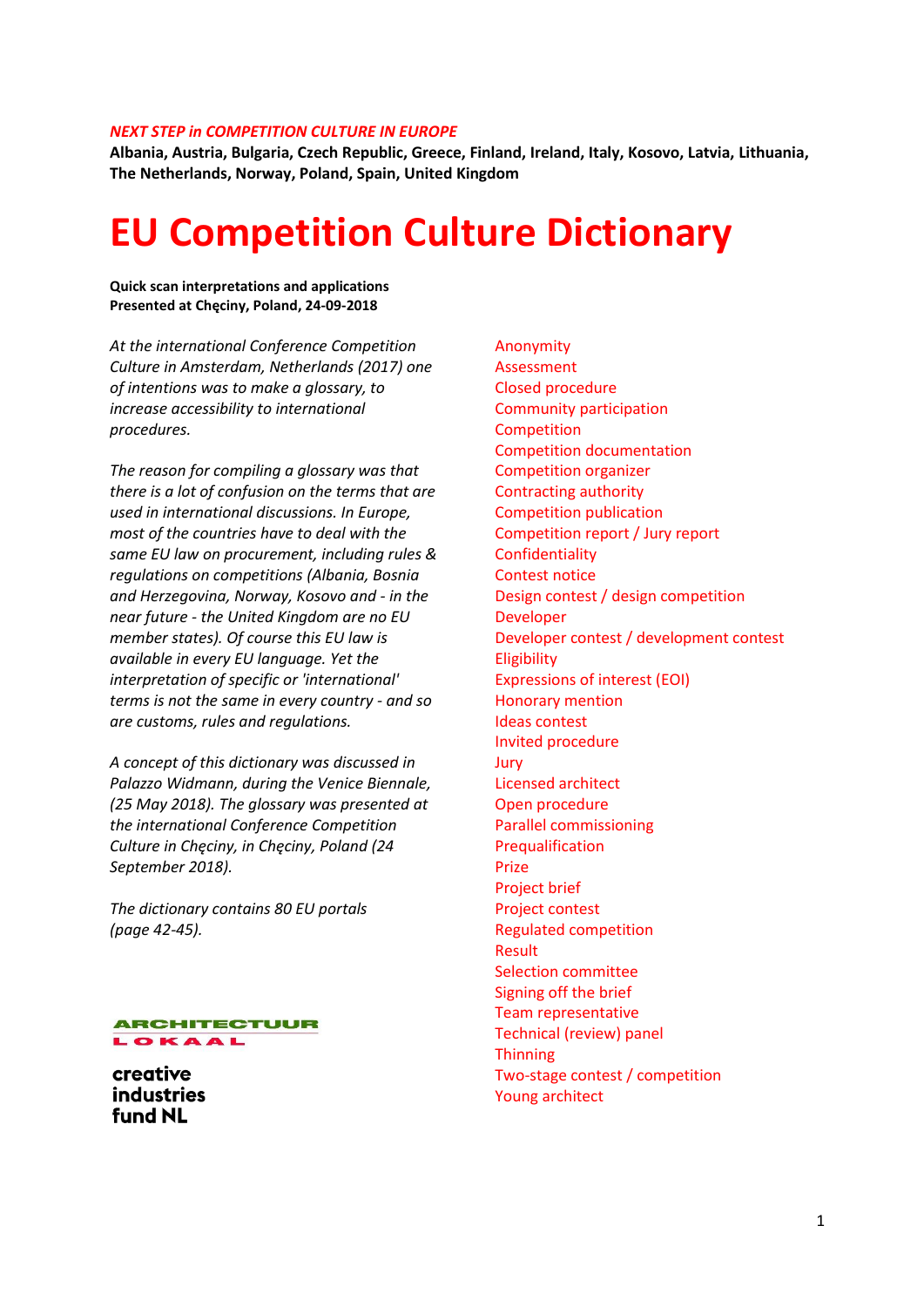## **Anonymity**

A key principle in selecting solutions from the submissions in a design contest involves anonymous submissions. This is required by EU law (art. 82).

Clear instructions should be given to contestants on how anonymity will be maintained and how the authors of shortlisted or prizewinning schemes will subsequently be identified.

| CZ        | A vast majority of design competitions is open and anonymous.                              |
|-----------|--------------------------------------------------------------------------------------------|
| GR        | Most competitions are one stage competitions and they are anonymous. in case of two-       |
|           | stage competitions winners of the first stage are usually announced.                       |
| LT.       | The anonymity is obligatory an kept until the final stage - the opening of the envelopes   |
|           | (after the jury's decision)                                                                |
| <b>NL</b> | In two-stage competitions with selection on vision, competitors remain anonymous during    |
|           | the first stage. The second stage isn't anonymous.                                         |
|           | Procedures with preselection based on portfolio, the preselection (often understood as a   |
|           | first round) is not anonymous, the design contest (often understood as a second phase)     |
|           | among the selected teams is anonymous.                                                     |
|           | Info on the identity of the competitors will not be disclosed to anyone until the jury has |
|           | made a decision. A person not involved in the procedure guards the anonymity (not          |
|           | necessarily a notary).                                                                     |
| PL        | A vast majority of design contests is open and anonymous.                                  |
|           | Anonimowość or Zachowanie animowości (exactly: Obeying anonymity)                          |
| <b>SP</b> | One phase competitions are anonymous.                                                      |
|           | Two-phase competitions are anonymous in the first phase, and some also in the second.      |
|           | Some two-phase competitions establish some kind of anonymity in the process, where only    |
|           | the jury knows the identity of the competitor.                                             |
|           | In tenders, where the selection process includes an experience leg and/or an economic      |
|           | offer, usually the identity of the competitors is known.                                   |
|           | In competitions where a shortlist of participants is made through experience or portfolio, |
|           | the identity off participants is known to the jury and the secretariat. The design         |
|           | competition that follows will usually be anonymous if one phase, and variable in the       |
|           | eventual second phase.                                                                     |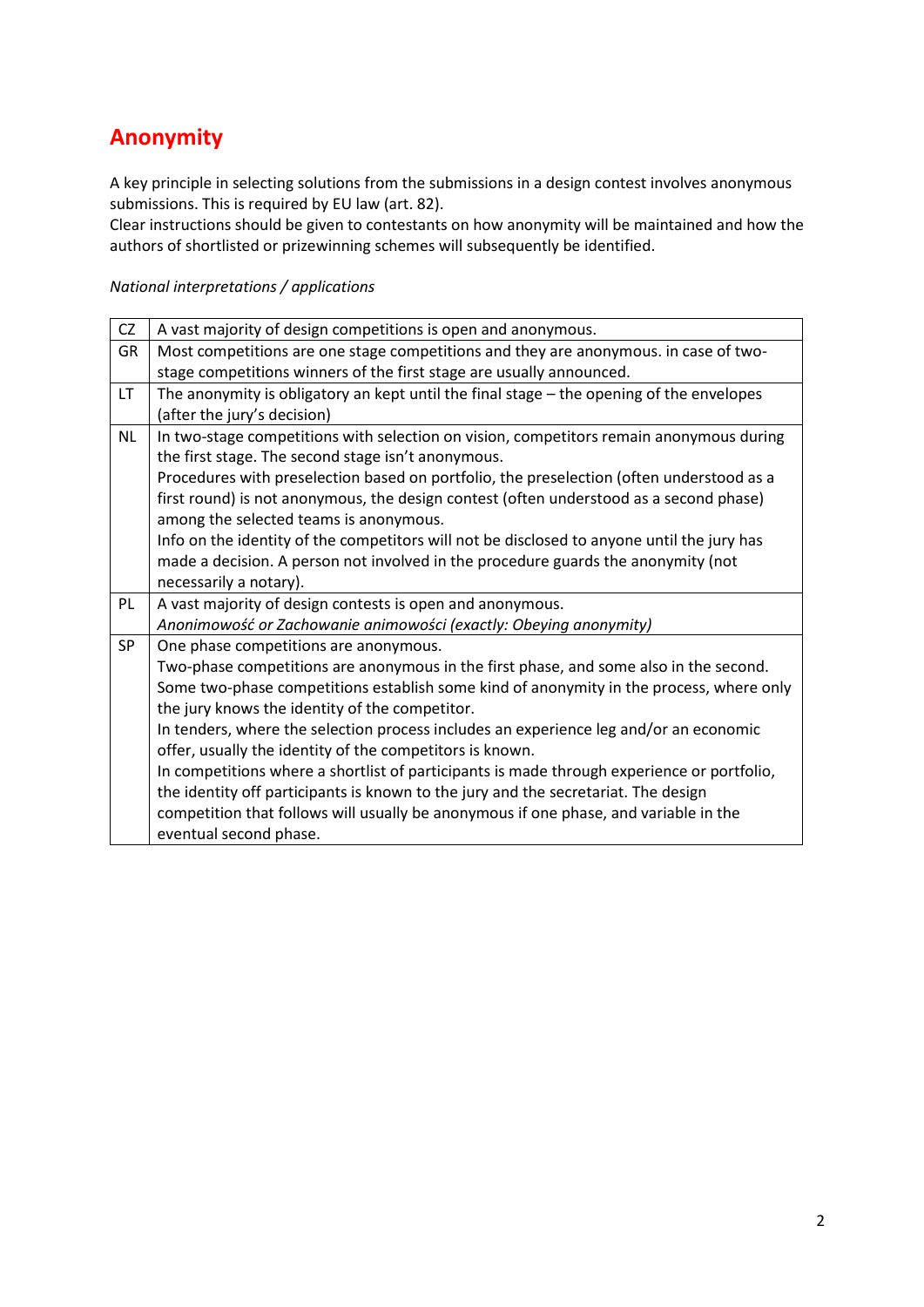### **Assessment**

The process of judging all valid submissions for a selection procedure. This is acquired by [EU law art. 82:](http://eur-lex.europa.eu/legal-content/EN/ALL/?uri=CELEX%3A32014L0024)

- 1. The jury shall be autonomous in its decisions or opinions.
- 2. The jury shall examine the plans and projects submitted by the candidates anonymously and solely on the basis of the criteria indicated in the contest notice.
- 3. The jury shall record its ranking of projects in a report, signed by its members, made according to the merits of each project, together with its remarks and any points that may need clarification.
- 4. Anonymity shall be observed until the jury has reached its opinion or decision.
- 5. Candidates may be invited, if need be, to answer questions that the jury has recorded in the minutes to clarify any aspect of the projects.
- 6. Complete minutes shall be drawn up of the dialogue between jury members and candidates.
- 7. Although publishing the names of the jury members is not required by EU law, it is considered good practice to do so (transparency is a basic principle).

| LT.       | There's no practice to invite the participants for a dialogue with the jury, for sake of      |
|-----------|-----------------------------------------------------------------------------------------------|
|           | anonymity. Also, we usually have experts that explain all the entries to the jury members     |
|           | without ranking them.                                                                         |
| <b>NL</b> | A dialogue with specialists (NOT jury members) in the middle of the second round is           |
|           | sometimes part of complex assignments (it is called a consultations round): everyone can      |
|           | consult in individual meeting, every team had the same amount of time and the same ach        |
|           | the same conversation partners). The client decides whether or not general questions and      |
|           | answers that are relevant for all teams, will be published in a information notice.           |
| PL        | Generally the above rules are followed. In most cases reports not on all projects are written |
|           | but only on the shortlisted ones. The invitation of candidates to answer the questions takes  |
|           | parts only in the case of the two-stage competition – than jury lists the problems which are  |
|           | to be solved in the second stage of the competition.                                          |
| <b>SP</b> | Addition:                                                                                     |
|           | 8. Rankings should avoid being established as an average of numerical values given to         |
|           | separate aspects of a project.                                                                |
|           | (This is a national interpretation? Not in EU law)                                            |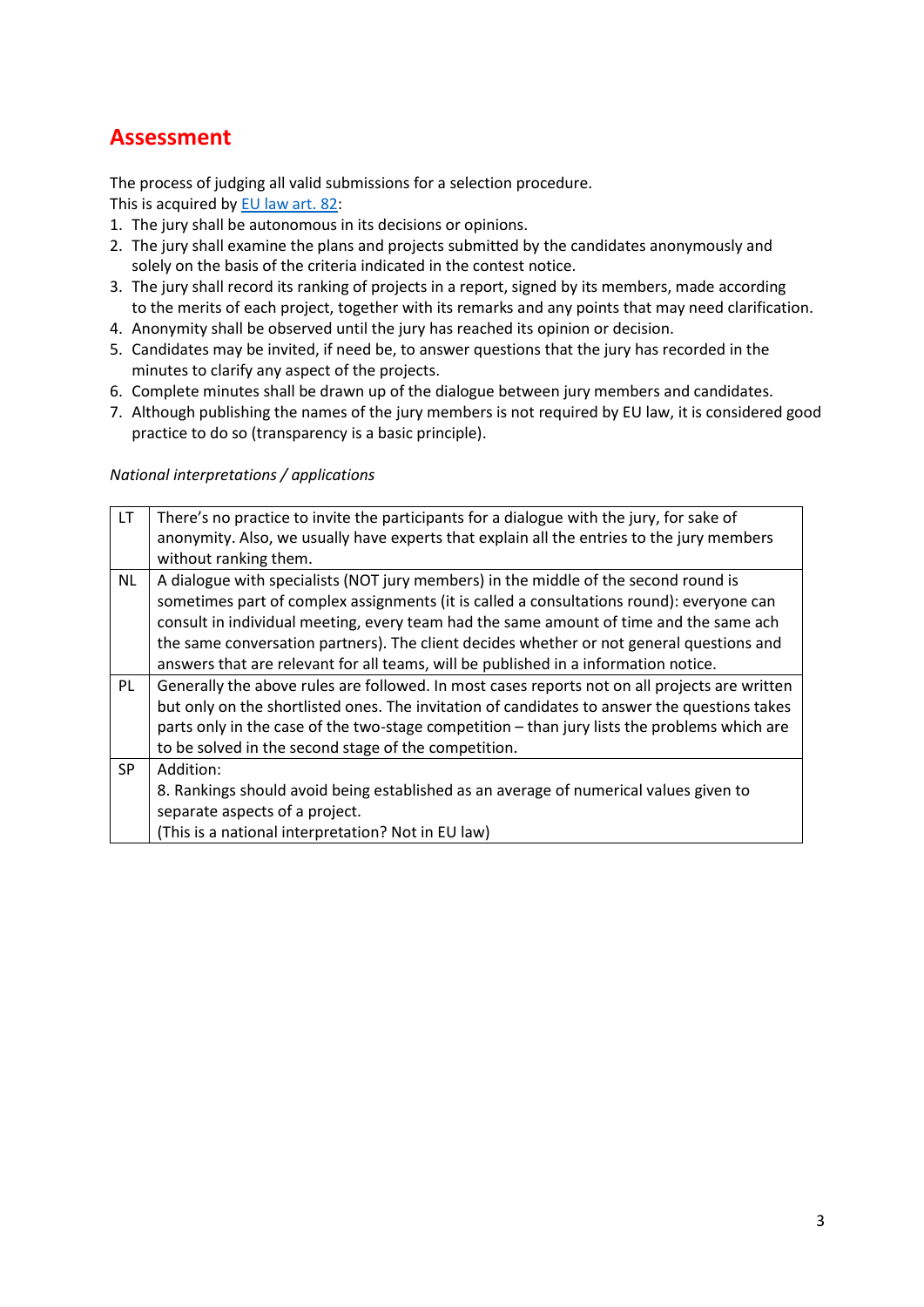# **Closed procedure**

A procedure in which participants are directly invited by the contracting authority ('invited procedure'). This is only possible below the EU thresholds.

| AL        | A considerable amount of projects of public infrastructure are appointed as closed tenders<br>or direct commissions.                                                                                                                                                                                                                                                                                                                                                                                                                                                   |
|-----------|------------------------------------------------------------------------------------------------------------------------------------------------------------------------------------------------------------------------------------------------------------------------------------------------------------------------------------------------------------------------------------------------------------------------------------------------------------------------------------------------------------------------------------------------------------------------|
| GR        | This is a common practice among private clients and it usually addresses well-established<br>architectural firms. The whole process is monitored by the client who also decides who to                                                                                                                                                                                                                                                                                                                                                                                 |
|           | hire.                                                                                                                                                                                                                                                                                                                                                                                                                                                                                                                                                                  |
| <b>LT</b> | Private clients use this procedure to diminish the risk of not getting sufficient quality<br>submissions by choosing closed (or mixed) competitions with all (or part) of the<br>participants invited. The invited architects are chosen by the clients themselves and mainly<br>are well-established offices. In Public Procurement Competitions it is not possible.                                                                                                                                                                                                  |
| NL        | Not used in NL. See 'invited procedure'.                                                                                                                                                                                                                                                                                                                                                                                                                                                                                                                               |
| PL        | Polish law prevents public institutions from organizing closed competitions, but there are<br>some rare attempts to act against it $-e.g.$ by financing the architect by the provat party in<br>public privat partnership, or when the investments in public programs is given to<br>commercial companies – which quite often are state owned, or local authorities owned.<br>Konkurs zamknięty (exactly: Closed competition) – no general term for closed procedures for<br>closed tender procedured there is a term "przetarg ograniczony" (exactly: limited tender) |
| <b>SP</b> | Addition: A camouflaged version of this procedure is legally used: The contracting authority<br>establishes a series of very restrictive conditions in order to participate in a multiple-phase<br>'open competition'. These conditions can be so restrictive, or so intentionally written, that<br>participants are almost taking part in what is a de facto closed procedure                                                                                                                                                                                         |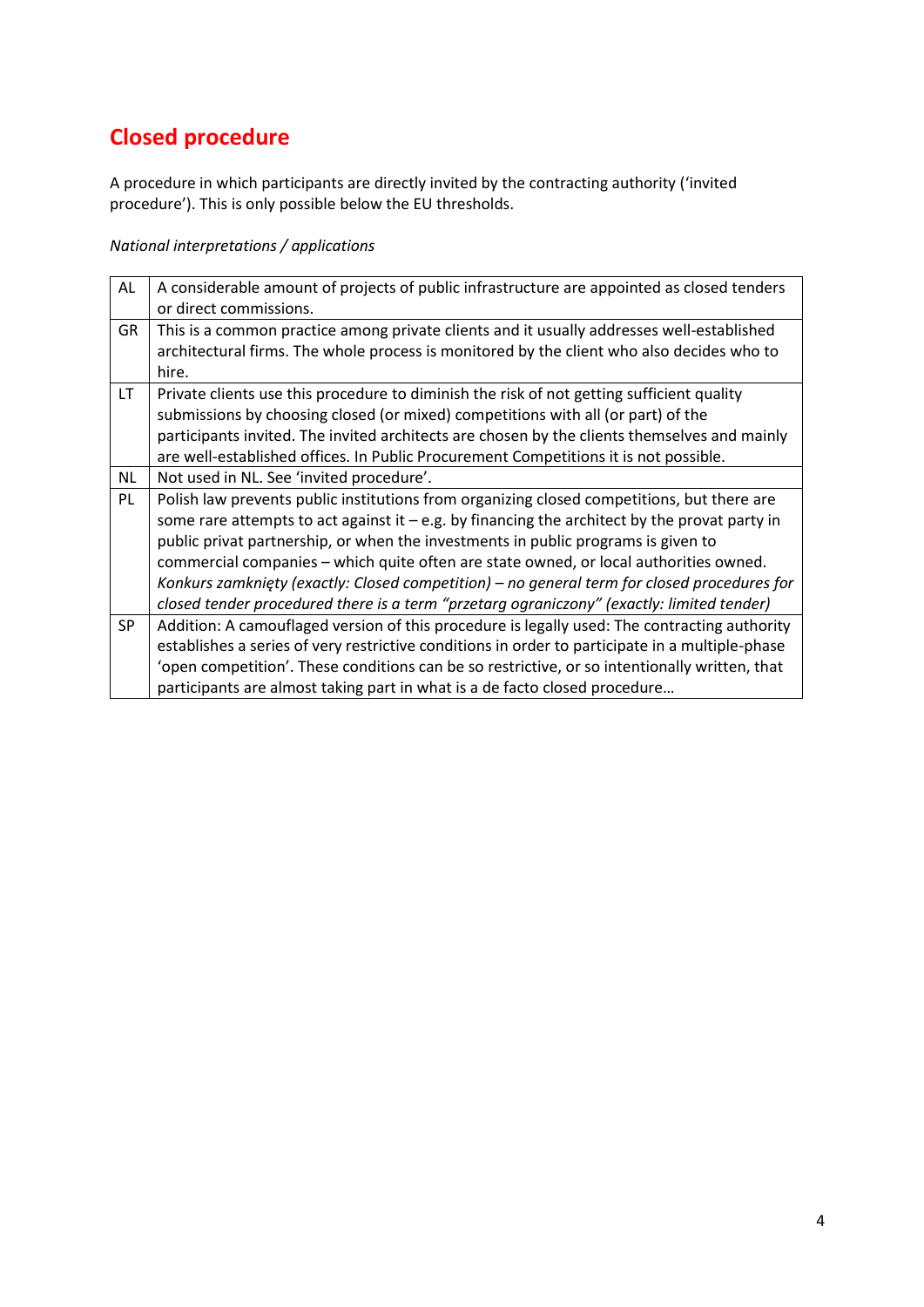# **Community participation**

Indispensable nowadays, provided that the principles of a transparent, proportional and fair competition are guaranteed.

| $\mathsf{AL}$ | This process has been part of a wide debate in architectural competitions without              |
|---------------|------------------------------------------------------------------------------------------------|
|               | successfully implementing community participation even in the early stages of competition      |
|               | brief writing.                                                                                 |
| AT            | In recent years Vienna has introduced a few times such a competitive dialogues, for            |
|               | example, for the reconfiguration of the urban area called Schwedenplatz. Here the              |
|               | procedure was combined with citizen participation, followed by a two-stage realization         |
|               | competition. Citizens were also involved between the two stages. This led to a high            |
|               | acceptance of the winning design.                                                              |
| <b>CZ</b>     | Wider public participation in the formulation of design briefs still happens very rarely;      |
|               | similarly, there is usually no participative element present in final selection procedure. The |
|               | whole process is generally fully controlled by professionals.                                  |
| <b>GR</b>     | This is a very rare phenomenon in Greece. In regard to public spaces or buildings it is        |
|               | usually the Municipality that decides upon the course of action or the institution involved.   |
|               | In most cases there is an exhibition afterwards displaying all submissions which is open to    |
|               | the public, usually only for a short period of time. In fact, there is a special clause in     |
|               | competition contracts where participating architects are asked whether they would like         |
|               | their projects exhibited in case of not winning.                                               |
| NL            | Participation during the competition itself. Citizens and all others can comment on            |
|               | submissions that are on display. Community participation is not necessarily a democratic       |
|               | process / tool. The comments are handed over to the jury for the assessment, and are           |
|               | published in the jury report. We prefer not to use digital platforms or voting, but promote    |
|               | all persons interested, to visit the exhibition themselves to comment.                         |
| PL            | In many cases public consultation is organized before the competition starts. There are the    |
|               | cases of the attempts to include the local communities into the final decisions.               |
|               | Partycypacja społeczna (a term used by specialists, not popular among general public) or       |
|               | Konsultacje społeczne (exactly: social consultations - a term used by local authorities and    |
|               | architects in the contacts with broader public)                                                |
| SP            | Processes for participation not clearly established. Participation structures tend to vary     |
|               | widely.                                                                                        |
|               | Addition: Guidelines regarding the types and modes of participation according to the           |
|               | different phases of a competition should be established. Participation procedures seems to     |
|               | be skewed to a late stage in a competition.                                                    |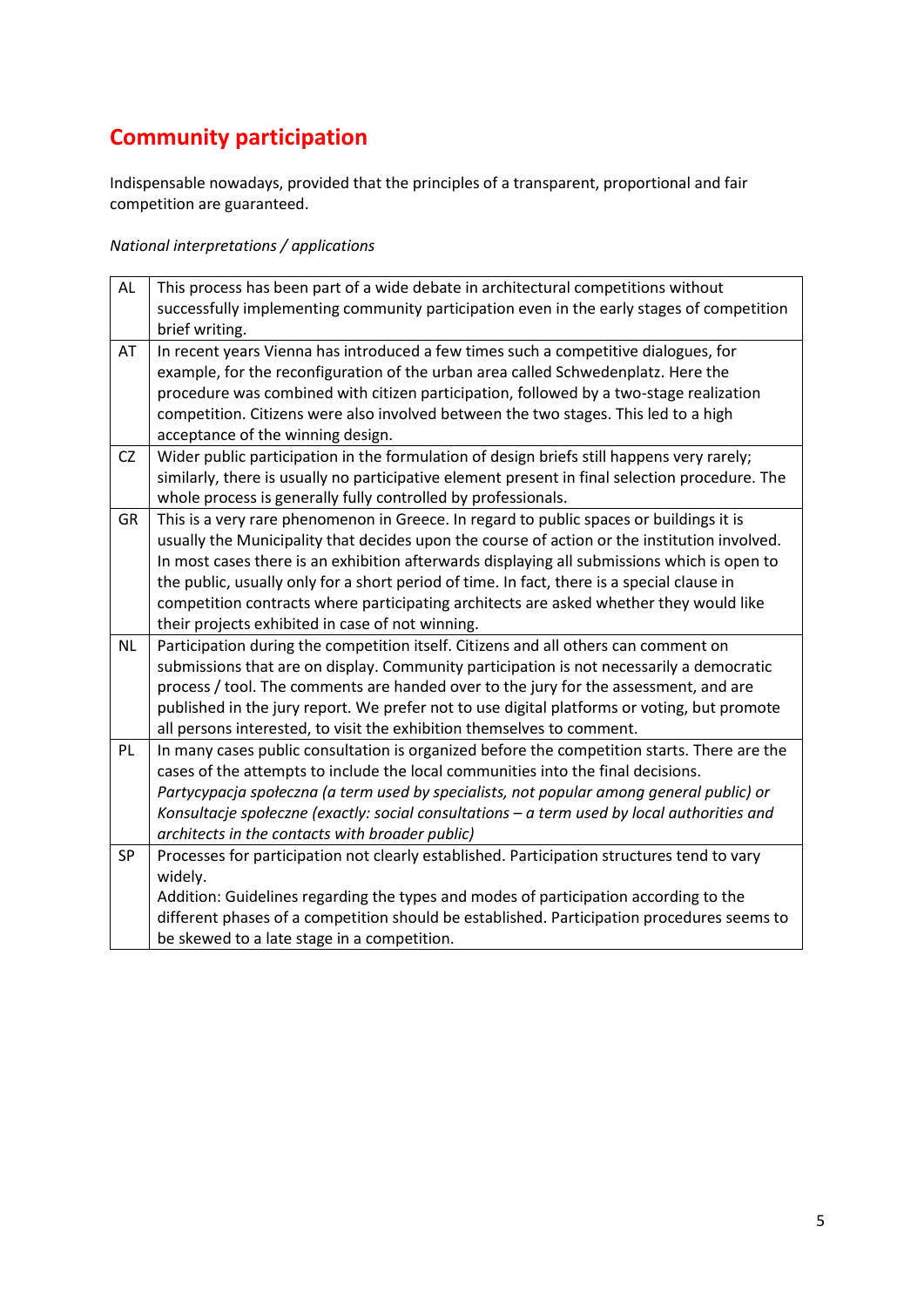## **Competition**

Confusing term in international discussions.

In general this concerns all selection procedures in which parties compete. The most important distinction between the two main principles is:

- selection of the *most suitable parties* (procurement architects services or works with design), and - selection of the *best plan* (design contest, developer/development contest).

| AL                     | The amount of open competitions in Albania is very small compared to the restricted             |
|------------------------|-------------------------------------------------------------------------------------------------|
|                        | competitions through the public procurement agency. Several cases of direct commissions         |
|                        | for several architectural projects are always present and unfortunately in projects of high     |
|                        | importance.                                                                                     |
| AT                     | In Austria around 20% of the architectural competitions are open procedures. Open               |
|                        | competitions with a low threshold of technical requirements, office dimension and/or            |
|                        | previous reference projects are an important tool for design quality and diversity, since not   |
|                        | only the established or well-networked offices can take part.                                   |
|                        | In Austria the trend goes towards restricted competitions. The hurdles to participate in        |
|                        | such competitions are often very high.                                                          |
|                        | In recent years, Austria has begun to offer competitive dialogues, particularly in the          |
|                        | context of urban development competition, to conduct a dialogue with selected candidates        |
|                        | in order to develop a planning solution and to involve different stakeholders (developers,      |
|                        | city and planning administration, planners, consultants, citizens) in the process from the      |
|                        | early beginning.                                                                                |
| DE                     | Germany has a long and rich tradition in public architectural competitions dating back a        |
|                        | couple hundred years. It is positive that there are so many different types of competitions     |
|                        | that offer a wide range of possibilities from which any single investor or public entity can    |
|                        | choose any individually fitting type, or create their own out of the experiences of the past.   |
| IE                     | The word competition is perhaps, in the first instance, confusing and needs clarification or a  |
|                        | context when used.                                                                              |
|                        | There has been a real increase in limited, private competitions in Ireland, forms of            |
|                        | competitions that are not clearly or transparently regulated. These appear to be more           |
|                        | common (there is no data available apart from anecdotal discussion) than 'traditional' open     |
|                        | architectural competitions, so practitioners may be feeling excluded from competition           |
|                        | 'culture' in Ireland.                                                                           |
|                        | There is evidence that some architects make work over and above what might be required          |
|                        | in order to secure a project and, in the absence of level-playing field criteria, this is being |
|                        | passively supported by the commissioners.                                                       |
| $\mathsf{I}\mathsf{T}$ | On the one hand the numbers tell us we have a large amount of new contests every year,          |
|                        | with many different characteristics. But only few of them end up with concrete realizations.    |
|                        | Just a few contests are organized in order to guarantee a clear selection at the first stage    |
|                        | (avoiding waste of time and resources). Thus, just a small amount of new buildings results      |
|                        | from an equal and transparent process of competition, with an upcoming generations of           |
|                        | designers that will not find the right space and occasions to come to light as a consequence.   |
| KO                     | The competition culture in Kosovo is poor and unregulated. On the other hand, several           |
|                        | 'international competitions' were organized over the years, which attempted to duplicate        |
|                        | competition models from other countries, thus attracting international, well-known, and         |
|                        | prestigious architecture studios. In general there were positive changes: the jury members      |
|                        | were known and, in most cases, they were competent professionals; an exhibition of the          |
|                        | proposals was part of the process; there were less requirements regarding eligibility and a     |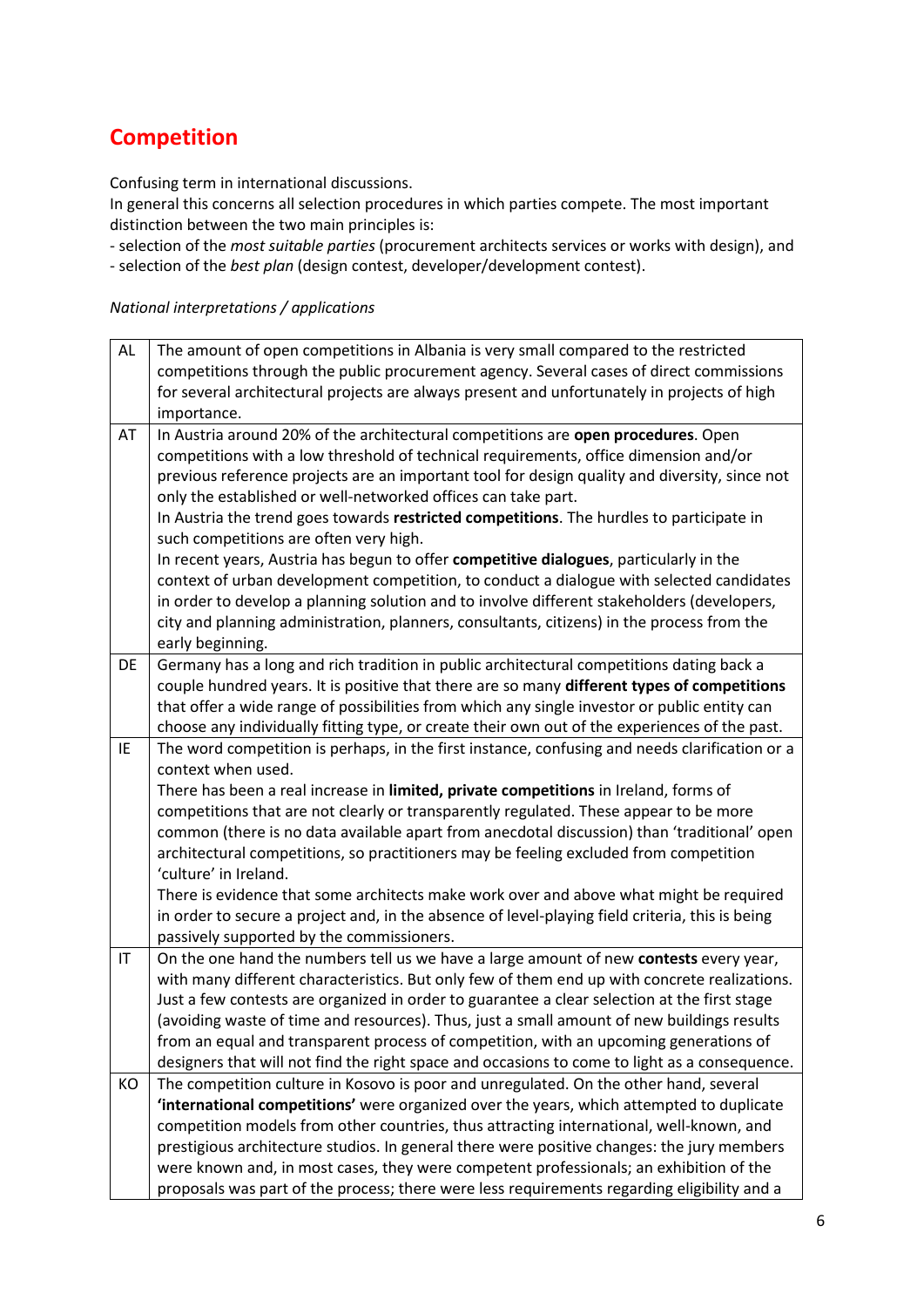|           | bigger prize budget, all leading to a lot of entries and better quality of the proposals.<br>However, despite these efforts, out of all international competitions, not one has been<br>finalized with a built project.                                                                                                                                                                                                                                                                                                                                                                                                                                                                                                                                                                                                                                                                                                                                                                                                                                                                                                                                                                                                     |
|-----------|-----------------------------------------------------------------------------------------------------------------------------------------------------------------------------------------------------------------------------------------------------------------------------------------------------------------------------------------------------------------------------------------------------------------------------------------------------------------------------------------------------------------------------------------------------------------------------------------------------------------------------------------------------------------------------------------------------------------------------------------------------------------------------------------------------------------------------------------------------------------------------------------------------------------------------------------------------------------------------------------------------------------------------------------------------------------------------------------------------------------------------------------------------------------------------------------------------------------------------|
| LT.       | In the context of a recovering private construction market and an activated (with a fair<br>share of EU money) public sector, architectural competition has not reached sufficient<br>legitimacy, status, and trust, and still struggles to become a ubiquitous practice in the<br>design process.<br>In 2014 AAL approved the Competition Rules, defining the procedures, obligations, and<br>rights of all the parties of a competition. The Rules are considered as an internal document<br>of AAL and do not have any legislative power over other parties (e.g., clients). The Rules<br>correspond in spirit to the Competition recommendations by UIA (International Union of<br>Architects) and ACE (Architects Council of Europe). The Architecture Law (came into force<br>since July 2017) made an architectural competition compulsory for certain<br>buildings/territories which are included into the list approved by the Council of local<br>municipalities. The rules of how those competitions should be executed, are being<br>prepared by the Chamber of Architects, basing on the Competition Rules by AAL.<br>In all cases, Architecture Competition is being understood as a procedure with an aim to |
| LV        | select the best project/design/plan, and not designers/architects.<br>In the context of a recovering private construction market and an activated (with a fair                                                                                                                                                                                                                                                                                                                                                                                                                                                                                                                                                                                                                                                                                                                                                                                                                                                                                                                                                                                                                                                              |
|           | share of EU money) public sector, architectural competition have not reached sufficient<br>legitimacy, status, and trust, and still struggle to become a ubiquitous practice in the design<br>process. In the context of a recovering private construction market and an activated (with a<br>fair share of EU money) public sector, architectural competition have not reached sufficient<br>legitimacy, status, and trust, and still struggle to become a ubiquitous practice in the design<br>process.<br>In 2014 AAL approved the Competition Rules, defining the procedures, obligations, and<br>rights of all the parties of a competition. The Rules are considered as an internal document<br>of AAL and do not have any legislative power over other parties (e.g., clients). The Rules                                                                                                                                                                                                                                                                                                                                                                                                                            |
|           | correspond in spirit to the Competition recommendations by UIA (International Union of<br>Architects) and ACE (Architects Council of Europe). The architectural competition brief<br>should correspond to the Competition Rules, approved by the Architects Chamber of<br>Lithuania with consent of the Ministry of Environment.                                                                                                                                                                                                                                                                                                                                                                                                                                                                                                                                                                                                                                                                                                                                                                                                                                                                                            |
| <b>NL</b> | Terms are often applied to different practices; the word tender is often used for<br>competitions (in which developers are involved); competitions are often a collective term<br>for procurement procedures for architect services or works, for design contests or<br>integrated procedures. Many people are not aware that a design contest can be a<br>procurement procedure too.<br>For selection of the most suitable parties Architectuur Lokaal developed:                                                                                                                                                                                                                                                                                                                                                                                                                                                                                                                                                                                                                                                                                                                                                          |
|           | KOMPAS light architectendiensten: procurement of architectural services using the<br>$\qquad \qquad \blacksquare$<br>restricted procedure and<br>KOMPAS light Design Build: procurement of design & realisation using the restricted<br>$\qquad \qquad -$<br>procedure.<br>For selection of the best plan:                                                                                                                                                                                                                                                                                                                                                                                                                                                                                                                                                                                                                                                                                                                                                                                                                                                                                                                  |
|           | KOMPAS light prijsvragen: design contests using either the open or restricted<br>procedure and                                                                                                                                                                                                                                                                                                                                                                                                                                                                                                                                                                                                                                                                                                                                                                                                                                                                                                                                                                                                                                                                                                                              |
|           | KOMPAS light ontwikkelcompetities: development (not: developer) competitions using<br>$\overline{\phantom{m}}$<br>either the open or restricted procedure.                                                                                                                                                                                                                                                                                                                                                                                                                                                                                                                                                                                                                                                                                                                                                                                                                                                                                                                                                                                                                                                                  |
|           | In practice, there are a lot of variations possible within these procedures (customization).                                                                                                                                                                                                                                                                                                                                                                                                                                                                                                                                                                                                                                                                                                                                                                                                                                                                                                                                                                                                                                                                                                                                |
| <b>NO</b> | The architectural competition has been seen as the way to guarantee both a democratic<br>process and high quality in the proposed and built architecture. The results of these<br>competitions are often subjects of heated public debates. The architecture competition has<br>been seen as a way of making the process public, and also to get the best results in projects                                                                                                                                                                                                                                                                                                                                                                                                                                                                                                                                                                                                                                                                                                                                                                                                                                               |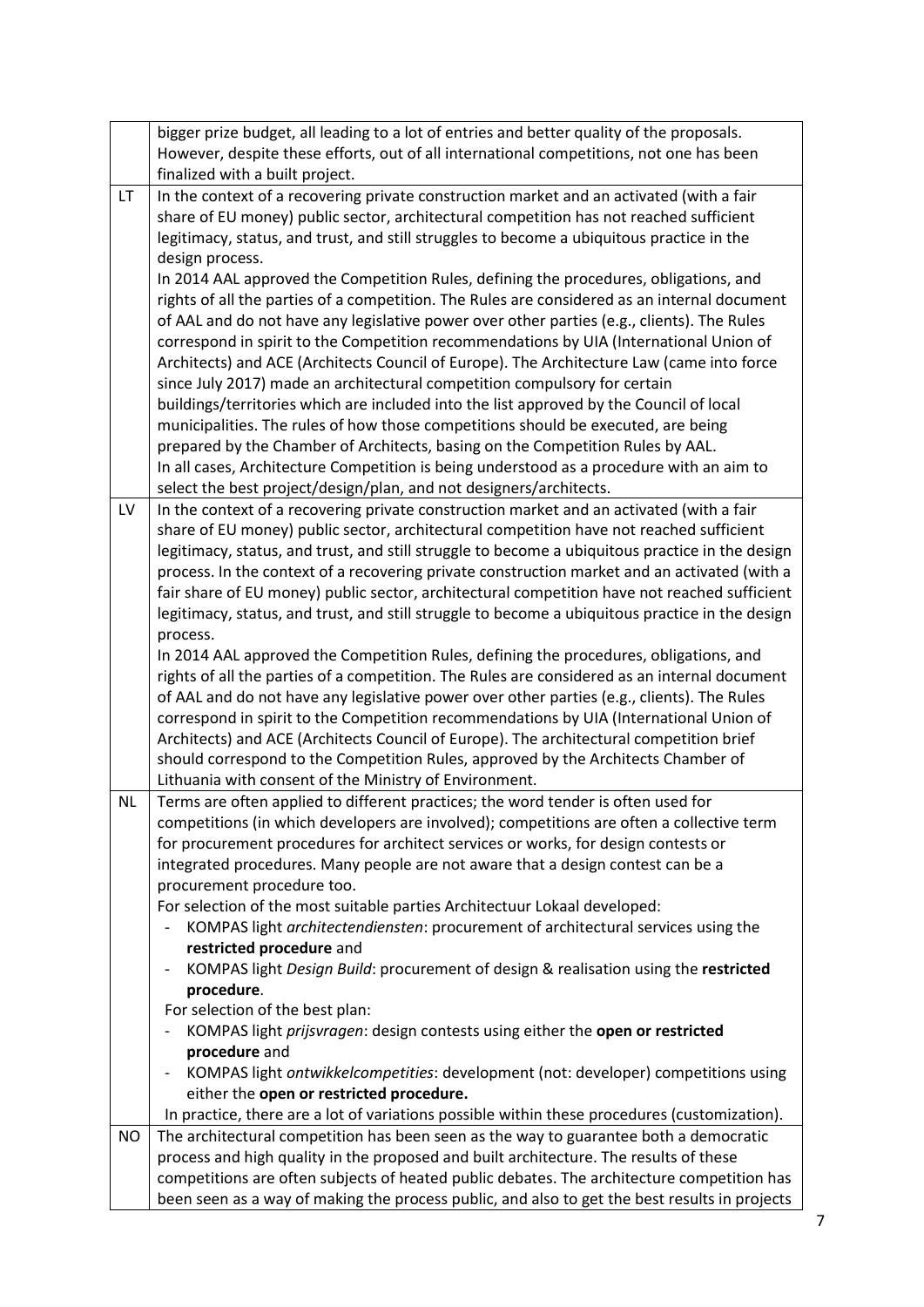|           | of importance and with high ambitions. It is a way of opening up the professional field for    |
|-----------|------------------------------------------------------------------------------------------------|
|           | new offices as well.                                                                           |
| PL        | The number of architectural contests is also unprecedented. In the years 2005-2016 more        |
|           | than 900 architectural contests have been organized in Poland. This is more than during the    |
|           | whole period of communism (1945-1989, numbering slightly more than 700). The EU-               |
|           | membership has accelerated that process, and also meant increasing openess of Polish           |
|           | contests for foreign parties as part of the opening of the market.                             |
|           | For that what in easified foreigners English - including our project the word "competition" is |
|           | in use but Walter Meneth noticed that the proper word is "contest" in Polish there is a word   |
|           | "Konkurs". There is no general Polish word for "competition" in proper English which covers    |
|           | contests, tenders and other competitive procedures. In some situations the term "konkurs       |
|           | ofert" (exactly "contest of the offers") is used for the tenders                               |
| <b>SP</b> | Spain has been from the 80s a competition-rich country, and these had quite a lot or weight    |
|           | in the architectural landscape. In the last decade less design competitions were organized,    |
|           | with a bureaucratic and administrative push for tenders.                                       |
|           | The better organization for design competitions in Spain is perhaps hosted by COAM,            |
|           | (Colegio Oficial de Arquitectos de Madrid - the architect's professional association of        |
|           | Madrid)                                                                                        |
|           | Addition: - selection of the <i>cheaper or more experienced parties</i> (procurement arch.     |
|           | services or work with design).                                                                 |
| UK        | There are many positive signs including the move towards more open competition                 |
|           | procedures, and the expansion in the use of smaller and more numerous lots that herald a       |
|           | step change.                                                                                   |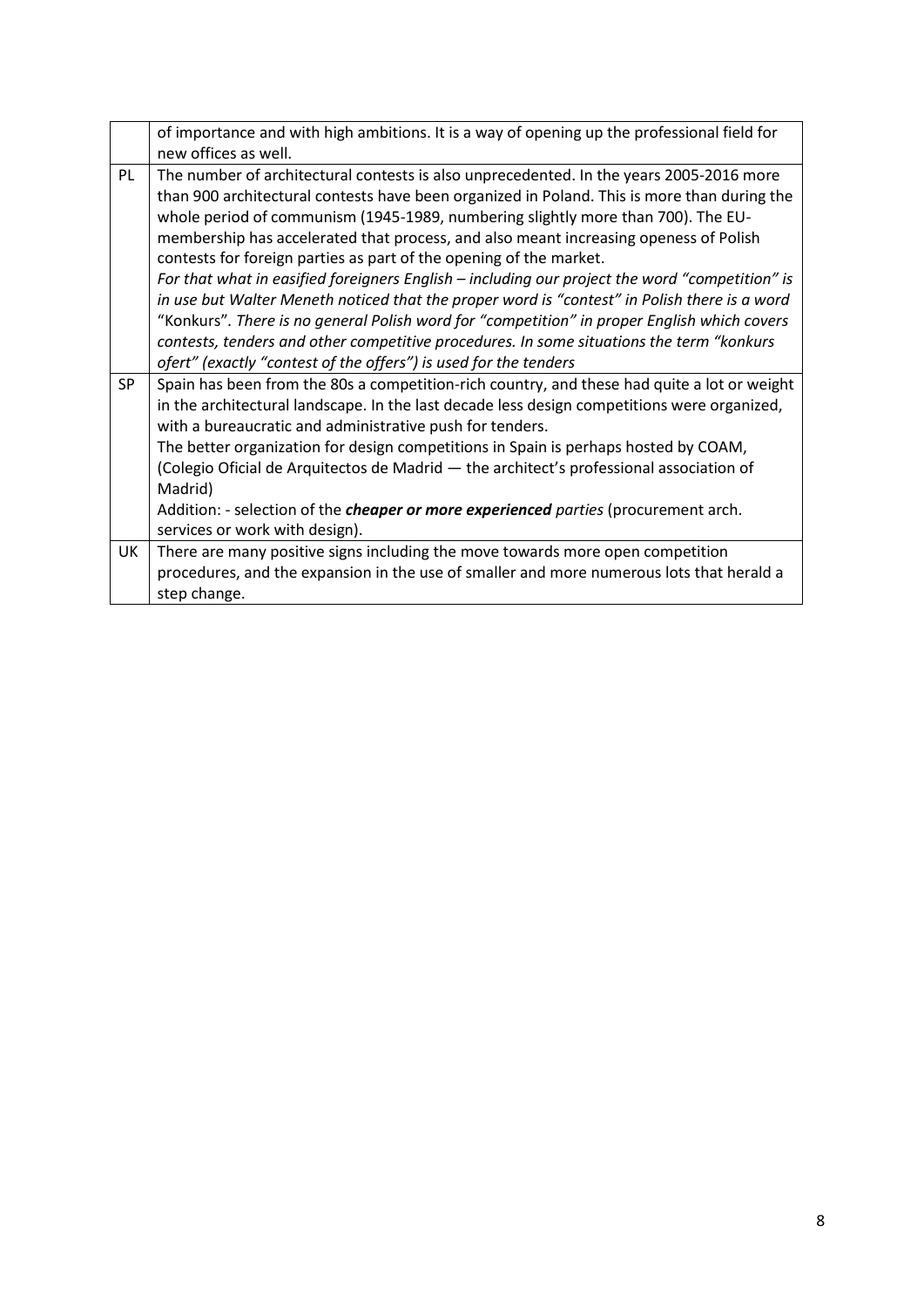# **Competition documentation**

All documents related to a competition, based on and including the competition brief.

| AL        | All competition documentation for the first stage is freely available on the related website.   |
|-----------|-------------------------------------------------------------------------------------------------|
|           | Additional documents for the second stage are sent to the selected participants.                |
|           | What is important to be present also online and freely accessible are the jury evaluations      |
|           | for each of the participants of each competition.                                               |
| <b>GR</b> | Documentation for first stage is usually freely available in the competition official website.  |
|           | There are cases where one needs to subscribe to an account in order to receive all the          |
|           | documents.                                                                                      |
| LT.       | Competition brief + appendixes; feasibility study (not obligatory, prepared before the Brief)   |
| <b>NL</b> | The Steunpunt Architectuuropdrachten & Ontwerpwedstrijden (helpdesk Architectural               |
|           | Commissions and Design contests) offers a database covering all notices for public              |
|           | contracts and contests in the field of architecture and links directly to all procedures. The   |
|           | use of the digital system is free of charge to all users.                                       |
|           | Usually all competition documentation for the first stage is freely and digitally available for |
|           | everyone. Additional documents for the second stage are sent to the selected participants.      |
| PL        | In most cases available freely via internet. In some case some documents - especially           |
|           | detailed maps of the project sites are delivered directly to the participants of the contest.   |
|           | Materiały dla uczestników konkursu (exatcly: materials for the participants of the contests)    |
|           | or Warunki konkursu (exactly terms of the contest) - this term can be understood narrower       |
|           | as strict regulation or wider as all materials given to the participants or Regulamin konkursu  |
|           | (exactly: regulations of the contest). Following the Public Procurement Law the term            |
|           | "Regulamin konkursu" must be in use, but regarding to many of the architects it is not          |
|           | proper and the proper one is "Warunki konkursu".                                                |
| <b>SP</b> | Addition: The preparation of competition documentation is a very important step in the          |
|           | competition itself. It should be simple and to the point. Also, this preparatory stage would    |
|           | perhaps need to be better linked with "community participation".                                |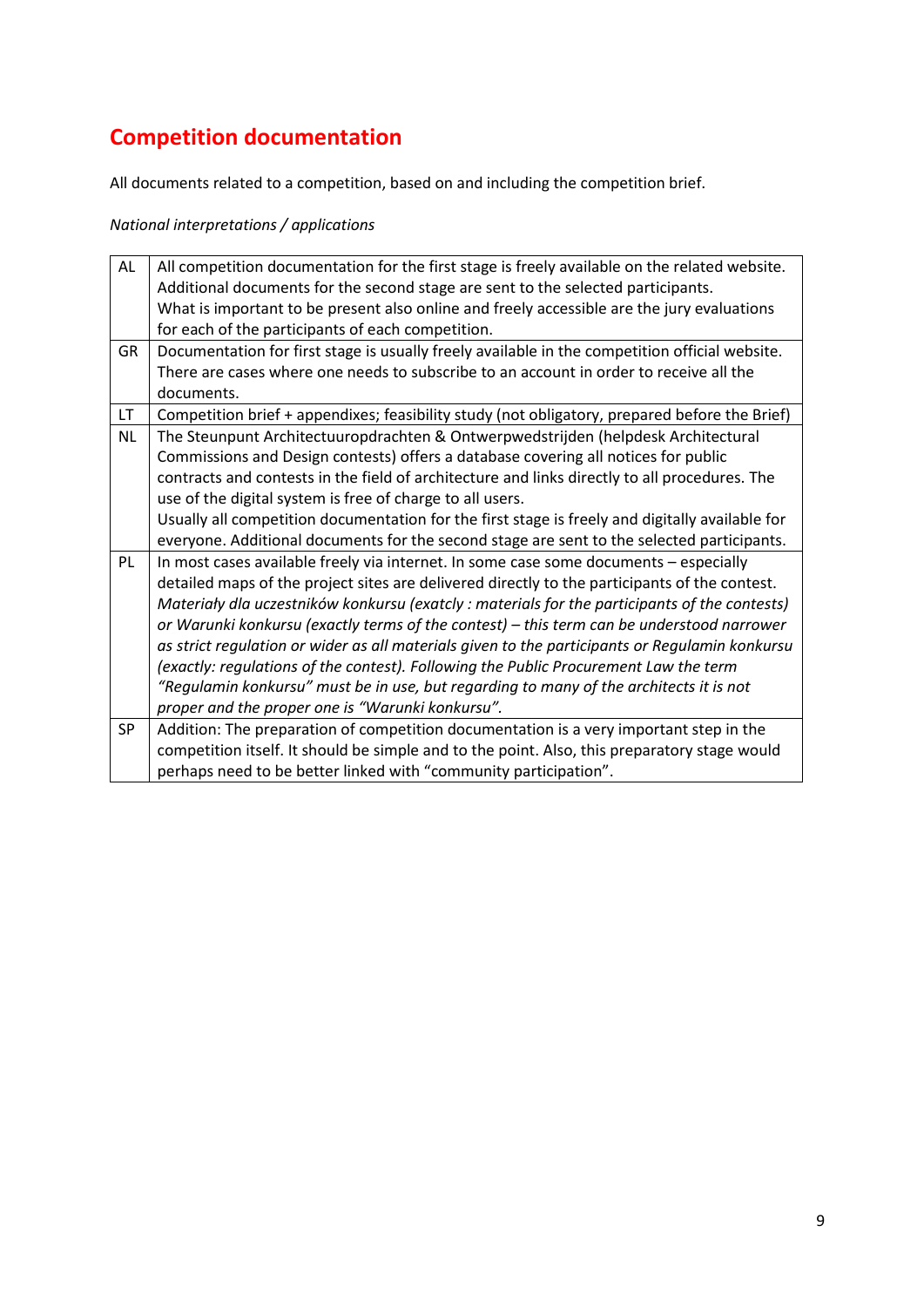# **Competition organizer**

### Contracting authority.

### *National practice / application*

| AL        | Most of all competitions are organized by governmental institutions.                         |
|-----------|----------------------------------------------------------------------------------------------|
|           | Very few initiatives by private companies, universities or non-governmental institutions     |
|           | which are focused mostly in low scale and open ideas competitions.                           |
| BG        | Competitions are more than often organized by state and municipal bodies, who never take     |
|           | the trouble of proper publicity, of writing catchy, contemporary competition briefs, and     |
|           | who love to announce them only on their municipal sites (which nobody reads). In 2006        |
|           | Bulgaria acquired officially the status of full member of the EU, and subsequently           |
|           | coordinated its legislation according to EU rules and regulations. A new version of the      |
|           | Public Procurement Act was enforced in 2016 with a number of improvements one of             |
|           | which is the obligatory requirement for all municipalities to build electronic systems for   |
|           | acceptance of competition entries by June 2017.                                              |
| <b>CZ</b> | Decisive is the role of new dynamic actors in the organization of design competitions,       |
|           | specialized architecture firms, such as CCEA or Petr Parléř Society, that act as promoters,  |
|           | mediators, consultants, and organizers of quality design competitions for potential          |
|           | investors on a turnkey basis. Also decisive is the role of new dynamic actors in the         |
|           | organization of design competitions, specialized architecture firms, such as CCEA or Petr    |
|           | Parléř Society, that act as promoters, mediators, consultants, and organizers of quality     |
|           | design competitions for potential investors on a turnkey basis.                              |
| F1        | The Finnish Association of Architects (SAFA) has been organizing architecture competitions   |
|           | and creating the rules, which are laid down in a handbook on competitions, since 125 years   |
|           | ago. The Finnish competition system definitely teaches our relatively small architecture     |
|           | profession the art of succeeding in important international competitions.                    |
| GR        | However, the 'New Framework for Holding Architectural Competitions and Competitions          |
|           | for Studies with Awards' that was promoted by the Ministry of Environment and Energy in      |
|           | 2011 changed the climate. However, the 'New Framework for Holding Architectural              |
|           | Competitions and Competitions for Studies with Awards' that was promoted by the              |
|           | Ministry of Environment and Energy in 2011 changed the climate. Its key points were that it  |
|           | broadened the criteria that prompted the organizing of competitions regardless of their      |
|           | budget; it categorized the competitions in two types: architectural ideas and preliminary    |
|           | designs; and finally, it introduced the election of the majority of jury members from a      |
|           | centrally managed catalogue prepared biannually.                                             |
|           | Architectural, urban, and landscape competitions were never a high priority, as              |
|           | infrastructural projects prevailed in public spending. The fragmentary competition           |
|           | landscape was made even worse by the often conflicting agendas of key professional           |
|           | associations, which agree on promoting architectural quality through public competitions     |
|           | but do not always coordinate their actions towards such goals.                               |
|           | The 2011-framework offered, until recently, a standard competition procedure, which          |
|           | despite its shortcomings, was proven enough to generate more architectural competitions.     |
|           | Recently passed legislation for public procurements (Law 4412/2016) might lead to            |
|           | amendments to the previous framework and its improvement, or it might signal a yet           |
|           | another period in the Greek competition culture.                                             |
| IE        | The majority of competitions in Ireland are managed for private and public sector clients by |
|           | the RIAI (Royal Institute of Architects of Ireland).                                         |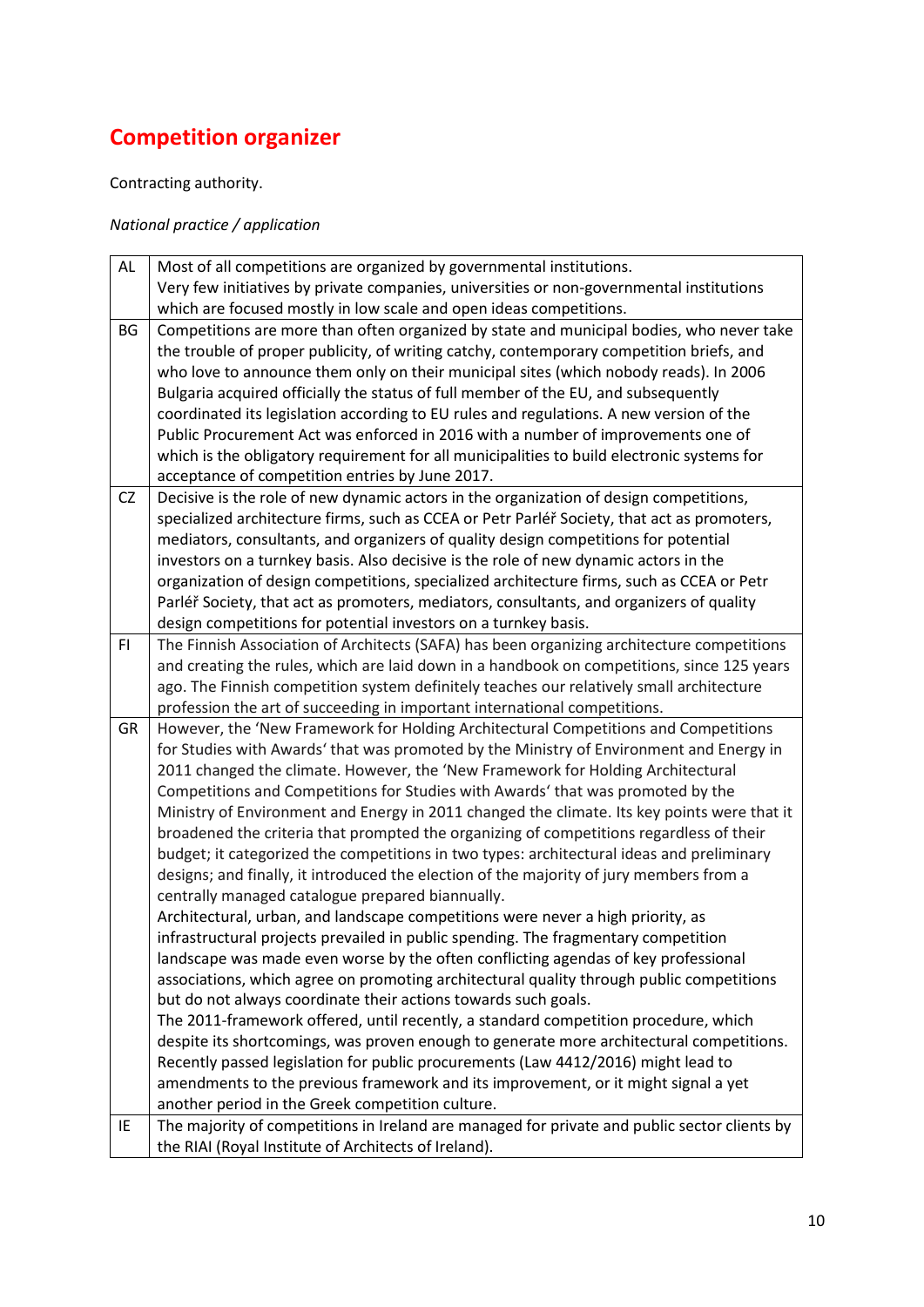| IT | The only chance for a real change in this situation can come from a new law which can<br>better regulate all the phases of the competitions process, and by doing so, raising the<br>quality of the proposals and, consequently, the level of the built environment. |
|----|----------------------------------------------------------------------------------------------------------------------------------------------------------------------------------------------------------------------------------------------------------------------|
| KO | In the majority of cases, design contests are administered as any other tendering                                                                                                                                                                                    |
|    | procedure, through the Public Procurement system. They are organized by public                                                                                                                                                                                       |
|    | institutions and can be categorized as 'national competitions'. In these competitions the                                                                                                                                                                            |
|    |                                                                                                                                                                                                                                                                      |
|    | client is the organizer.                                                                                                                                                                                                                                             |
|    | In Kosovo there is no organization or individual responsible for the quality of the                                                                                                                                                                                  |
|    | competitions. The Association of the Architects of Kosovo (established in 1956) was never                                                                                                                                                                            |
|    | active in drafting a regulatory framework for competitions, nor as a regulating body,                                                                                                                                                                                |
|    | organizer, or advisor of competitions.                                                                                                                                                                                                                               |
| LT | In Lithuanian Law, the Organizer is the contracting authority (Municipality, private investor,                                                                                                                                                                       |
|    | etc.). To define the role of the person who is responsible for the brief and the process (E.g.,                                                                                                                                                                      |
|    | AAL), we use term "Competition executive"                                                                                                                                                                                                                            |
| NL | Can be anyone. Recently it is noticeable that, now a renaissance of competition culture                                                                                                                                                                              |
|    | seems to be going on, citizens collectives and other promotors use competitions as a                                                                                                                                                                                 |
|    | means to find new solutions for, or to gain attention for, actual questions.                                                                                                                                                                                         |
| PL | Most of the contests are organized by public institutions. In most cases the organizers of                                                                                                                                                                           |
|    | contests are local authorities, in many cases the local institutions which are to be owners                                                                                                                                                                          |
|    | and/or users of designed objects, such as museums, universities, schools, cultural centres,                                                                                                                                                                          |
|    | forest directions etc. The Association of Polish Architects which during the Communism                                                                                                                                                                               |
|    | time was the organizer of the vast majority of competitions, now organizes only few of                                                                                                                                                                               |
|    | them but in quite many cases the organizer cooperates with the Association of Polish                                                                                                                                                                                 |
|    | Architects which provides a knowledge and more or less preparatory works as well as a                                                                                                                                                                                |
|    | competition judges. The work on architectural contest in the Association of Polish                                                                                                                                                                                   |
|    | Architects is the field of work of 25 local branches of the Society. There are also the                                                                                                                                                                              |
|    | commercial firms which offer support by the organization of the architectural contests.                                                                                                                                                                              |
|    | The contests organized by the commercial parties are quite rarely. Some of them cooperate                                                                                                                                                                            |
|    | with Association of Polish Architects, other organize the competitions on their own. There                                                                                                                                                                           |
|    | are also contests organized by the local activists.                                                                                                                                                                                                                  |
|    | Organizator (in contest of the contest the single word "Organizator" is generally in use the                                                                                                                                                                         |
|    | full meaning of the above term "Organizator konkursu" is very rarely in use. Because of the                                                                                                                                                                          |
|    | situation that the client is very often the organizer quite often the term "Zamawiający"                                                                                                                                                                             |
|    | (exactly: "Purchaser") is in use                                                                                                                                                                                                                                     |
| SP | OCAM, which belongs to COAM (Madrid architect's association) organizes competitions,                                                                                                                                                                                 |
|    | but it is NOT the contracting authority.                                                                                                                                                                                                                             |
|    | Addition: Some competition organizers are NOT the contracting authority for the final                                                                                                                                                                                |
|    | architectural product.                                                                                                                                                                                                                                               |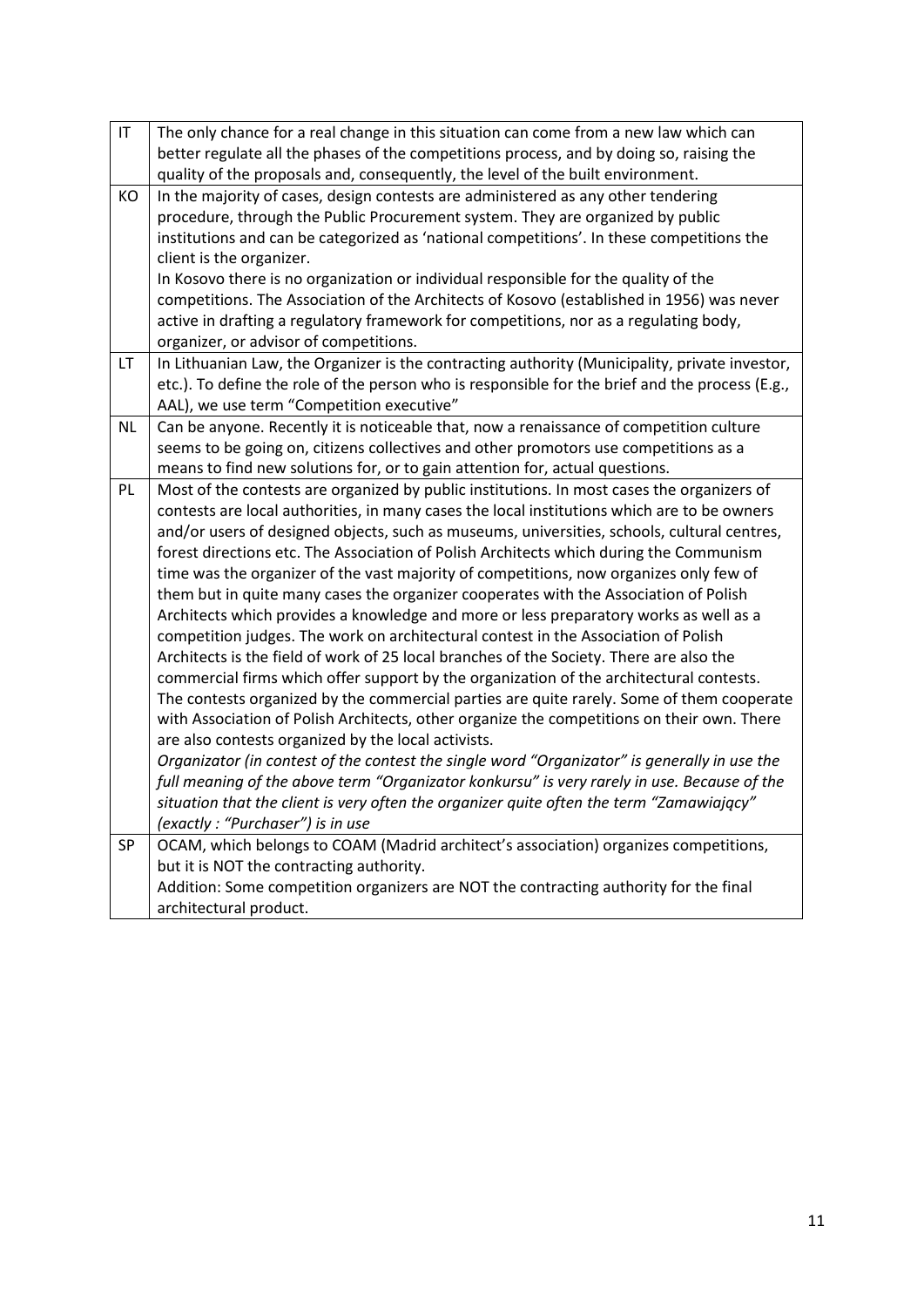### **Competition publication**

The competition will be announced at the EU portal [TED](http://ted.europa.eu/TED/main/HomePage.do) (Tenders Electronic Daily) if above EU thresholds and at a national portal, if below thresholds. Some countries lack a national portal; commercial platforms are used instead. List of portals is attached (see page 42 - 45).

| AL        | Two are the most important portals where competitions are announced:                            |
|-----------|-------------------------------------------------------------------------------------------------|
|           | www.competitions.planifikimi.gov.al for the ones organized by AKPT (National Territorial        |
|           | Planning Agency) and www.app.gov.al the public procurement agency.                              |
| GR        | There is no official portal. Competitions are usually announced from official architects'       |
|           | institutions like SADAS via their newsletter.                                                   |
| IE        | As the RIAI is also the registration body in Ireland (and therefore a mix of the RIBA and ARB   |
|           | in the UK), they market competitions to their registered architects via their website and       |
|           | newsletters. When an architectural competition is announced this news would typically           |
|           | also be carried on websites and social media pages of the Architectural Association of          |
|           | Ireland and the Irish Architecture Foundation. Competitions supported and managed by            |
|           | RIAI would, anecdotally, be considered as competitions in which there is the best chance of     |
|           | a project being realized, and competitions in which the architect will be treated fairly and    |
|           | well - simply because the professional body is endorsing them.                                  |
| <b>NL</b> | Dutch procedures (above EU and above self-implied national thresholds) are published on         |
|           | TenderNed and are automatically forwarded to TED.                                               |
|           | In 2012 (now under evaluation) the municipality of Rotterdam has developed the 'Protocol        |
|           | Ontwerpersselecties' which contains guidelines for the selection of designers, depending        |
|           | on the value. Rotterdam publishes smaller commissions (below EU thresholds) on the              |
|           | website of the Steunpunt (Helpdesk) (see under Competition documentation)                       |
| PL        | The announcements of the contests are published on the organizers websites, competition         |
|           | over the Public Procurement Law threshold are published also on the website of the Office       |
|           | for Public Procurement. Also commercial, ngo's and facebook portals are in use.                 |
|           | Ogłoszenie konkursu (exactly: announcement of the contest)                                      |
| SP        | Addition: Regarding publication, and communication of competitions, an evaluation or            |
|           | certification of the different competition organizers that is easily accessible might help      |
|           | navigate these.                                                                                 |
| UK        | Architectural competitions that are held below thresholds: The Architects Journal, Building     |
|           | Design along with other magazines and online providers provide competitions notifications       |
|           | services and dedicated outlets. Website providers include: e-Architects, Archdaily, Bustler,    |
|           | Death by architecture, Divisare, TheArchitectureRoom. Agencies include the RIBA                 |
|           | Competitions Service, Collander and Malcolm Reading Associates. Generally it is immaterial      |
|           | to these services whether the competitions are in the private or public sector. Notably         |
|           | however few private competitions are announced this way. Above thresholds the major             |
|           | competitions portals for UK Architectural competitions are provided by; Project Compass;        |
|           | Contracts Finder; eSourcing NI; Public Contracts Scotland; Sell2Wales; London Tenders           |
|           | Portal; South East Business Portal; Tenders Direct; In Tender; Bravo Solutions; Delta e-        |
|           | sourcing; MyTenders and Supplying the South West.                                               |
|           | Clients and architects would need to rely upon Contracts Finder and the other national          |
|           | portals. Yet, relative to OJEU and e-certis, this is a deficient immature system that is poorly |
|           | resourced, has little transparency, and is in need of significant reform.                       |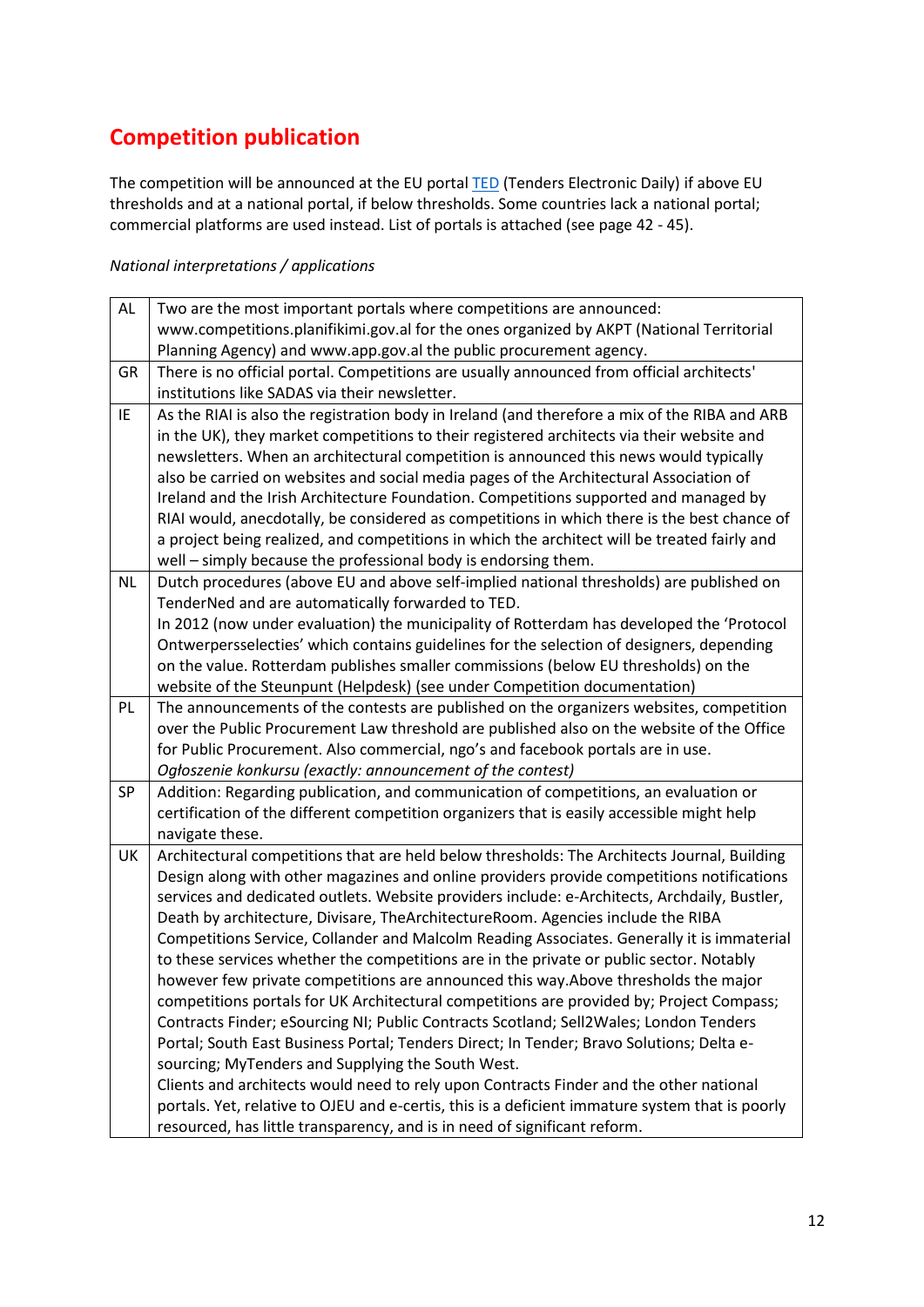## **Competition report / Jury report**

The jury shall record its ranking of projects in a report, signed by its members, made according to the merits of each project, together with its remarks and any points that may need clarification (EU art 82.3 and see assessment).

| AL        | In open international competitions the jury is made public but the jury/competition report      |
|-----------|-------------------------------------------------------------------------------------------------|
|           | is not all fully accessible and available. For several competitions an extract of the jury      |
|           | report is published as part of a special issue focused on these particular competitions.        |
| IE        | The RIAI performs poorly with regard to making the results of competitions publicly             |
|           | available, and so, while the running of the competitions can be well known and publicized,      |
|           | there are not always opportunities to view winning or other entries online or in exhibitions.   |
|           | To find results one often has to look at websites of individual architects. Given the range     |
|           | and quality of architectural work in Ireland, it is remarkable that Ireland has such a poor     |
|           | critical and intellectual infrastructure to discuss, debate, and question what happens here.    |
|           | There is no real architecture critic in Ireland, and the country also has a limited             |
|           | independent infrastructure for architecture.                                                    |
| KO        | The project evaluation process is not transparent, as the jury members are not made             |
|           | public, and they do not deliver a report. It is unfortunate that this is a requirement          |
|           | stipulated by the Kosovar Law on Public procurement (article 80), seeking confidentiality of    |
|           | the jury deliberations and opinions of the members of the jury. This goes against the EU        |
|           | principles for transparency, and more distinctly, it is not in line with the EU directive       |
|           | 2004/17/EC (article 66).                                                                        |
| LV        | It is obligatory; however, the jury is usually reluctant to do the job. Then, a Coordinator of  |
|           | the competition makes the report and gives it to the Jury members to sign.                      |
| <b>NL</b> | Commonly, the jury reports are published digitally.                                             |
|           | When Architectuur Lokaal is involved: the full report, as well as a submissions from both       |
|           | first and second stage are published online (evt. without financial info) after the             |
|           | competition has ended. This is stipulated in the brief; also stipulated is that the jury has to |
|           | reach unanimous decisions. We do not use scores; choices must be well explained in clear        |
|           | language.                                                                                       |
|           | After the first round, the jury can give (general and individual) recommendations for those,    |
|           | selected for the second round. These are not public; the selected parties receive personel      |
|           | info on the jury motivation and recommendations.                                                |
|           | Since social media are developing, in the brief participants are asked for a summary, that      |
|           | can be published when the result of the selection in the first round is announced. So,          |
|           | participants keep their control over the information that is published and the client keeps     |
|           | control over the info that is published by all parties.                                         |
| PL        | General reports and reports on awarded and mentioned projects are prepared in the vast          |
|           | majority of cases. The reports on all the submitted projects are the rarely cases. Formally     |
|           | the reports are signed only by the chairmen of the juries.                                      |
|           | Protokół z obrad sądu konkursowego (exactly: minutes from the jury meetings -concerns           |
|           | general work of the jury), opinia sądu konkursowego (exactly: opinion of the jury - concerns    |
|           | the entry and is prepared separately for the each of the opinioned entries), uzasadnienie       |
|           | przyznania nagrody (exactly: justification for the award) uzasadanienie przyznania              |
|           | wyróżnienia (exactly: justification for the mention).                                           |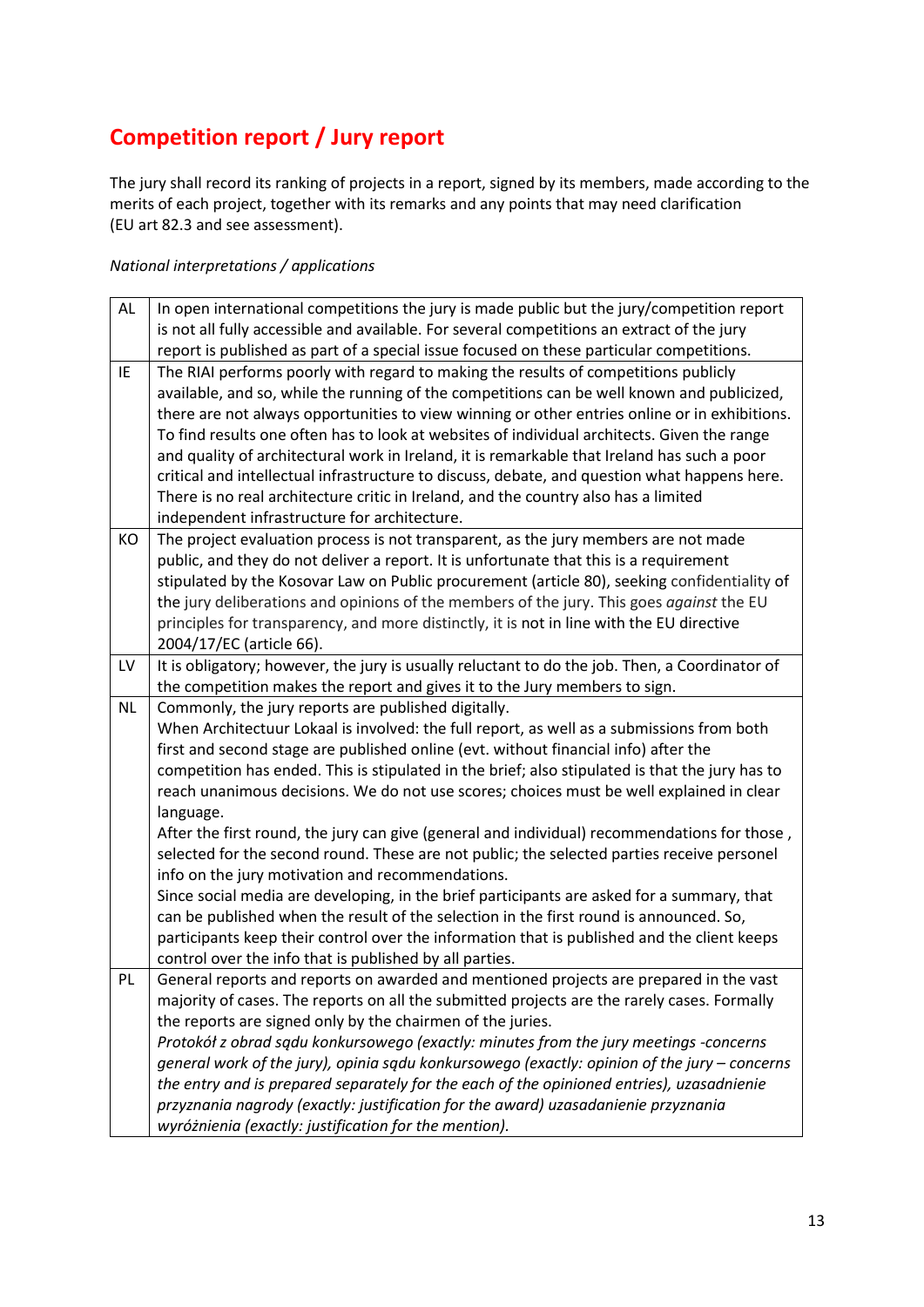# **Confidentiality**

A confidentiality agreement, for everyone involved, is agreed upon in the brief.

| GR. | All entries are signed with a ten digit code that usually consists of 8 numbers and 2 letters. |
|-----|------------------------------------------------------------------------------------------------|
|     | Names are disclosed only after the jury has reached a decision. Architects have the right to   |
|     | deny revealing their name in case they haven't won.                                            |
| LT. | Every jury member and expert signs confidentiality agreement.                                  |
| PL  | Confidentiality is a general rule by the architectural contests.                               |
|     | Poufność                                                                                       |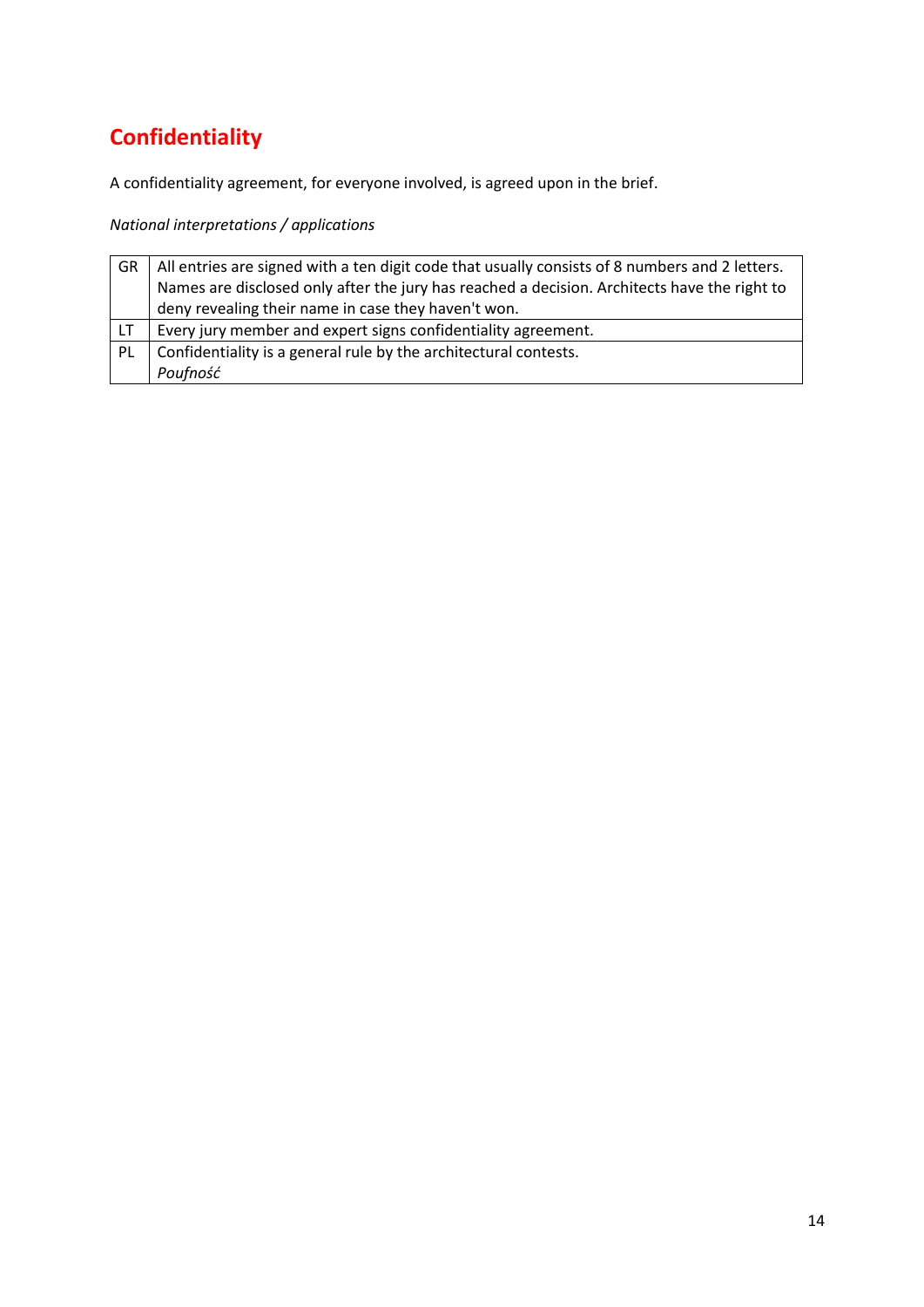## **Contest notice**

Publication as required by EU and/or national law on TED and/or TenderNed (see competition publication).

### *National interpretations / applications*

| I LT | If a competition is private, then a special website is being created, or the website of the     |
|------|-------------------------------------------------------------------------------------------------|
|      | Executive body is used (e.g. website of Architects Association of Lithuania). In case of Public |
|      | Procurement competition, there's a website https://pirkimai.eviesiejipirkimai.lt                |
| NL   | Dutch procedures (above EU and above self-implied national thresholds) are published on         |
|      | TenderNed.                                                                                      |
| PL   | Polish procedures (above EU thresholds) are published on TED                                    |
|      | Ogłoszenie konkursu (exactly: announcement of the contest)                                      |

\* Known portals in EU are included in the back of this dictionary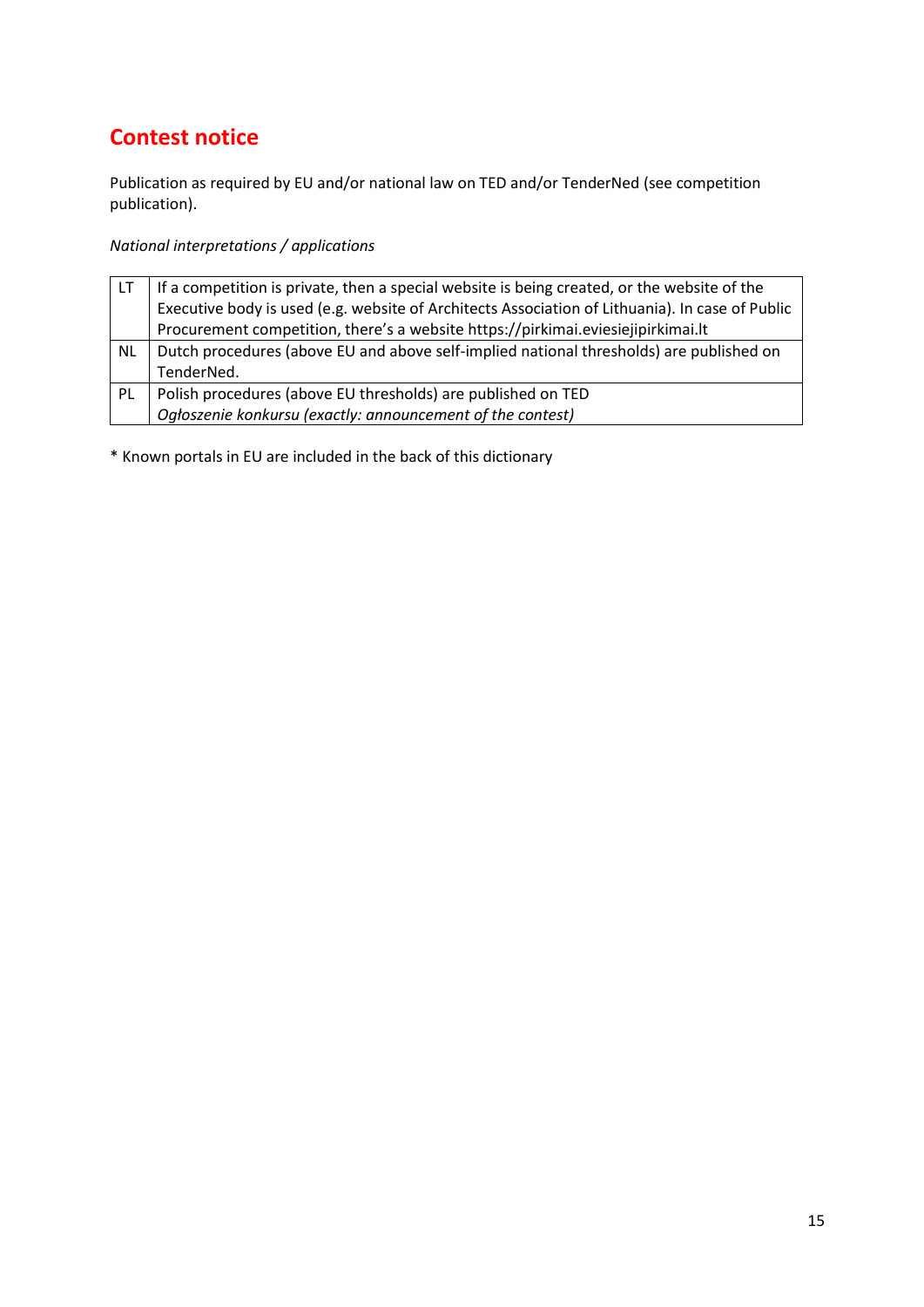# **Design contest / design competition**

This is a procedure which enables the contracting authority to acquire, mainly in the fields of town and country planning, architecture and engineering of data processing, a plan or design selected by a jury after being put out to competition with or without the award of prizes (EU art. 2).

| LT.       | We use "Project competition" or "Idea competition" (if there's no intent to sign a contract |
|-----------|---------------------------------------------------------------------------------------------|
|           | with the winner)                                                                            |
| <b>NL</b> | In Dutch: 'prijsvraag' or 'ontwerpprijsvraag' (lit. design competition)                     |
| -PL       | • Konkurs architectoniczny (exactly: architectural contest) or                              |
|           | • Konkurs architektoniczno-urbanistyczny (exactly: architectural-town planning contest) or  |
|           | • Konkurs na koncepcję architektoniczno-urbanistyczną (exactly: contest for architectural-  |
|           | town planning concept) In nearly all cases there are money awards.                          |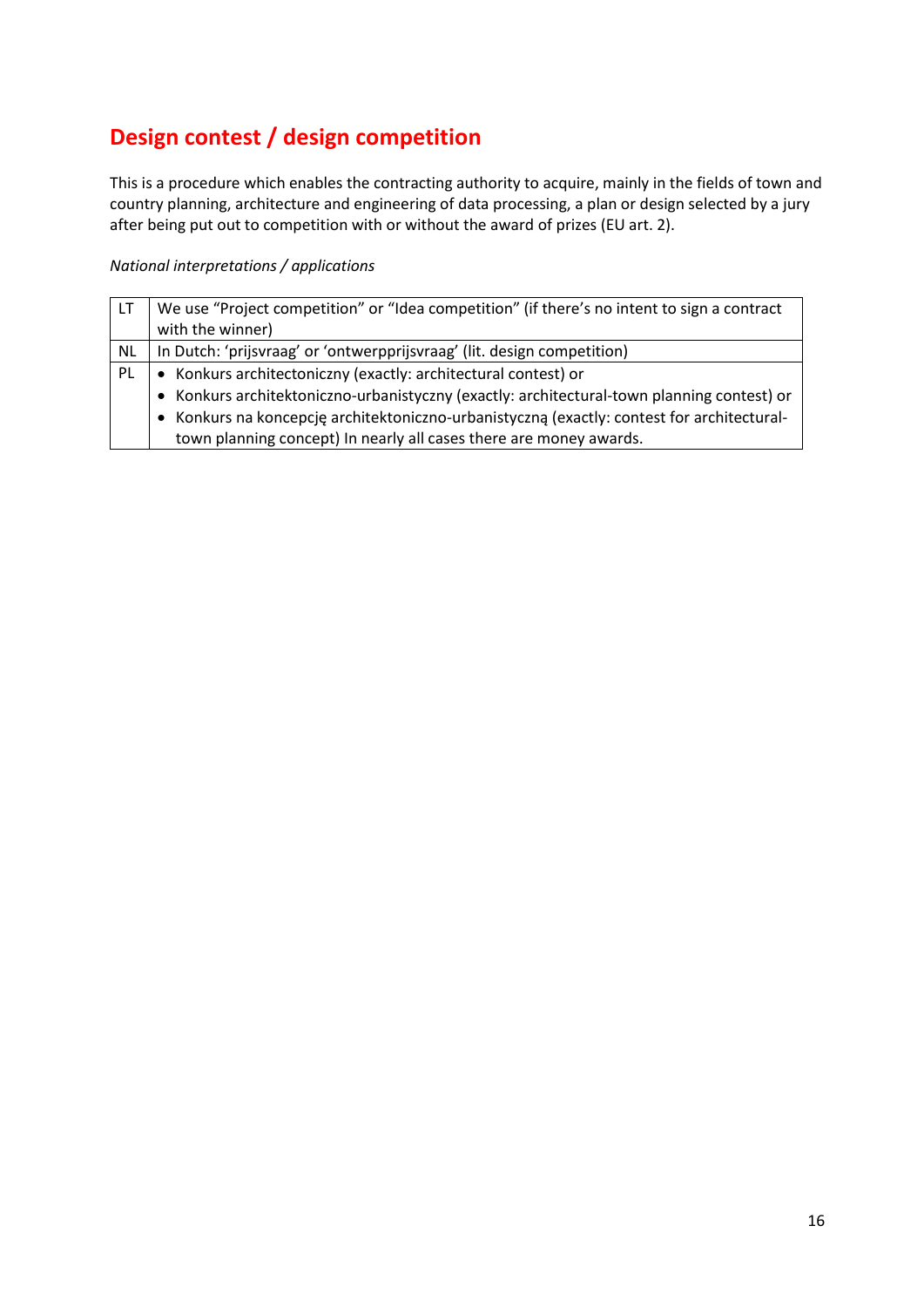# **Designated contact**

'Contact person': the only person that can be contacted by competitors on behalf of the competition organizer.

| AL        | This is also applied in competitions in Albania.                                                                            |
|-----------|-----------------------------------------------------------------------------------------------------------------------------|
|           | Coordinator                                                                                                                 |
| <b>NL</b> | One and the same designated contact is preferred to prevent confusion and to ensure all<br>questions are answered the same. |
| -PL       | In vast majority of cases.<br>Sekretarz konkursu (exactly: competition secretary)                                           |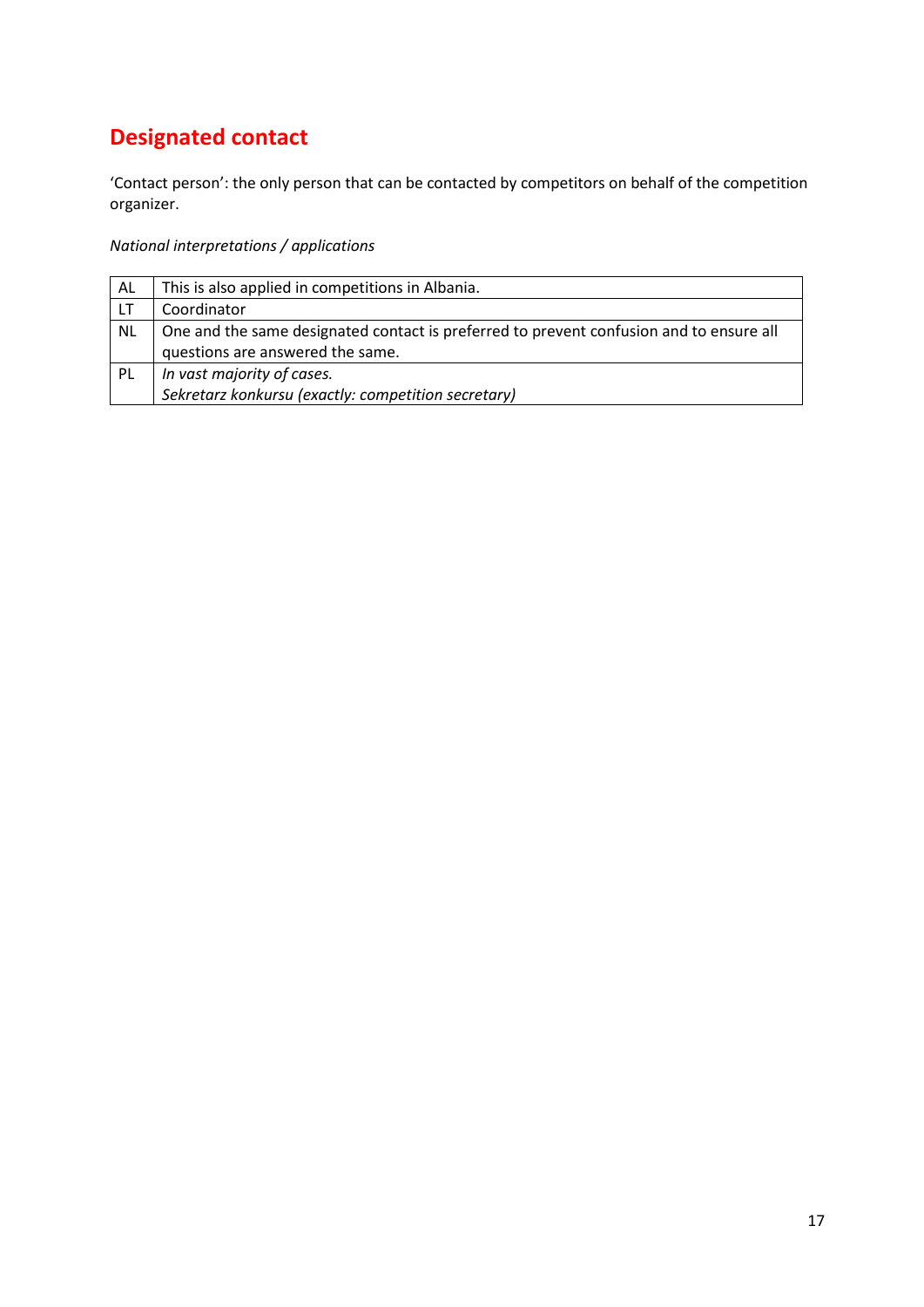# **Developer**

Anyone or any organization that develops a building project (incl. risk and finances).

| AL        | This process is usually regulated by an agreement between the "developer" and the              |
|-----------|------------------------------------------------------------------------------------------------|
|           | institution that organizes the competition.                                                    |
| <b>NL</b> | This can be an investor or constructor, but also an architect, or any private party that takes |
|           | on the financial risk for a spatial development.                                               |
| PL        | Developer is in Poland understand as the commercial body. In case of public organizations,     |
|           | or private persons the term inwestor (investor) is in use.                                     |
|           | Deweloper                                                                                      |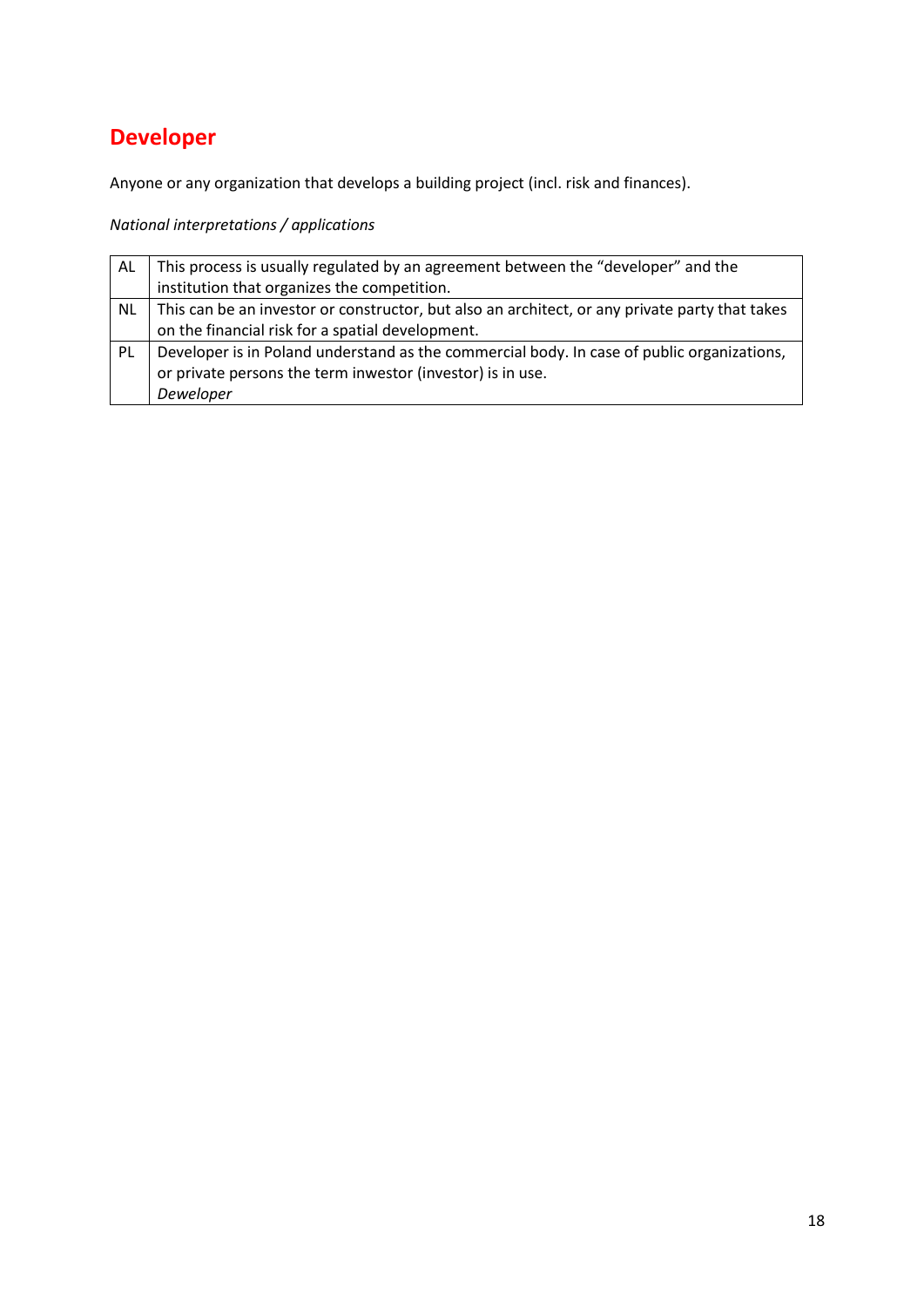# **Developer contest / development contest**

Selection procedure for best plan & bid, aimed at realization. The plot or building will be allocated to the winner.

| AT        | Design-developers competition, an instrument of quality insurance for subsidized social                                              |
|-----------|--------------------------------------------------------------------------------------------------------------------------------------|
|           | housing, which is mainly being applied in Vienna. Developers and architects bid together<br>with a design proposal for a given site. |
|           | The winner is awarded the site at a subsidized price, and is committed to further develop                                            |
|           | the design and build the project in question, according to the proposal.                                                             |
| LT.       | No developer contest in LT.                                                                                                          |
| <b>NL</b> | No developer contest in NL. The emphasis lies on acquiring a plan, not a company.                                                    |
| PL        | Rare cases. In most cases the developers are chosen in tenders or in negotiations.                                                   |
|           | Sometimes the project is judged as the additional element, secondary to the financial offer.                                         |
|           | Konkurs deweloperski                                                                                                                 |
| <b>SP</b> | Although not as used, this type of competition has been traditional in Spain, and it has                                             |
|           | coexisted with professional services competitions. It has been contested by architect's                                              |
|           | associations, becoming slightly less frequent.                                                                                       |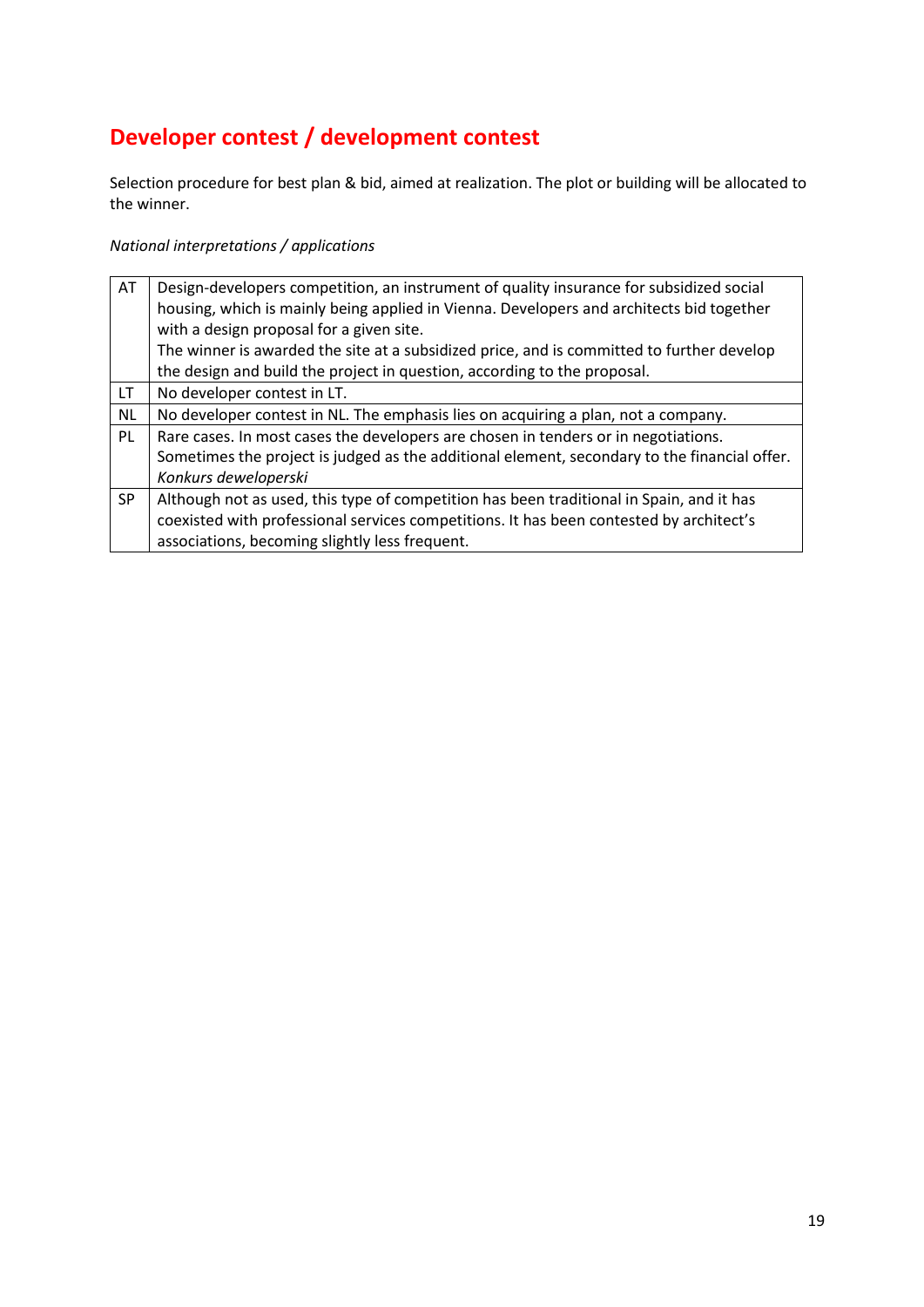# **Eligibility**

Who can and cannot enter, e.g. by means of qualification.

| AL                     | Competitions were addressed mainly at architectural practices from Europe, giving an              |
|------------------------|---------------------------------------------------------------------------------------------------|
|                        | important focus only to foreign architects. During recent years an important requirement          |
|                        | involving foreign + local teams of different disciplines was applied in order to give attention   |
|                        | to the participation of locals, even though international participation is a "must" in order to   |
|                        | raise "credibility" to the competition and project itself.                                        |
| AT                     | Open competitions mostly allow young and small offices to take part without too many              |
|                        | restrictions, and offer a chance to effectively build, as the chance of realization in Austria is |
|                        | quite high.                                                                                       |
| GR                     | They used to require participants to submit an insurance and tax clearance certificate. Due       |
|                        | to the crisis, they have withdrawn that demand. Students can participate in large                 |
|                        | competitions only as members of the group.                                                        |
| $\mathsf{I}\mathsf{T}$ | The biggest and most important contests are not freely accessible to all the architects.          |
|                        | Especially the ones with large investments ask for economic guarantees (sales volume)             |
|                        | that, de facto, exclude the access to younger practices. Thirdly, when the competitions are       |
|                        | open to all, they do not provide for refunds to the finalists, because of the limited amount      |
|                        | of resources available.                                                                           |
| KO                     | The evaluation formula is drafted in such a way that the design criteria are never more           |
|                        | decisive than the design fee or eligibility criteria. Additionally, these competitions are highly |
|                        | demanding regarding the eligibility criteria, making it very difficult for new practices and      |
|                        | young architects to enter.                                                                        |
| LT                     | The requirements are defined in the competition brief. There's a tendency to soften them.         |
| <b>NL</b>              | Defined in the brief.                                                                             |
|                        | Procurement architects services: requirements like turnover, architects register etc. (this       |
|                        | leads often to discussions on proportionality and accessibility).                                 |
|                        | Design competition: requirements none or very limited (architects register, team or no            |
|                        | team, students allowed or not, etc). Expertise/composition of the teams (can be others            |
|                        | than designers: specialist in care, energy) is obliged or recommended.                            |
|                        | In case of selection on portfolio: projects.                                                      |
| PL                     | There big differences in openness of the access to the contests. In some cases it is              |
|                        | restricted to the experienced offices with very popular use of absurd solution of reducing        |
|                        | the circle of participants to the parties who have delivered the building permit design for       |
|                        | the similar kind of investment within last 3 years. In some contests, including the big ones      |
|                        | every adult person has had a possibility to participate. The requirement of having the            |
|                        | licensed architects, structural engineers and other specialists needed regarding the polish       |
|                        | law in the team was postponed to the moment of negotiations of the commission with the            |
|                        | winner. In vast majority of cases having the licensed architect in team is required - this        |
|                        | requirement does not have to be obeyed by participants from European Economic Area                |
|                        | countries which do not license the profession of architect.                                       |
|                        | wymagania jakie muszą spełniać uczestnicy (exactly: requirements that participants must           |
|                        | meet)                                                                                             |
| <b>SP</b>              | Perhaps the dominant type of competition now. Supported by entrenched firms which                 |
|                        | dominate the professional associations. A practice that values experience above all else. It      |
|                        | can lead to a excessively narrow and directed selection process.                                  |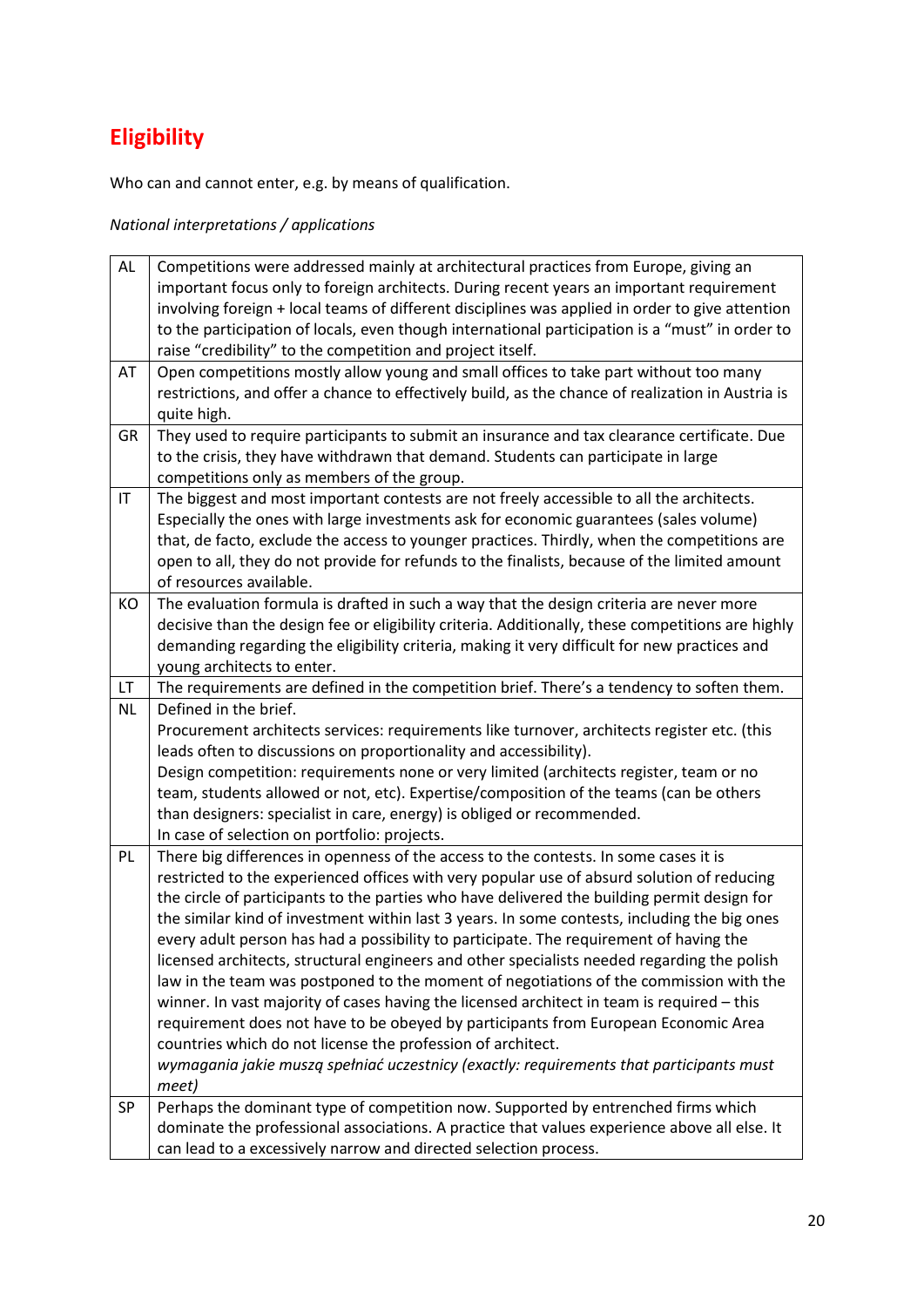# **Expressions of interest (EOI)**

Any competitor response to a competition call.

| -LT | Maybe the registration to a competition could be understood as EOI, but we don't use this                                                                                                                                                                                                                                                                                                                 |
|-----|-----------------------------------------------------------------------------------------------------------------------------------------------------------------------------------------------------------------------------------------------------------------------------------------------------------------------------------------------------------------------------------------------------------|
|     | term                                                                                                                                                                                                                                                                                                                                                                                                      |
| UK  | An EOI may refer to any private procurement or, in public works, to any competition above<br>or below thresholds whatever the procedure. Design Contests however because they fall<br>under the Public Contract regulations Part 2 Chapter 3. An expression of interest (EOI) is<br>not the same as a Prequalification questionnaire (PQQ), although submission of a PQQ is an<br>expression of interest. |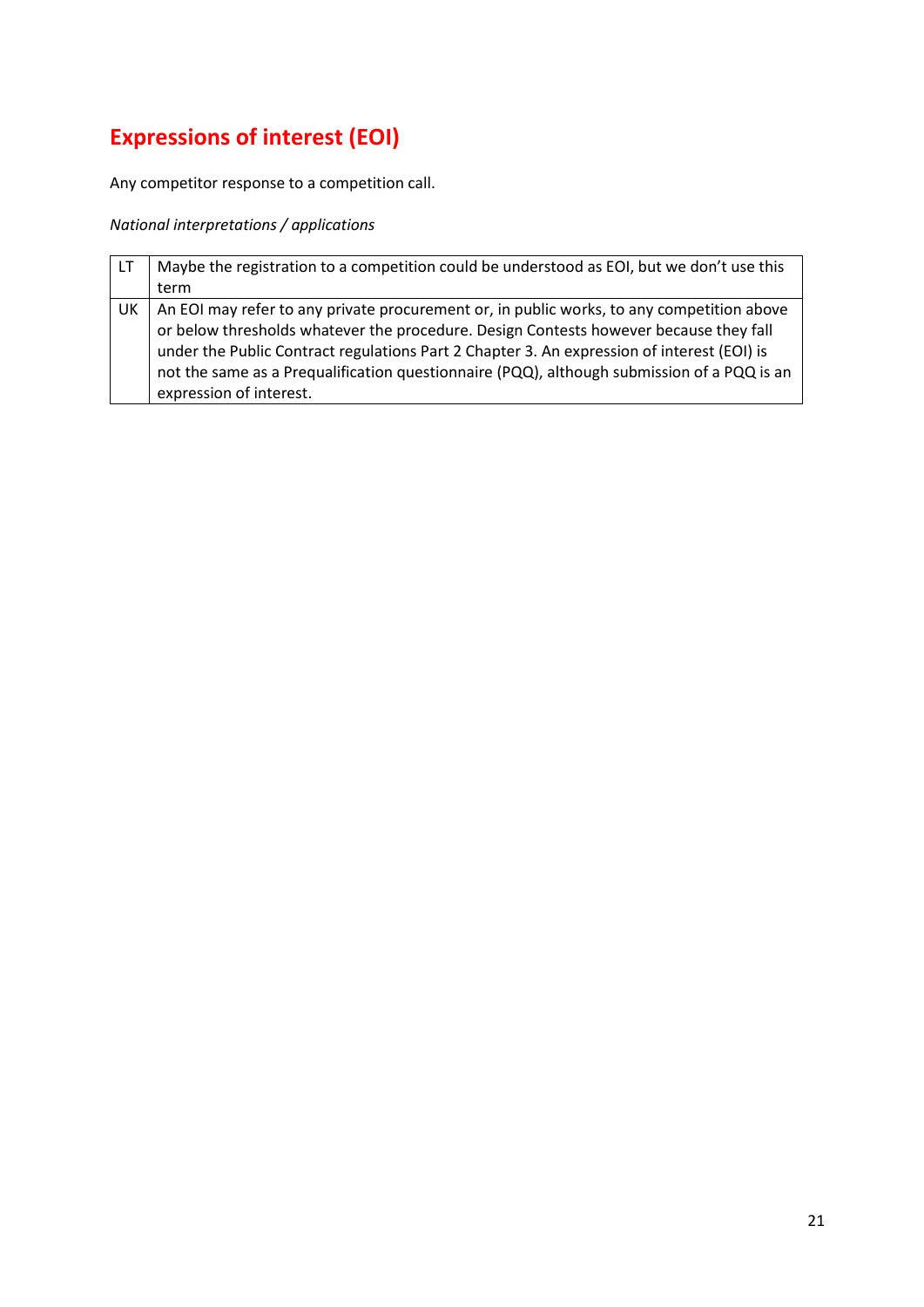## **Honorary mention**

A special mention in the jury report. No prize, fee or commission is involved.

| GR        | There are usually three in every competition. In most cases there is also a small but fixed |
|-----------|---------------------------------------------------------------------------------------------|
|           | financial reward as well.                                                                   |
| LT.       | Usually they are awarded with money prizes, which are deliberately smaller, as usual        |
|           | prizes.                                                                                     |
| <b>NL</b> | Honorary mentions do occur, but are no issue.                                               |
| PL        | Honorary mentions do occur as an addition to regular prizes and mentions. Take place        |
|           | when jury wants to mention more projects without lowering the budget of other               |
|           | mentioned projects.                                                                         |
|           | Wyróżnienie honorowe                                                                        |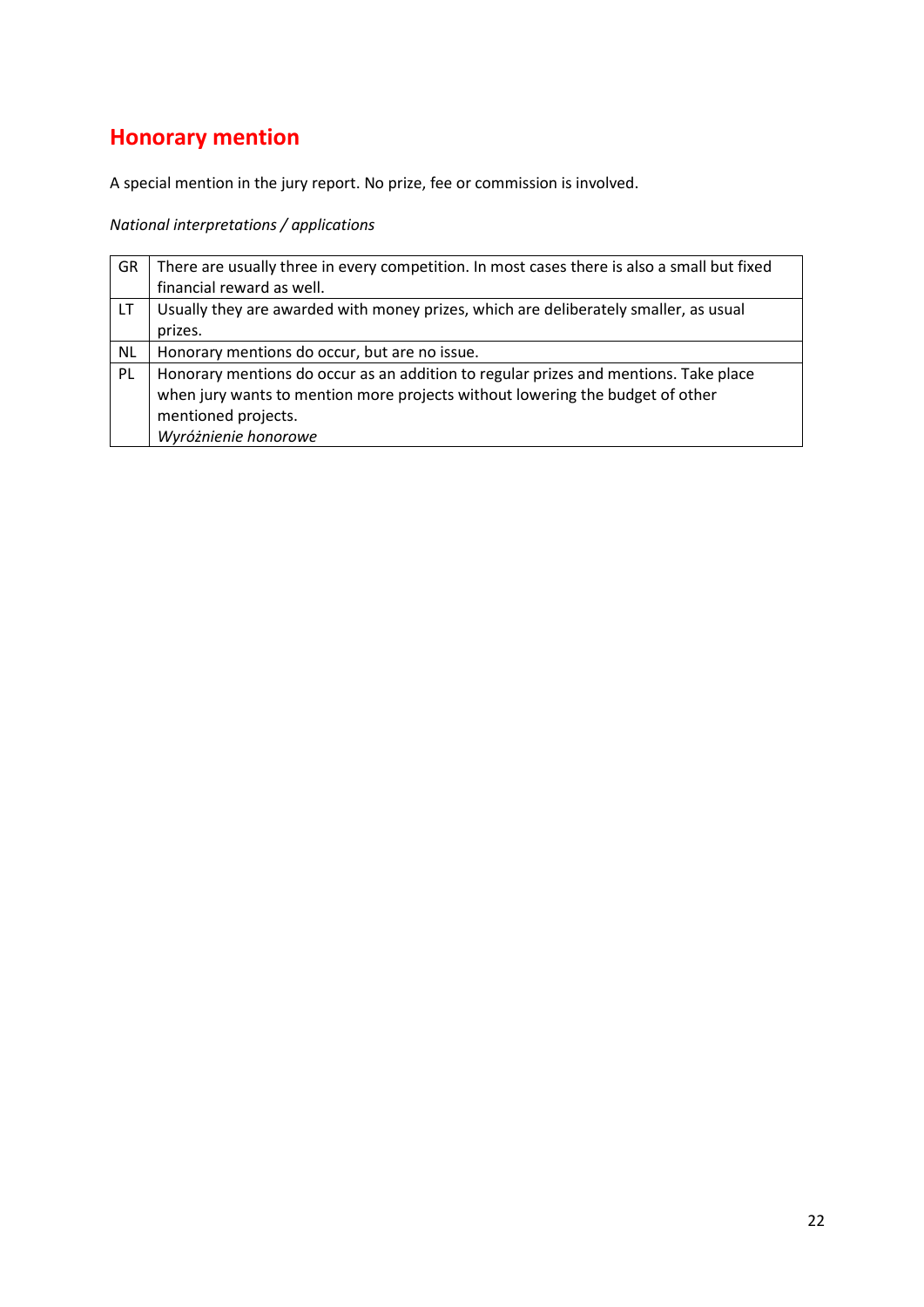### **Ideas contest**

The objective of which is to procure conceptual proposals or solutions, which are only generally described and defined and does not usually involve any intention to actually build the winner's project.

| <b>AL</b> | There are several ideas contests or open ideas competitions organized in Albania, often by    |
|-----------|-----------------------------------------------------------------------------------------------|
|           | non-government linked institutions or private investors.                                      |
| CZ        | The significant growth in the proportion of design competitions to ideas competition is a     |
|           | proof of a maturing system of regular commissioning of public procurement using this tool.    |
|           | Prevailing are public tenders with the price as main criterion.                               |
| <b>GR</b> | Ideas competitions require less preparation, providing less in-depth information on the       |
|           | project's complexities, and while the combination of architects' availability and lower       |
|           | submission requirements and costs (e.g., no architectural model required) increased           |
|           | participation, it does not necessarily increase the quality of proposals. Some even claim     |
|           | that it had generated more unrealizable proposals.                                            |
| LT        | Yes. But never had happened in Public Procurement frame                                       |
| <b>NL</b> | The first stage in a design contest, based on a limited vision, is like an ideas contest. A   |
|           | number of ideas is selected for the second stage for further development. In these            |
|           | procedures there is no financial compensation for the first stage, for the second stage there |
|           | is (an equa)I compensation for all participants.                                              |
| PL        | The ideas concept most often means search for the ideas without the commission for the        |
|           | winner. Sometimes ideas contests are preparations for the next contests, but in many cases    |
|           |                                                                                               |
|           | they mean search for the ideas for the cities which are than developed by the city planning   |
|           | offices.                                                                                      |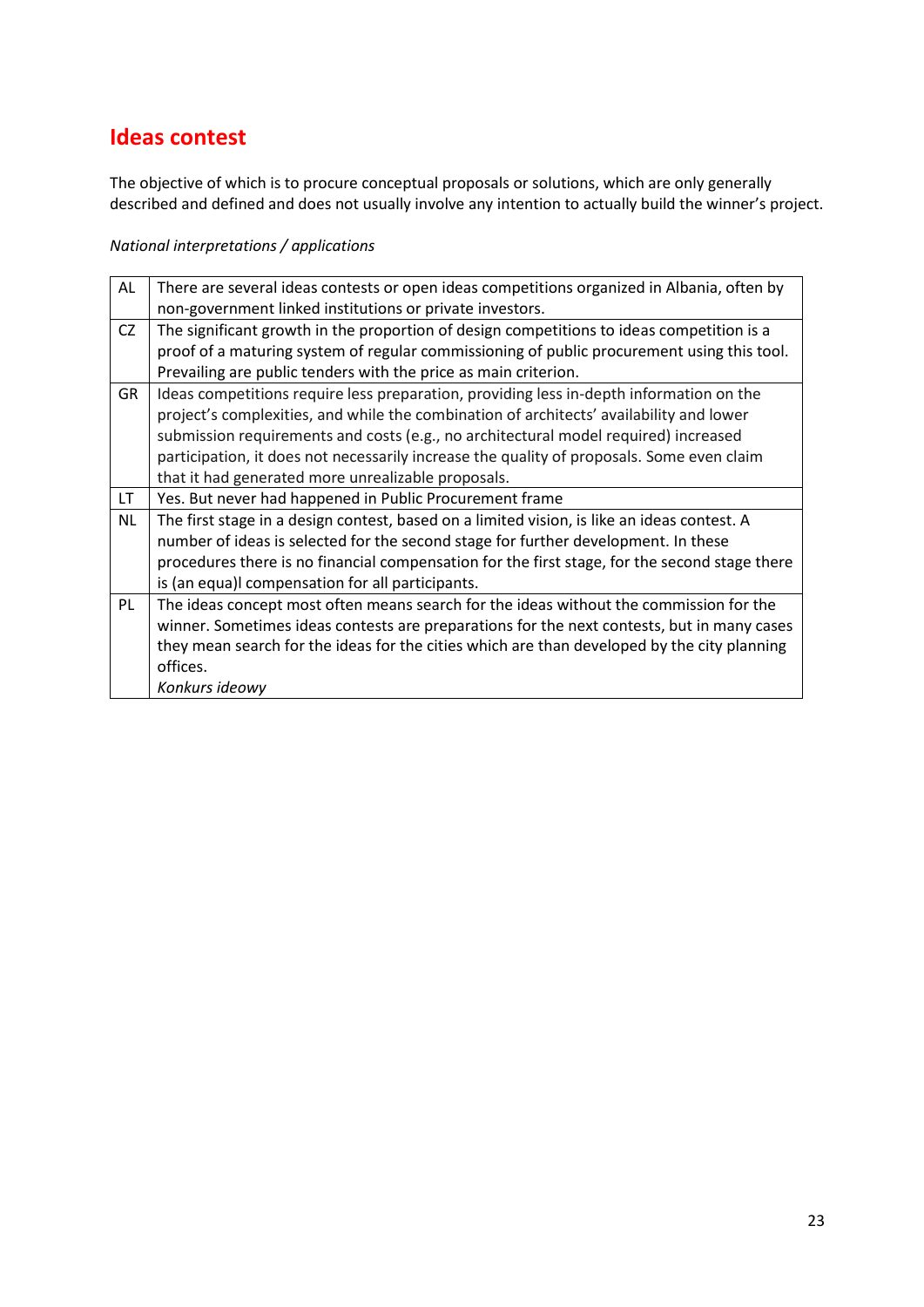# **Invited procedure**

Similar to an open design contest in all respects except that contracting authorities can approach a shortlist of invitees directly by private invitation.

| AT        | One reason for the clients to choose an invited or restricted competition is the fear of       |
|-----------|------------------------------------------------------------------------------------------------|
|           | anonymity or getting architects with not enough experience and competences                     |
| CZ        | Invited competitions are only fractional and reserved to private investors (in the public      |
|           | sector they are practically unlawful). Combined (open and invited) competitions are legal      |
|           | but literally non-existent, as a result of heavy critique from architects on the unequal       |
|           | competition conditions.                                                                        |
| DE        | I think all of them were always full of praise of the kooperative Werkstattverfahren, a        |
|           | special kind of invited competition where a client would invite several offices, mostly about  |
|           | four to eight, and they would then make a first presentation of their ideas, discuss it with   |
|           | the client, politicians, and sometimes also external jury members or specialists, and only     |
|           | after that would their final proposal be worked out. Everyone seems really happy with this     |
|           | as the in between presentation makes it possible to discuss radical ideas that would           |
|           | normally be removed from the competition. Also, it makes it possible to get feedback on        |
|           | questions much better than in the standard, anonymous competitions.                            |
| LT.       | Yes. But never had happened in Public Procurement frame                                        |
| <b>NL</b> | Both announcements and most results of invited procedures are not published so we              |
|           | cannot provide an overview of numbers and don't have any insight into invited procedures.      |
|           | Invited procedures lack transparency and can be used by private clients. Public clients can    |
|           | also use the invited procedure if the value of the assignment is below a certain (differs from |
|           | client to client) threshold.                                                                   |
| <b>PL</b> | Invited procedures take place mostly in case of the private clients. Sometimes they take       |
|           | place by public clients when the commission fee is lower than the public procurement law       |
|           | threshold for the open procedures.                                                             |
|           | Konkurs zamknięty (exactly: closed contest)                                                    |
| UK        | Because this is not advertised publicly and lacks transparency invited design contests may     |
|           | only be used by private clients.                                                               |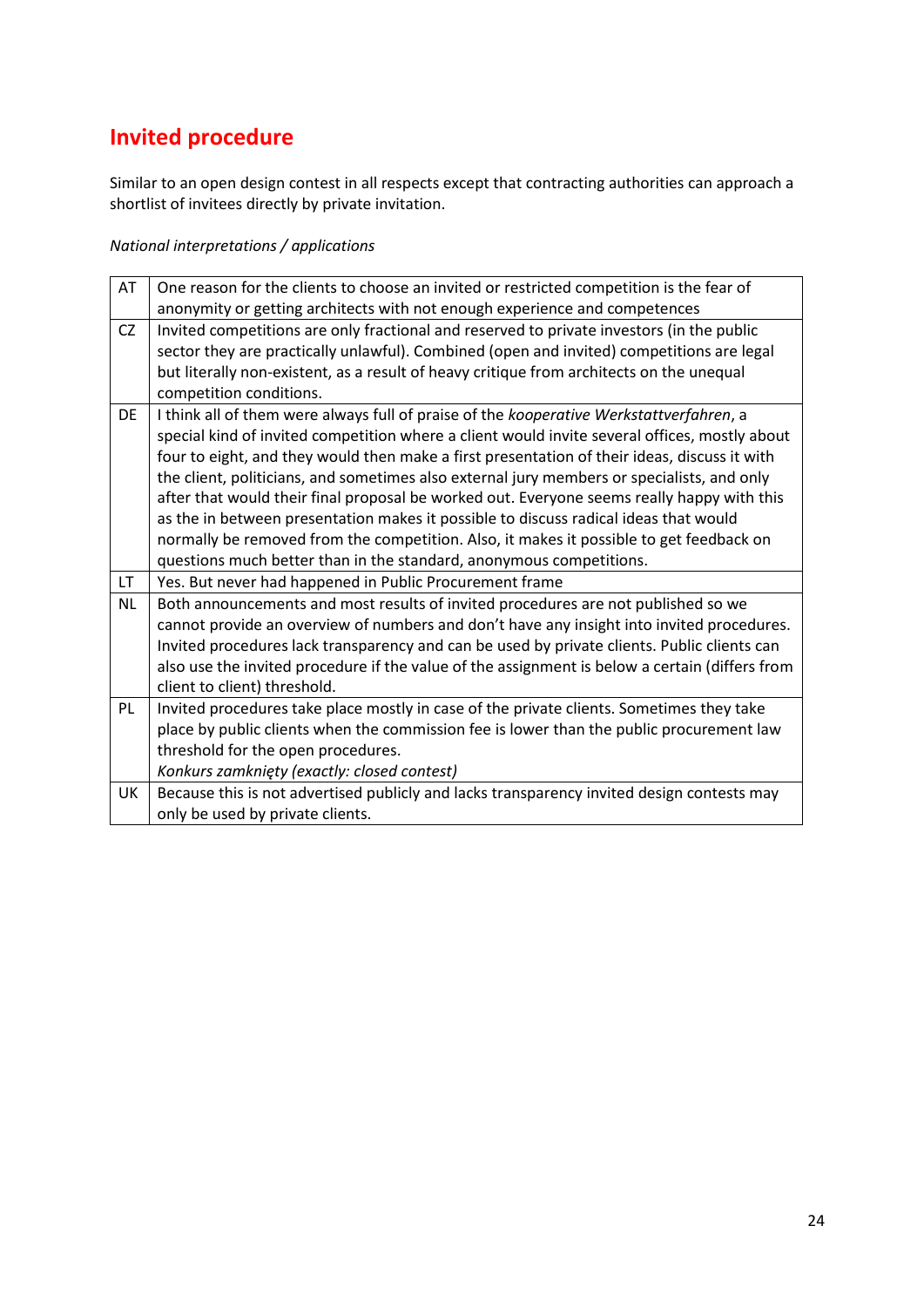### **Jury**

At a contest, a jury will assess the submissions.

The jury shall be composed exclusively of natural persons who are independent of participants in the contest. Where a particular professional qualification is required from participants in a contest, at least a third of the members of the jury shall have that qualification or an equivalent qualification. EU art 81 & assessment above

| <b>CZ</b> | The goal is to create and maintain a secure, fair, just, and transparent design competition     |
|-----------|-------------------------------------------------------------------------------------------------|
|           | environment. All independent jurors recommended or delegated by the Chamber of                  |
|           | Architects are trained and certified for this work. Any architect can take this training. Other |
|           | dependent or independent jurors are not obliged to have any special training.                   |
| GR        | The jury catalogue included architects on two key requirements: ten year license and at         |
|           | least one winning prize (first, second, or third) in Greek competitions, an award in            |
|           | international competitions or holding a permanent academic position in a Greek or foreign       |
|           | university. Through the new national competition standards, the Ministry claimed it would       |
|           | increase the transparency and the quality of the competitions by eliminating the                |
|           | fragmentary process existing in the past where multiple actors involved, had low interest in    |
|           | quality or took advantage of the procedures for their own interests.                            |
| KO        | Public servants of the respective institutions are appointed members of the jury. This has      |
|           | an adverse effect on the competition results: selected designs more often reflect the lack of   |
|           | professional capability of the jury members, while the project brief, in many cases, is         |
|           | unprofessional, poorly defined, and lacking important information.                              |
| <b>LT</b> | Yes. Additionally, in the competitions executed by Architects Association of Lithuania, at      |
|           | least 51% of the jury members should be independent form the client and delegated by            |
|           | AAL                                                                                             |
| LV        | In 2014 AAL approved the Competition Rules, defining the procedures, obligations, and           |
|           | rights of all the parties of a competition. The Rules are considered as an internal document    |
|           | of AAL and do not have any legislative power over other parties (e.g., clients). The Rules      |
|           | correspond in spirit to the Competition recommendations by UIA (International Union of          |
|           | Architects) and ACE (Architects Council of Europe).                                             |
|           | The decision of a jury not to give the first prize (which usually means there is no obligation  |
|           | to a client to enter negotiation with the authors of the best project).                         |
| <b>NL</b> | Anyone can be a jury member provided that (certainly in EU procedures) at least $1/3^{rd}$ has  |
|           | the same qualifications as participants. The names and qualifications of jury members are       |
|           | published in the brief.                                                                         |
|           | Often clients want to be part of the autonomous and independent jury; in these situations       |
|           | the client can take the role of a technical chairman, but has no vote.                          |
| PL        | In public procurement it is according to that law. In most cases in addition more than the      |
|           | half of the jury is composed of architects - this is also the factor which makes most of the    |
|           | architects to take part in competition, many architects regard as standard that more than       |
|           | the half of the jury are the persons who are not regular employees of the client.               |
|           | Sąd konkursowy (exactly: competition court)                                                     |
| SP        | A recent study was done at COAM (Madrid architect's association) on the issue on how to         |
|           | select professional juries for competitions. Some architects believed a more 'plural' design    |
|           | outlook or philosophy from jurors would be necessary and this idea was carried out in a         |
|           | quotas document. It is not clear how this can be carried out in a flexible, durable and         |
|           | realistic way.                                                                                  |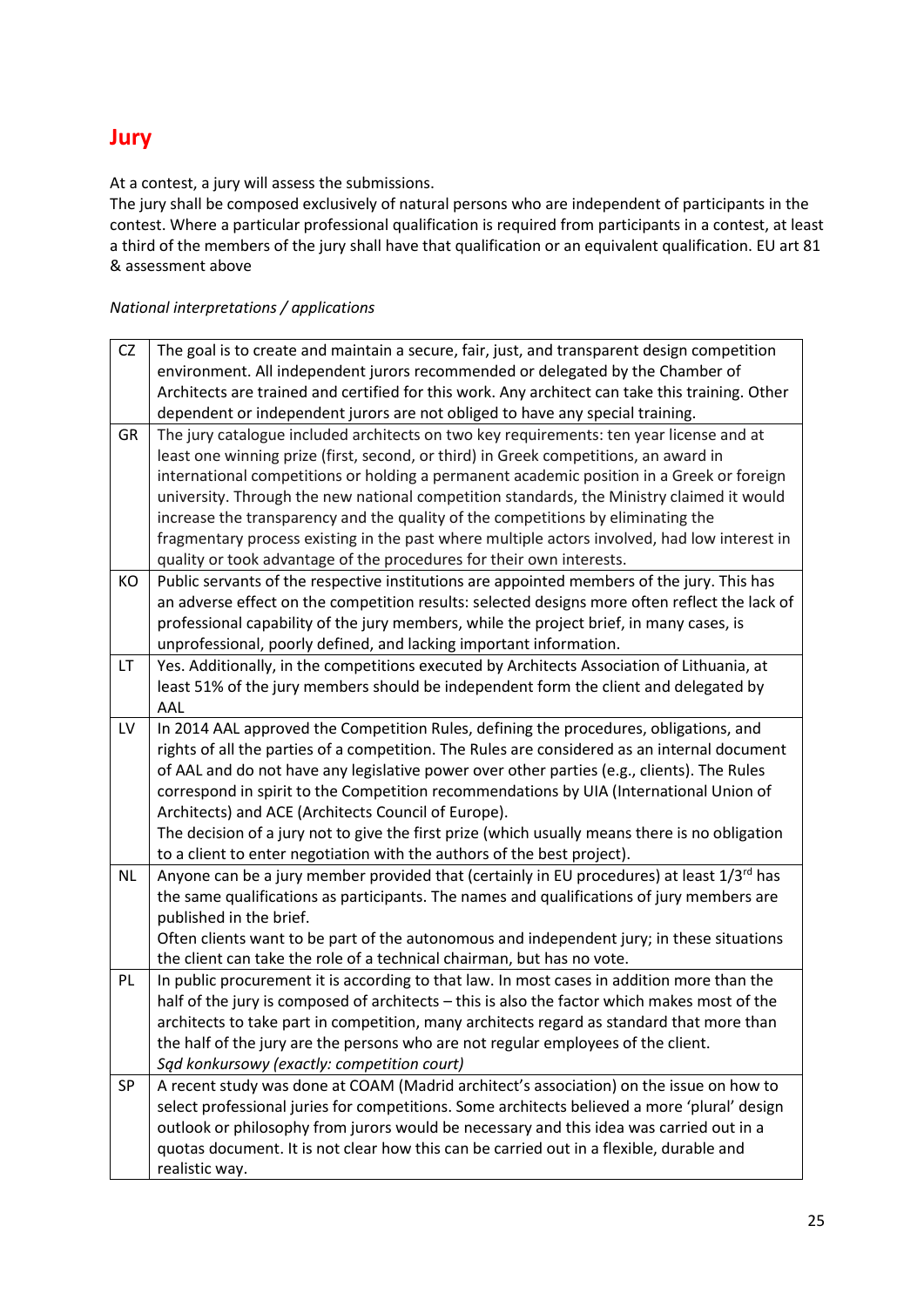### **Licensed architect**

Not all EU countries protect *the profession* of architect by law. In these countries, those who want to participate in procedures where a licensed architect is required, have to seek cooperation with a licensed architect.

Some countries only protect *the title* (of an architect, urban planner, landscape architect, interior architect) by law.

| AL                     | Albania is in the process of organizing the Order of the Architect so this procedure will soon |
|------------------------|------------------------------------------------------------------------------------------------|
|                        | be more clear.                                                                                 |
| AT                     | Protection of title                                                                            |
| DE                     | Protection of title and protection of profession                                               |
| FI.                    | No protection                                                                                  |
| <b>GR</b>              | Protection of title                                                                            |
| IE                     | No protection                                                                                  |
| $\mathsf{I}\mathsf{T}$ | Protection of title and protection of profession                                               |
| LT.                    | Protection of profession (obligatory membership at Architects Chamber), no protection of       |
|                        | title (it is understood that everyone having education of an architect can call                |
|                        | himself/herself an architect)                                                                  |
| <b>NL</b>              | Protection of title, no protection of profession (although our minister president recently     |
|                        | said in a speech in Berlin, that we do).                                                       |
|                        | Often at least one titleholders (individually or part of a team) is allowed to participate in  |
|                        | architectural design competitions.                                                             |
| PL                     | Protection of profession.                                                                      |
|                        | Architekt posiadający uprawnienia (exactly: architect which has authorization)                 |
| <b>SP</b>              | Protection of title and protection of profession                                               |
| UK                     | Protection of title                                                                            |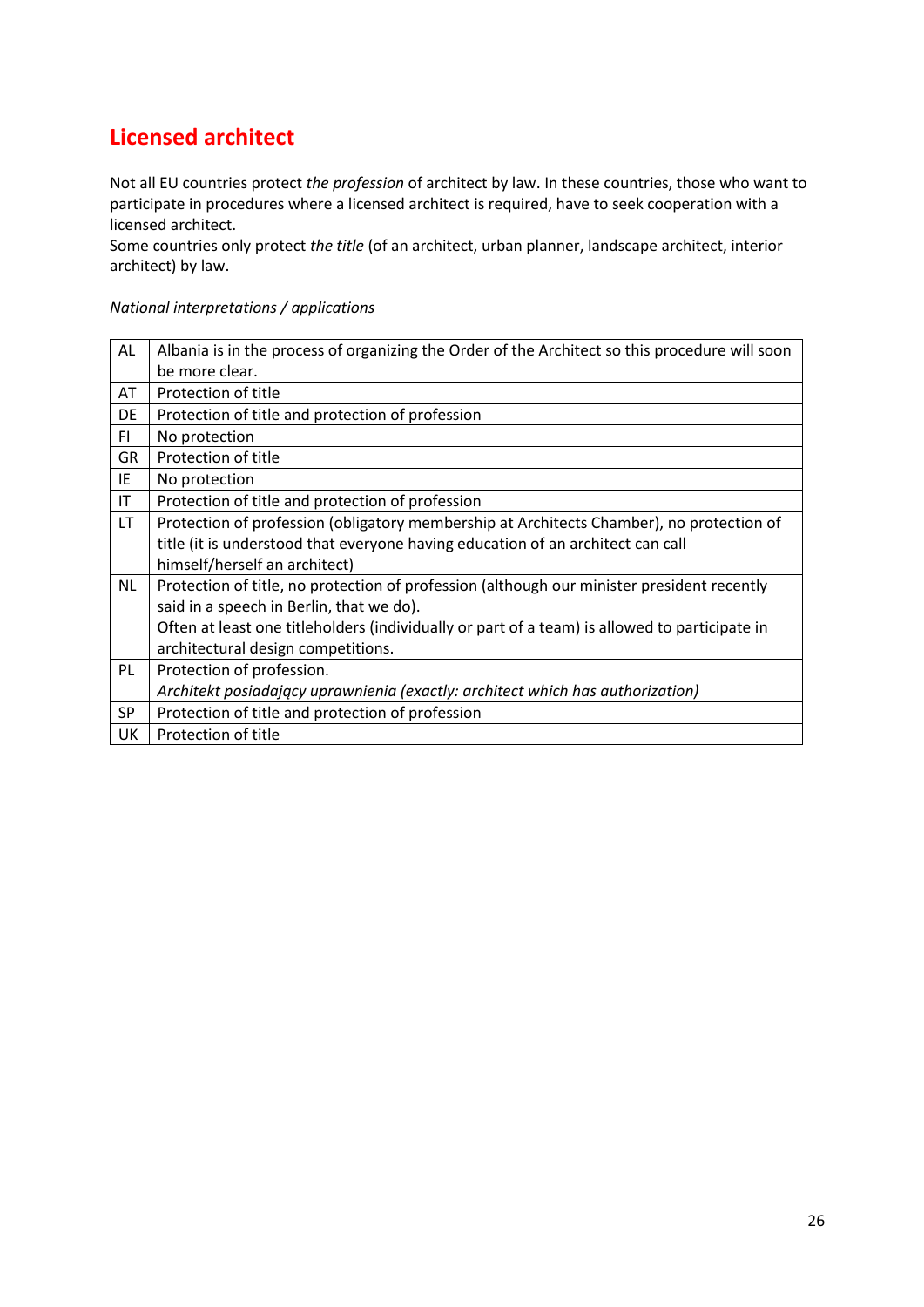## **Open procedure**

Anyone can enter this procedure without preselection. An open contest can be organized in one or two stages (see two stage contest).

| AL        | Very few open procedure competitions are organized.                                                                                                                                             |
|-----------|-------------------------------------------------------------------------------------------------------------------------------------------------------------------------------------------------|
| AT        | In Austria around 20% of the architectural competitions are open procedures.                                                                                                                    |
| <b>CZ</b> | A vast majority of competitions are open.                                                                                                                                                       |
| IE        | Some comments indicate a desire for more public work to be awarded via open                                                                                                                     |
|           | competition.                                                                                                                                                                                    |
| LT.       | Majority of competitions executed by AAL are open. All the Public Procurement                                                                                                                   |
|           | competitions are open. Private competitions, organized by a promoter himself, usually are                                                                                                       |
|           | not open.                                                                                                                                                                                       |
| <b>NO</b> | Open competitions have received a high number of proposals, many from the neighbouring                                                                                                          |
|           | countries in Scandinavia, but also from Europe in general. In many of the high-profile                                                                                                          |
|           | competitions in recent years the winners have been from outside Norway - especially                                                                                                             |
|           | Danish architects, but also Spanish architects have won several competitions. In addition to                                                                                                    |
|           | this general globalization there have been the effects of the European market that, to some                                                                                                     |
|           | extent, also led to European offices taking part in pre-qualified processes to participate in                                                                                                   |
|           | competitions. We have the feeling that some attempts to restrict the openness of                                                                                                                |
|           | competitions in recent years are an effect of this situation. Examples of this include:                                                                                                         |
|           | requirements for Norwegian or Scandinavian language, competition documents and                                                                                                                  |
|           | websites only in Norwegian, higher requirements for qualification and experience prior to                                                                                                       |
| PL.       | the competition, etc                                                                                                                                                                            |
|           | There are big differences in openess of access to competitions. In some cases it is restricted<br>to experienced offices, reducing the circle of participants to the parties who have delivered |
|           | the building permit design for a similar kind of investment within last three years. The                                                                                                        |
|           | commercial investors quite often issue closed competitions without any special rules. They                                                                                                      |
|           | just ask few offices to prepare concept designs for them for free. In some competitions,                                                                                                        |
|           | including the big ones (Sinfonia Varsovia Music Centre Warsaw, with a concert hall with a                                                                                                       |
|           | capacity of 1800 people, Museum of History of Poland in Warsaw), every adult citizen had                                                                                                        |
|           | the possibility to participate.                                                                                                                                                                 |
|           | The requirement of having the licensed architects, structural engineers, and other                                                                                                              |
|           | specialists on the team that are required according to Polish law was postponed until the                                                                                                       |
|           | moment the commission was negotiated with the winner.                                                                                                                                           |
|           | Konkurs otwarty (exactly: open contest)                                                                                                                                                         |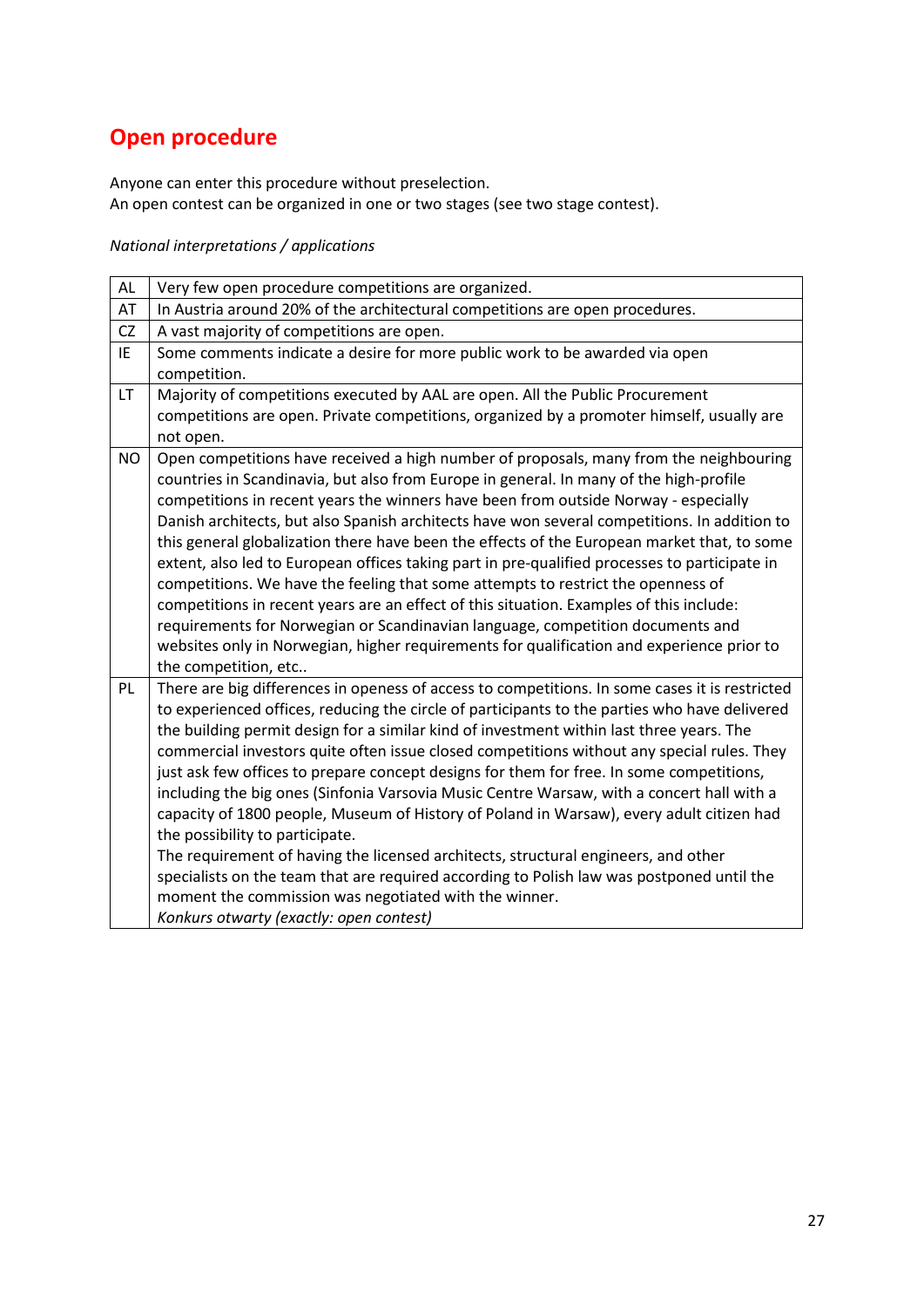### **Parallel commissioning**

Parallel commissioning is where multiple teams are invited to submit appraisals and feasibilities evaluating propositions, often with pre-defined themes for a fixed fee. There is no further commission for the selected teams beyond the parallel commission. Parallel commissioning can therefore be particularly useful to public authorities to inform the preparation of a consensual brief and before starting the required procurement processes that apply above the EU thresholds. Parallel commissions may be placed through a design contest or prior to inviting a design contest.

| $\vert$ LT $\vert$ No experience. Maybe feasibility study is something similar |
|--------------------------------------------------------------------------------|
| PL Probably no cases in Poland.                                                |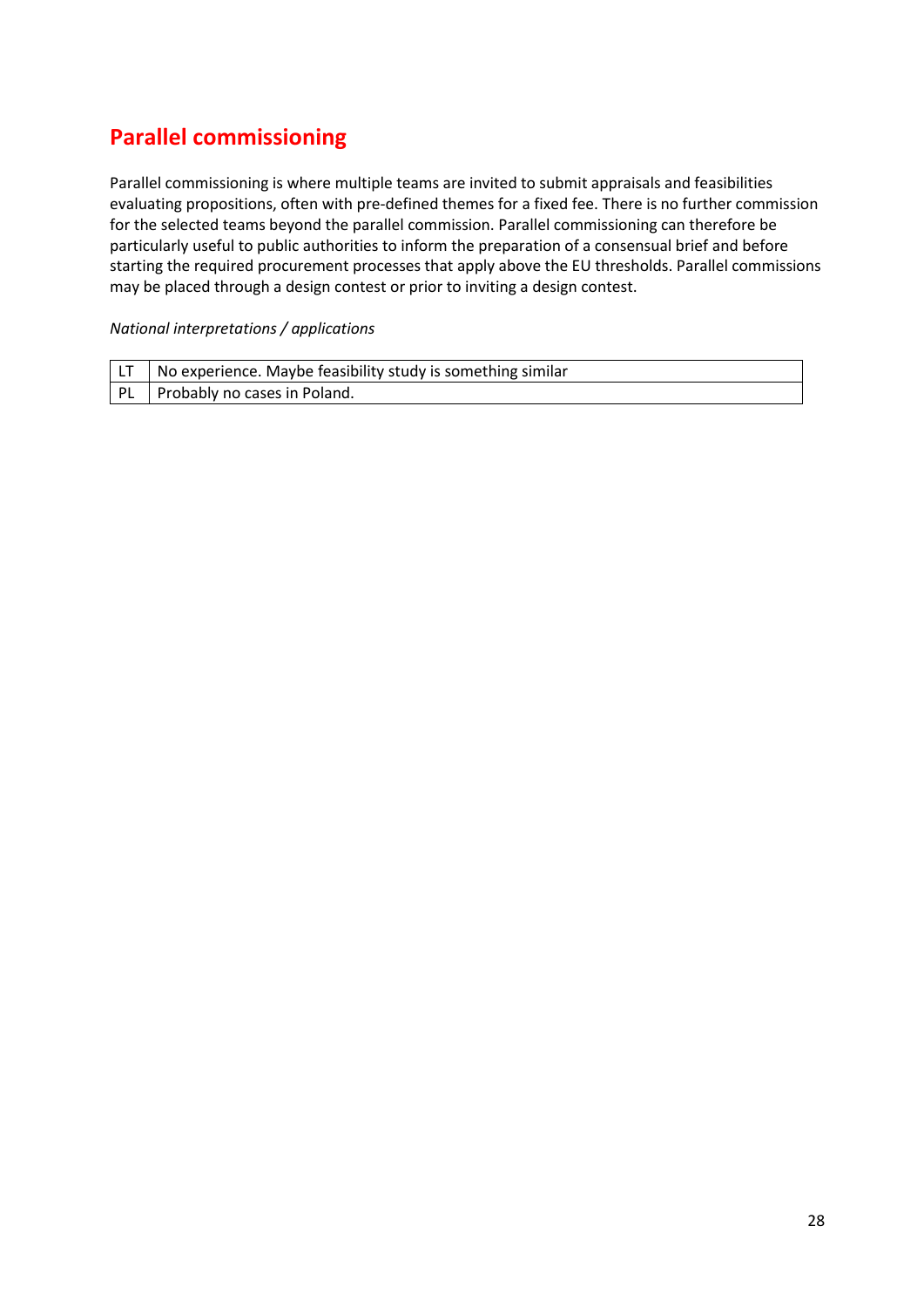### **Prequalification**

Part of a single-stage contest (often used in France).

Only contestants who meet certain technical, financial etc. criteria will be allowed to submit a vision, plan or design. This prequalification can be compared with procurement of architectural services and can also be used for thinning.

| <b>LT</b> | Never used.                                                                                   |
|-----------|-----------------------------------------------------------------------------------------------|
| <b>NL</b> | Seldom used.                                                                                  |
| PL        | Prequalification is used in the case of the most competitions, but in most of the cases it is |
|           | not connected with limiting the number of participants. It means generally checking who       |
|           | fits the rules of participation. Prequalification as in France with choosing the limited      |
|           | number of participants is sometime used in the situations when the commission is not          |
|           | financed by public institution. Sometimes prequalification of the certain number of           |
|           | participants takes place by public clients when the commission fee is lower than the public   |
|           | procurement law threshold. It sometimes take place also by criptopublic clients e.g. the      |
|           | bank which is investor in public housing program (the bank is joint-stock company and the     |
|           | state is its only stakeholder), or public investments with project financed by the            |
|           | foundations.                                                                                  |
|           | Dopuszczenie do udziału (exactly: admission to participate)                                   |
| <b>SP</b> | More and more common, along with tenders.                                                     |
|           | Professional associations of architects have recently submitted a document to Congress in     |
|           | order to have their views included in the new Public Commissioning Law, in which they         |
|           | state that this should be the standard public commissioning practice, and only resort to      |
|           | open competitions 'where possible'. The process has been very opaque.                         |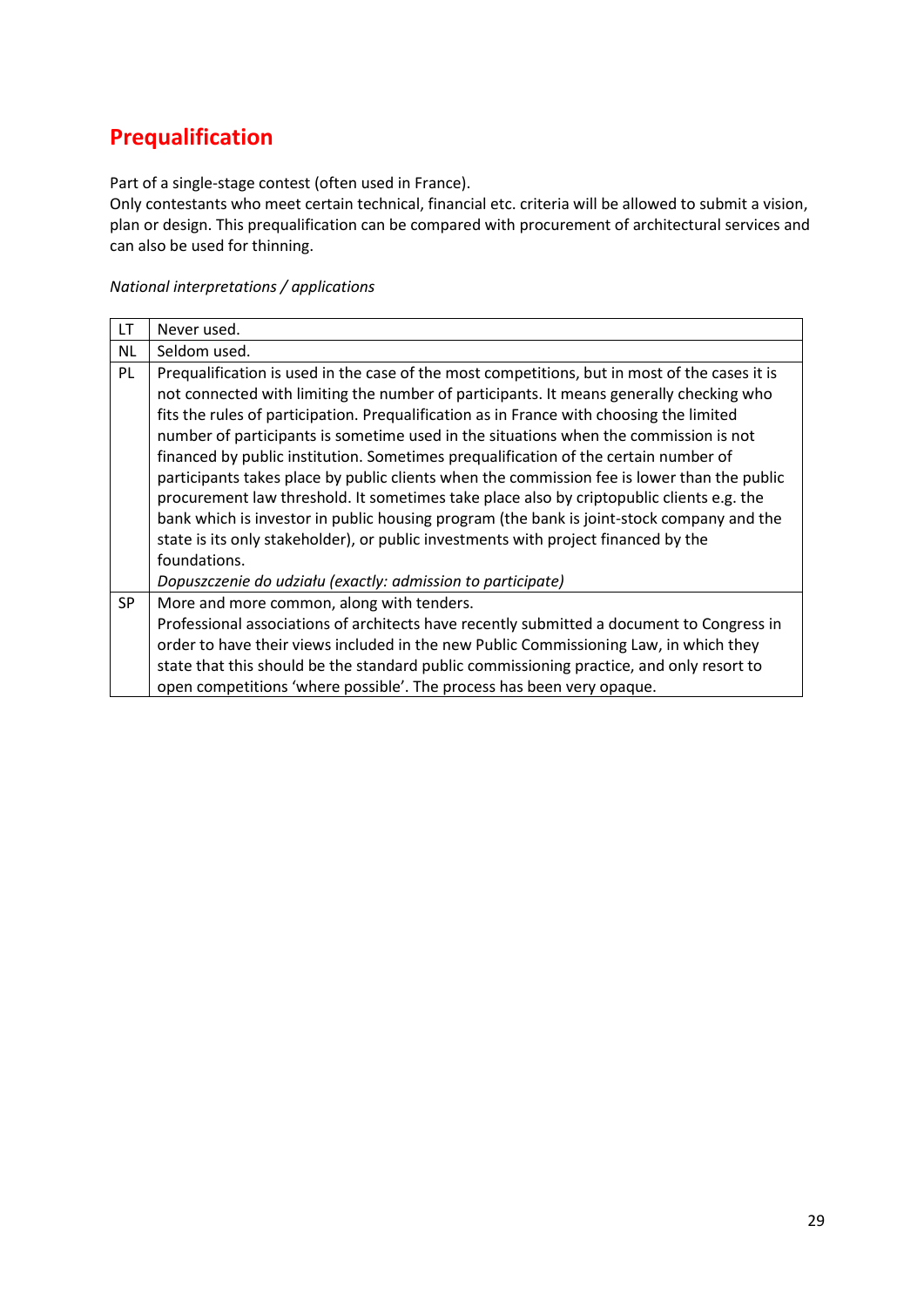### **Prize**

Only at contests: either prizemoney (ideas contest), an assignment (project contest) or gaining the right to (re)develop a building or area (development competition).

| AT        | The winner is awarded the site at a subsidized price, and is committed to further develop   |
|-----------|---------------------------------------------------------------------------------------------|
|           | the design and build the project in question, according to the proposal. the commissioning  |
|           | of the competition winner is only guaranteed up to the permission planning phase and        |
|           | some principle details.                                                                     |
| <b>GR</b> | Winning in the past meant that the team would be responsible for carrying out the designs   |
|           | of the next stage and for supervising the construction. Now, institutions can organize a    |
|           | competition and then assign the implementation of the designs and the construction          |
|           | supervision to another firm. This is not common, but can happen under the new law.          |
| LT.       | AAL's Competition Rules require to have a budget for prizes. In Public Procurement          |
|           | competitions is not always the case.                                                        |
| <b>NL</b> | The prize can be:                                                                           |
|           | - a commission (preliminary design and/or further, or negotiation on a commission),         |
|           | - an amount of money,                                                                       |
|           | - an amount of money, to be spent on realisation of the winning plan or further             |
|           | development of the winning plan.                                                            |
|           | In a development competition one can win the right to develop a project (first right to buy |
|           | the plot).                                                                                  |
| PL        | In most cases the prize is money and inivitation to negotiate a commission. Sometimes only  |
|           | money. Sometimes more awarded teams are invited to paralell negotiations. Sometimes         |
|           | there are cases when organizers do not guarantee payment of the awards and reserve the      |
|           | right to cancel the competition.                                                            |
|           | Nagroda                                                                                     |
|           |                                                                                             |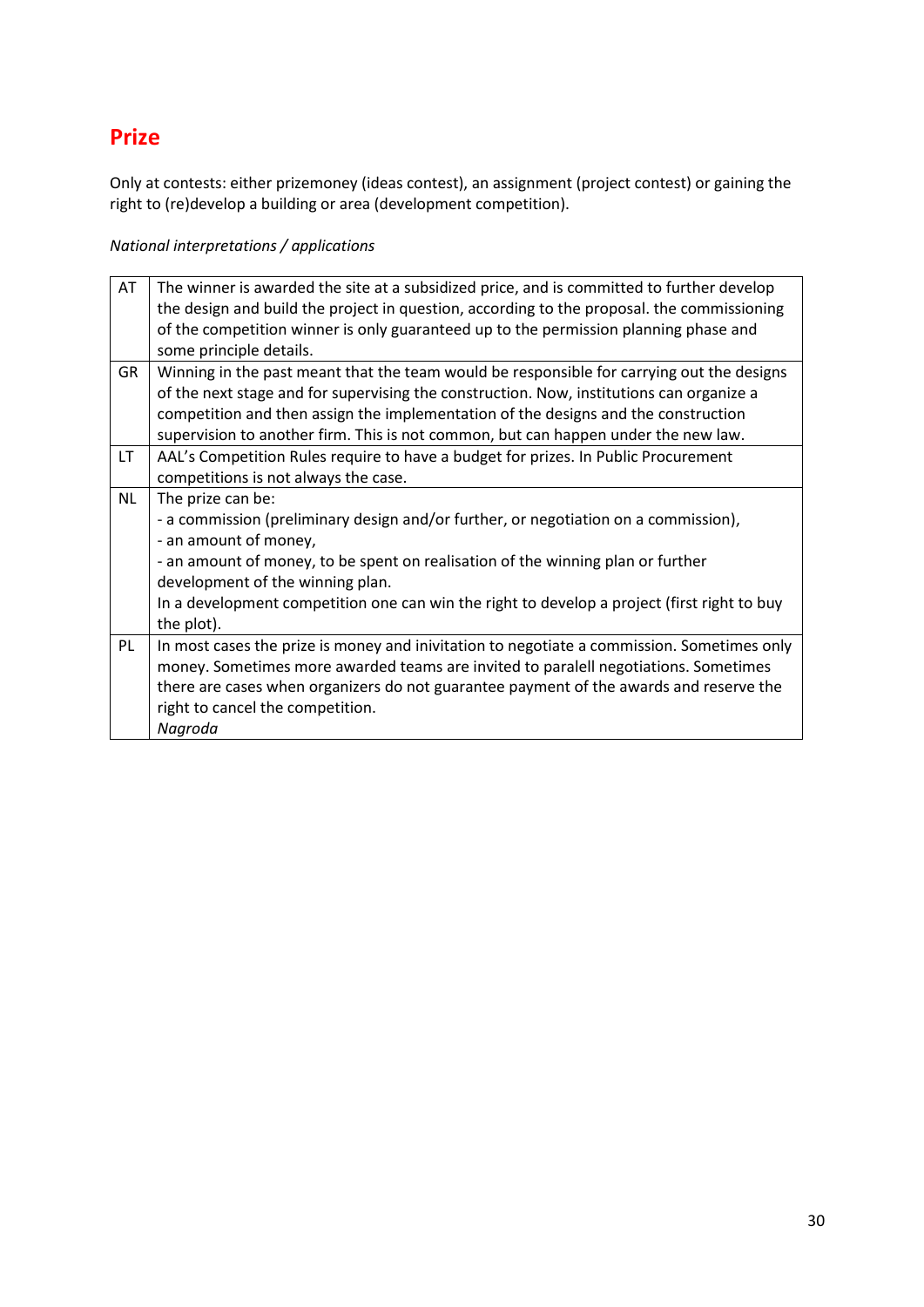## **Project brief**

An analysis and description of the project parameters. Following the foregathering of data, a description of what is known of a project's context, parameters, performance and programme. Options may be appraised, the contracting authority and stakeholder's vision and ethos articulated, and priorities clearly determined. The knowns and unknowns should be described appropriately in sufficient and proportionate detail for the type, size and scale of the project. The project brief is a part of the competition documentation.

|           | It is a part of the Competition Brief and it is called Technical Task                      |
|-----------|--------------------------------------------------------------------------------------------|
| <b>NL</b> | Project briefs: based on the manuals Kompas (see: Competitions)                            |
| <b>PL</b> | There are nearly always the project briefs. Their quality is different in different cases. |
|           | Wytyczne projektowe (exactly: project guidelines) or Program                               |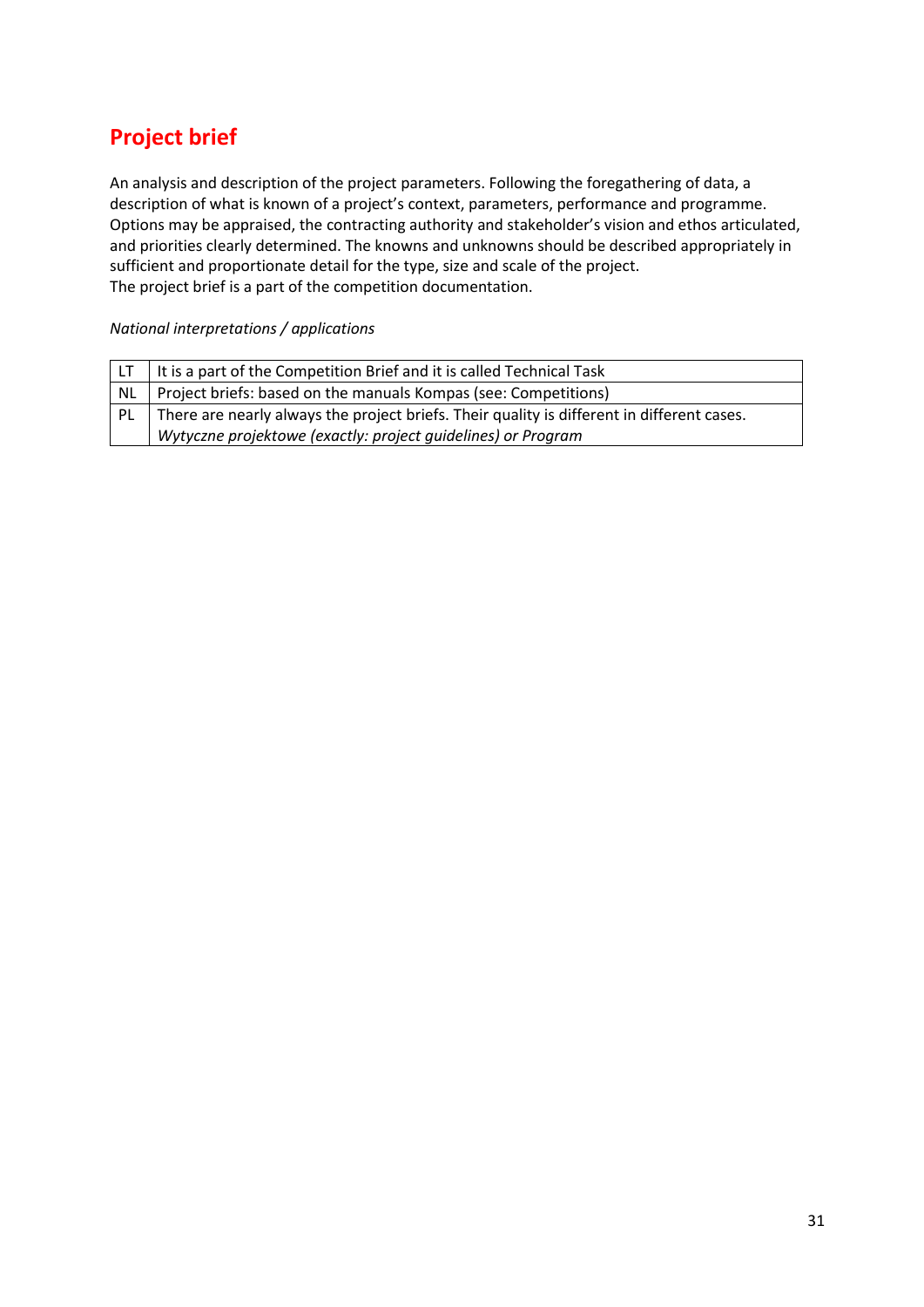## **Project contest**

The object of which is to procure a solution to a clearly defined task, intended to realise and determine the qualified professionals who can achieve the completion of the solution. The winner is granted an assignment.

|     | Yes                                                                                   |
|-----|---------------------------------------------------------------------------------------|
|     | The implemented project differs from the winning entry.                               |
| -PL | Most of the contests are directed toward an assignment. In many cases it takes place. |
|     | Konkurs architektoniczny or Konkurs architektoniczno-urbanistyczny                    |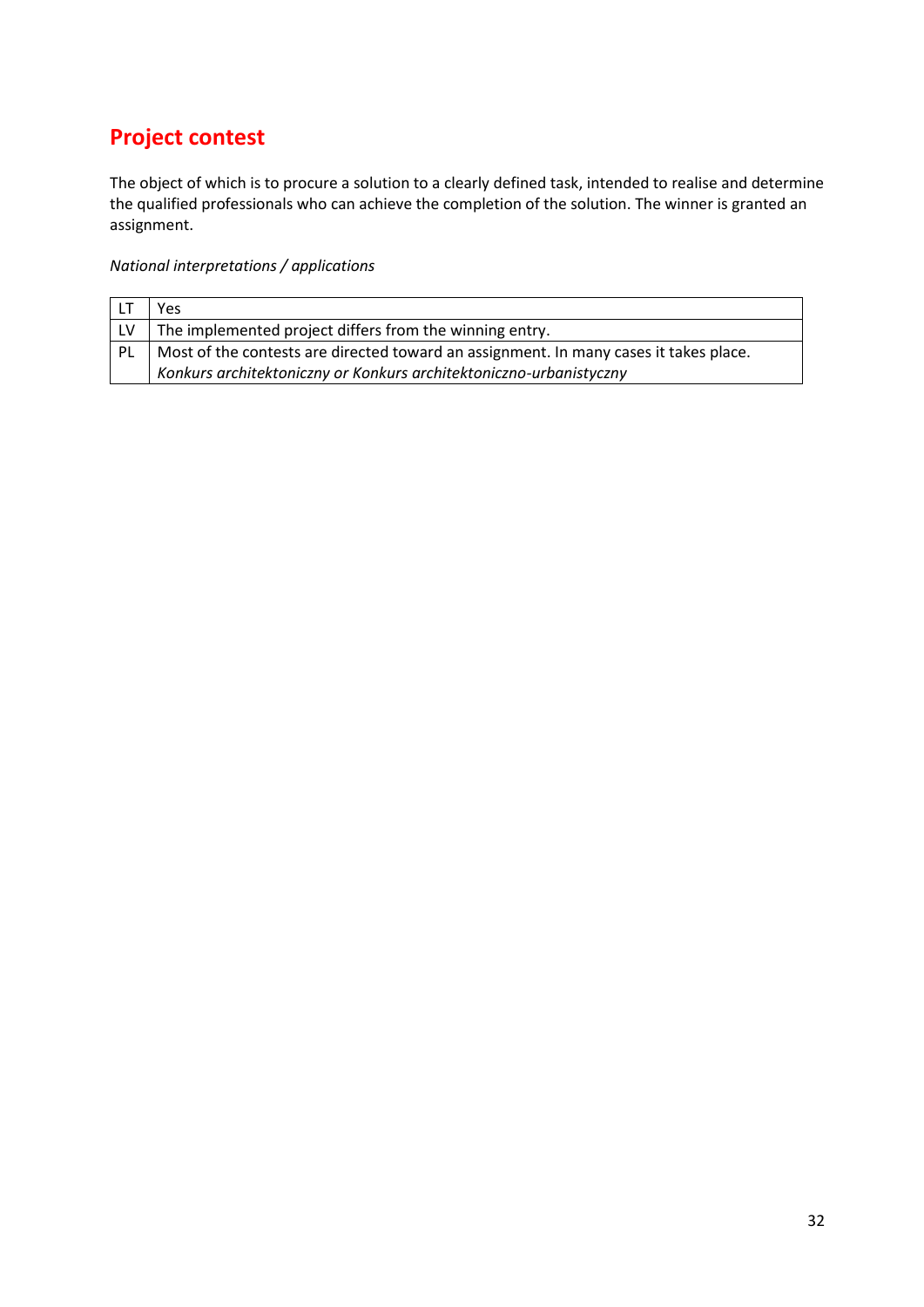# **Regulated competition**

A competition below EU thresholds, where national regulations are to be applied.

| AL  | Recently many competitions have been announced, but very few have been realized. This is<br>partially due to the competition briefs that were often not clear and specific, and partially<br>due to the economic conditions of the contracts, which were not sufficient and below EU<br>thresholds for foreign practices and more intended for coalitions of interdisciplinary<br>practices.                                  |
|-----|-------------------------------------------------------------------------------------------------------------------------------------------------------------------------------------------------------------------------------------------------------------------------------------------------------------------------------------------------------------------------------------------------------------------------------|
| LT. | We don't use this term.                                                                                                                                                                                                                                                                                                                                                                                                       |
| PL  | Contests for the assigments with honorary over the threshold organized by governmental<br>bodies (lower than the EU one) are regulated by Public Procurement Law. When the<br>honorary is under that the threshold or/and the client is not public most often the<br>competitions are organized according to Cicic Code which regulations are less complicated<br>than the ones of Public Procurement Law.<br>No special term |
| UK  | Generally a public competition that is open to international participants but may also be a<br>competition in the UK below EU thresholds where 'the light regime' in the Public Contract<br>Regulations maybe applied.                                                                                                                                                                                                        |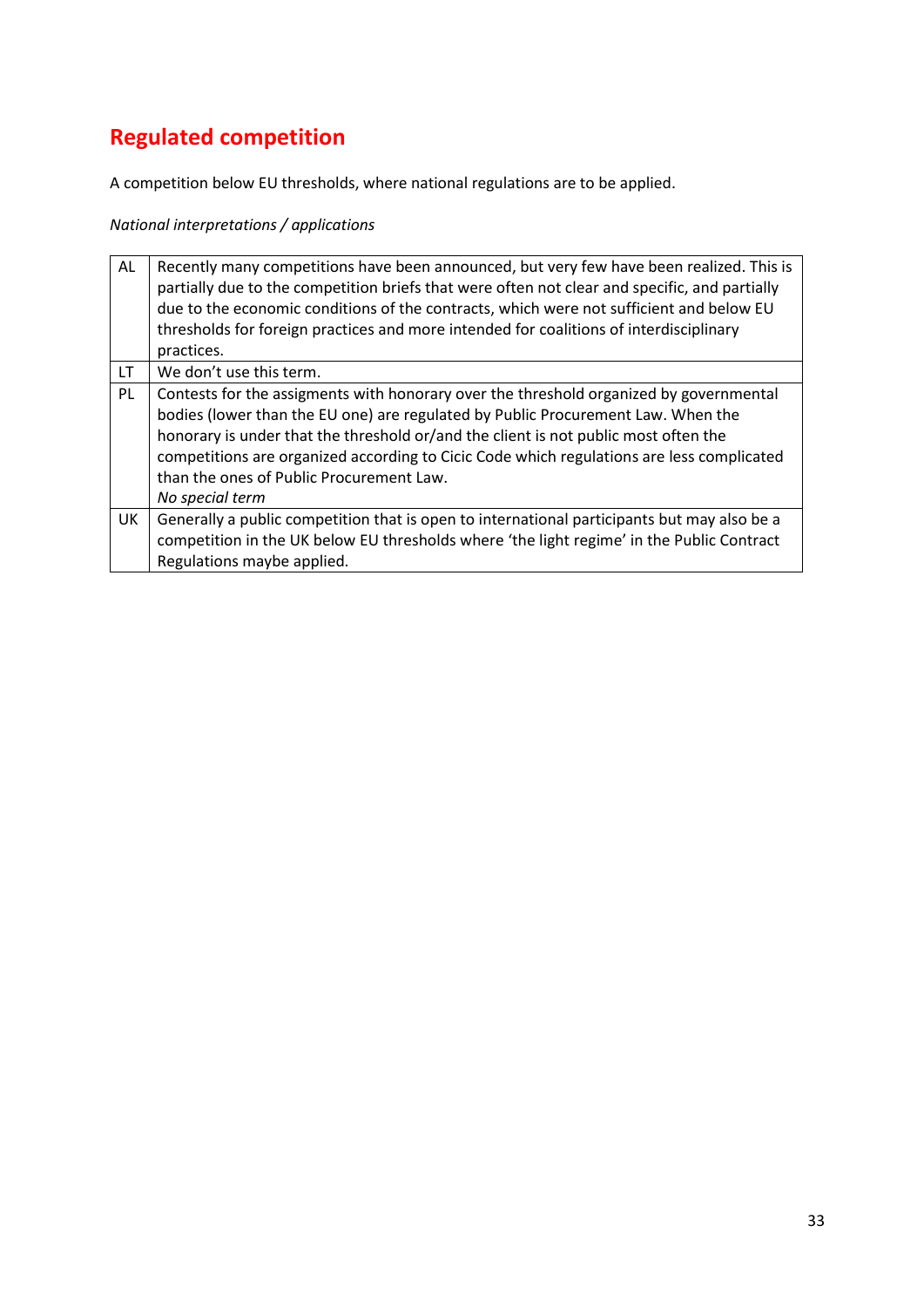### **Result**

The result can be prize money, a fee, compensation for the costs (excl. VAT) or a (follow-up) assignment. This is defined in the brief.

| AL        | From twelve open architectural competitions which were organized between 2013-2016,<br>providing almost half a million euros in the total amount of prize money, only one has been<br>fully and successfully implemented.                                                                                                                                                                                                                                                                                                                                                                                                                                                                                                 |
|-----------|---------------------------------------------------------------------------------------------------------------------------------------------------------------------------------------------------------------------------------------------------------------------------------------------------------------------------------------------------------------------------------------------------------------------------------------------------------------------------------------------------------------------------------------------------------------------------------------------------------------------------------------------------------------------------------------------------------------------------|
| DE        | There is much criticism about competitions, because they tend to not be (fairly) paying the<br>architects, and sometimes even stealing their ideas to realize them with another architect.<br>This is true especially for open competitions                                                                                                                                                                                                                                                                                                                                                                                                                                                                               |
| <b>GR</b> | The clear separation between ideas competitions and preliminary design, introduced by the<br>2011-framework, increased the numbers of competitions, but at the same time, it did not<br>lead to more project assignments for winning teams. One-stage ideas competitions where<br>the client is not obligated to proceed to implementation have led to three scenarios: a)<br>client picks ideas not only from first prize and excludes winners from the implementation<br>stage, b) the client assigns the implementation studies to other professionals, ignoring<br>quality and cultural property issues, c) in the best case, the winners are hired as the client's<br>consultants, with a significantly lower fee.   |
| KO        | When analysing the competition culture in the country, the prize money, or the contract<br>value for architectural services, one cannot overlook the fact that the value of good design<br>is still mostly absent in our society. There are many reasons why most developments since<br>after the war are unappealing, but an important one is the low valuation of the work of an<br>architect and urbanist, even by the public client.                                                                                                                                                                                                                                                                                  |
| <b>LT</b> | Usually the prize money. Compensation is only required at 2 stage competition (for the $2^{nd}$<br>stage participants; the compensation money is equal amount). A fee (nor "ground" and<br>"ceiling") for design service is never defined in the Brief.                                                                                                                                                                                                                                                                                                                                                                                                                                                                   |
| PL        | Confusing term. In many competitions (including Europan) the term 'results' is refers to all<br>the entries send for the competition and the awards and mentions selection from them.<br>An explanation following the definition on top of this page in Poland: in nearly all cases the<br>result is prize money, and in many cases it is an assignment. The fee or a lump sum for the<br>compensation of the costs is the rarely case. In the two stage competitions it is often<br>practised that the participants of the second stage who are not prized get the mentions<br>connected with the sum of money.<br>Literally translation of result of the competition': "Wyniki konkursu"; Nagrody (exactly<br>:prizes). |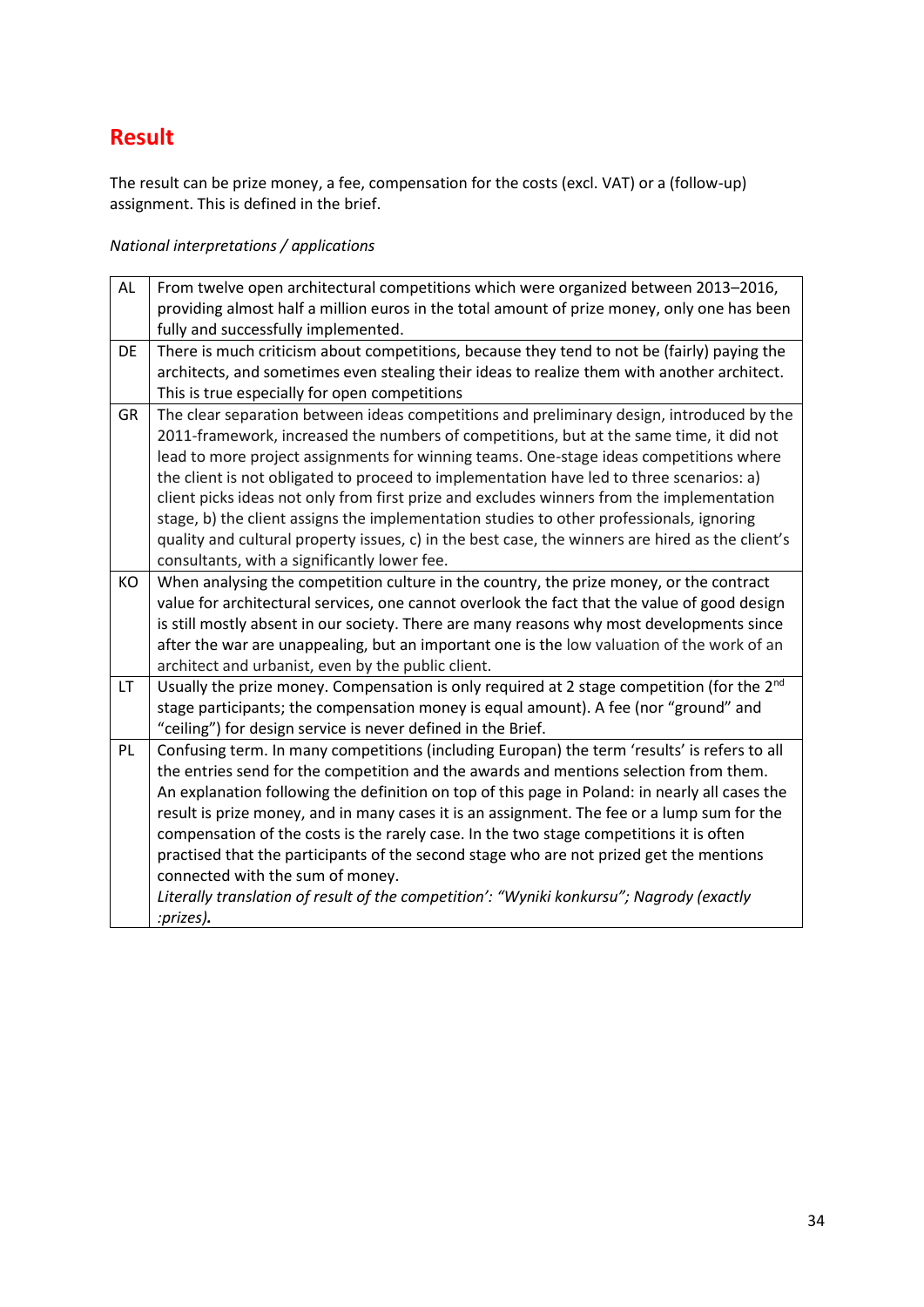### **Selection committee**

A committee of the contracting authority that can reduce the number of contestants in a procurement (incl. a single staged procedure) based on predefined criteria.

| l LT      | No experience                                                                          |
|-----------|----------------------------------------------------------------------------------------|
| <b>NL</b> | Occurs in the preselection on portfolio - which cannot be executed anonymously. No     |
|           | members of the selection committee can be part of the jury.                            |
|           | The submissions of the parties invited, is made anonymously by a jury.                 |
| PL        | No case. Either the jury does it or (more often) the secretary of the competition. The |
|           | selection from the applications is generally rare in Poland.                           |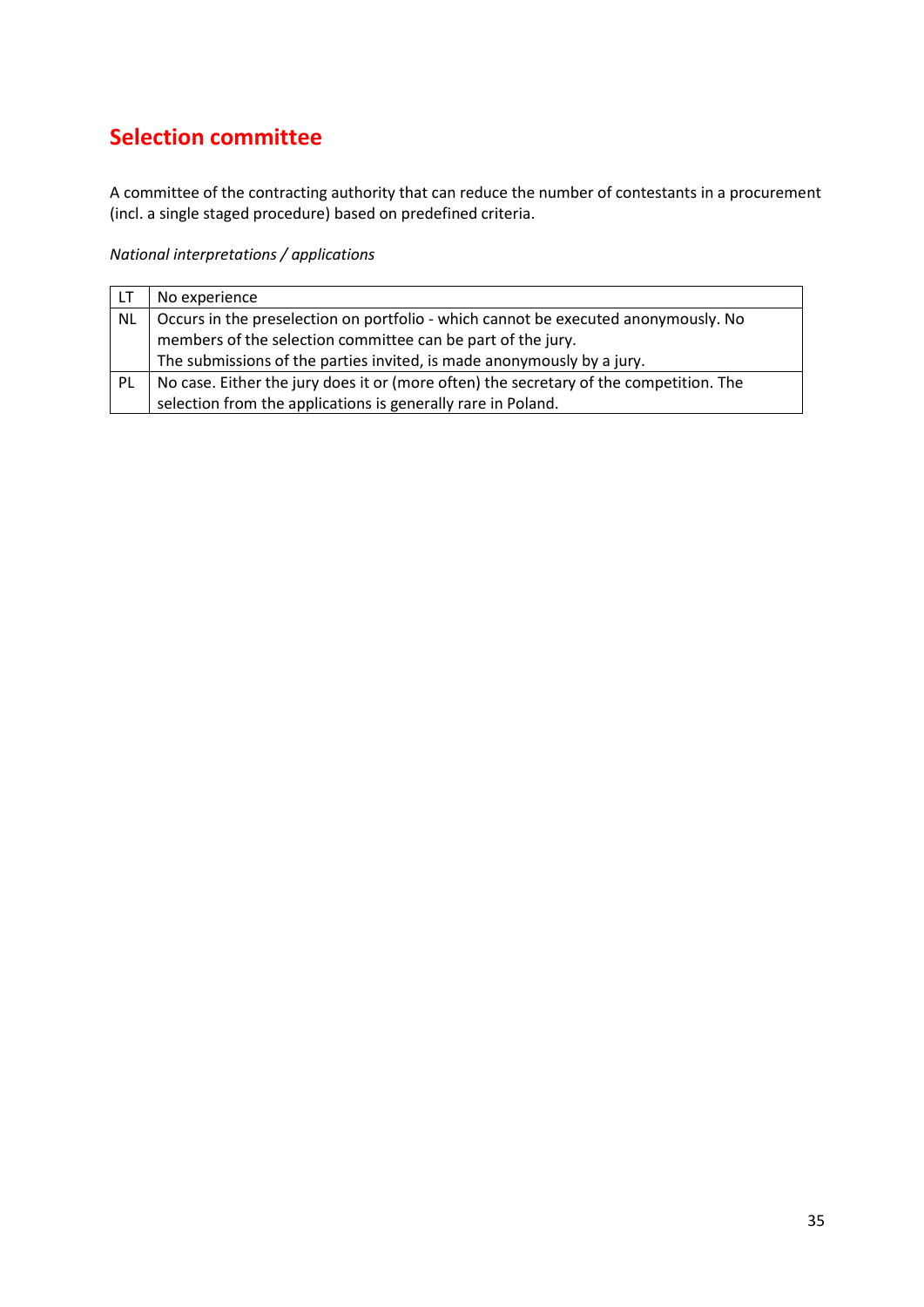# **Signing off the brief**

The jury's evaluation, confirmation and affirmation of their agreement to the brief and conditions, having checked the appropriateness of texts, the declaration of intent, performance requirements, evaluation criteria (and there importance), programmed timescales, stages, numbers to be shortlisted and honoured along with all supplementary information intended to be provided. Any proposals for change and jury decisions for completeness and in readiness for publication should be reported back to the contracting authority before the brief is signed off and the contest launched.

| AL        | There were cases that the brief was written by the organizing authorities and other few       |
|-----------|-----------------------------------------------------------------------------------------------|
|           | good examples where it was written by the jury of the competition. In the second case a       |
|           | clear brief provided good proposals.                                                          |
| PL        | The consultations of the brief with the jury generally takes place without formal signing. It |
|           | bases most often on sending the brief, collecting the remarks and the discussion via emails.  |
| <b>SP</b> | In spite of it being a logical procedure, this is rarely applicable in Spanish competitions.  |
|           | Jurors are usually not asked to opine on the brief.                                           |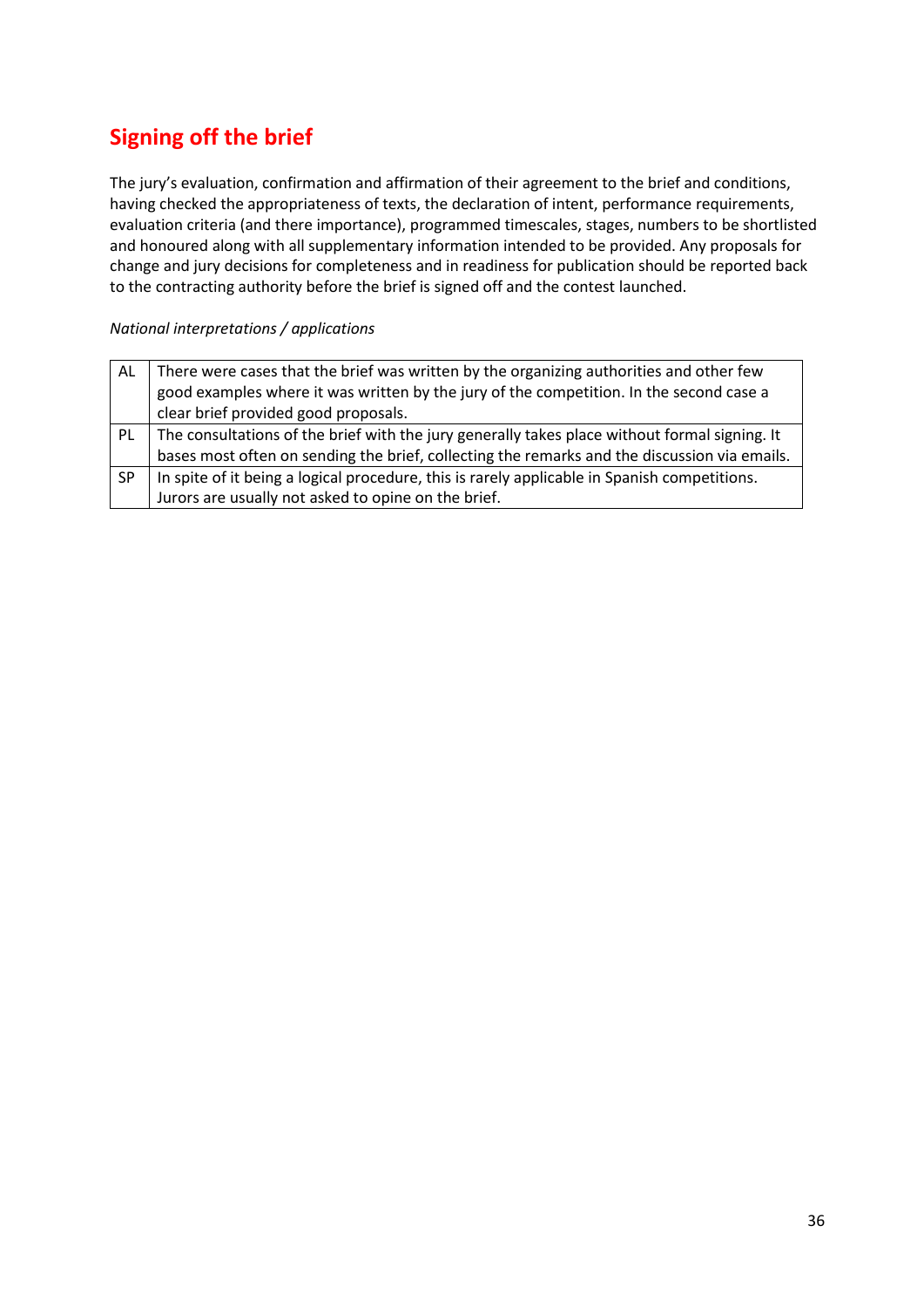# **Team representative**

The person responsible for doing a submission. This is also the only person that can be contacted by the contracting authority.

| AL        | Referred also as Team Leader.                                                               |
|-----------|---------------------------------------------------------------------------------------------|
| <b>NL</b> | A team representative is very important. For the client one partner is needed, also for the |
|           | follow-up.                                                                                  |
| PL        | Nearly always there is a team representative. On the stage of the negotiations of the       |
|           | commission also other persons from the team take part.                                      |
|           | Reprezentant zespołu                                                                        |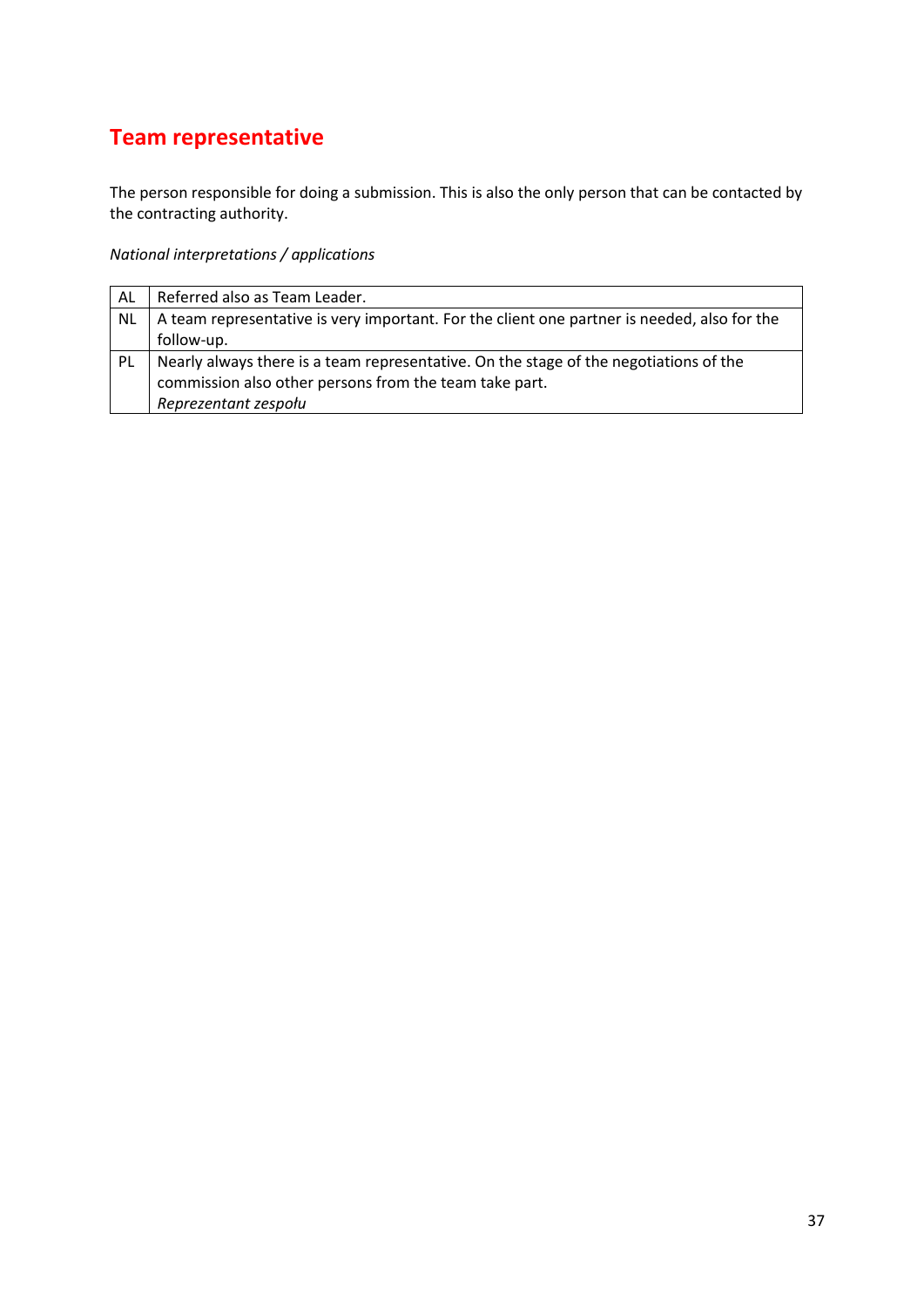## **Technical (review) panel**

The jury can delegate a check on the demands to a technical (review) panel.

It may be appropriate for a separate technical panel of independent professionals to review proposals to appraise the responses and potential deliverability within the stated project parameters. The technical review panel may support the competition programmer. On the jury's request the technical review can be done in stages corresponding to the jury's depth of examination. A report of the panel's findings will be made available to the jury to help inform the decision making process.

| LT <sub>1</sub> | In AAL's competitions, the Experts do this job. In Public Procurement competitions, the      |
|-----------------|----------------------------------------------------------------------------------------------|
|                 | Technical panel only checks the physical material (number of posters, envelopes, model,      |
|                 | etc.)                                                                                        |
| <b>NL</b>       | In NL competitions, a technical (review) panel checks the submissions on the requirements    |
|                 | for participation, the entry requirements etc. The decision of the client on (in)validity of |
|                 | submissions is based upon the report of this commission. The client decides after an advice  |
|                 | of the jury on the report of the commission.                                                 |
| PL              | Practised very rarely. More often but also not very often jury invites the consultants who   |
|                 | give their expertise. As a rule in Poland one of the members of the jury is a "reporting     |
|                 | judge" (sedzia referent) spends more days before the jury meeting on careful examining of    |
|                 | the entries and presents them to the rest of the jury.                                       |
|                 | Komisja techniczna or Komisja sędziego referenta (exactly: commitee of the reporting         |
|                 | judge)                                                                                       |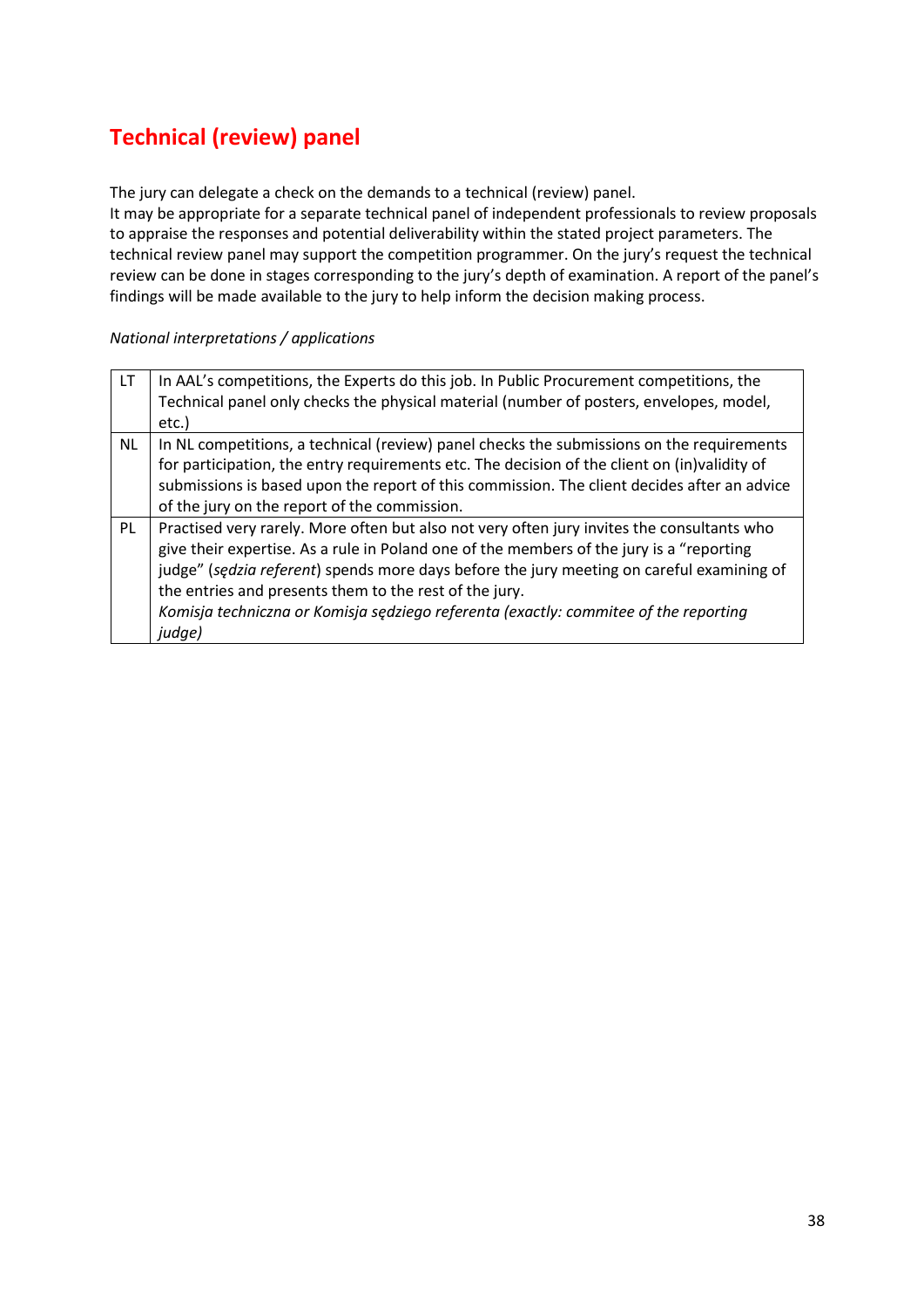# **Thinning**

Any process of selection having as its intention the restricting of candidates or their shortlisting at any stage of a competition (either contest or any other form of procurement). Also see prequalification.

| LT.       | Not used                                                                                     |
|-----------|----------------------------------------------------------------------------------------------|
| <b>NL</b> | Only used in procurement (of f.i architects services), not in design contests.               |
| PL        | Thinning most often take case in the two stage competitions as a selection from the          |
|           | projects submitted in the first stage the ones to be submitted in the second stage. Thinning |
|           | as the preselection of participants is very rare case, and takes place by the competitions   |
|           | organized by the investments which do not have to follow the Public Procurement Law.         |
|           | Selekcja                                                                                     |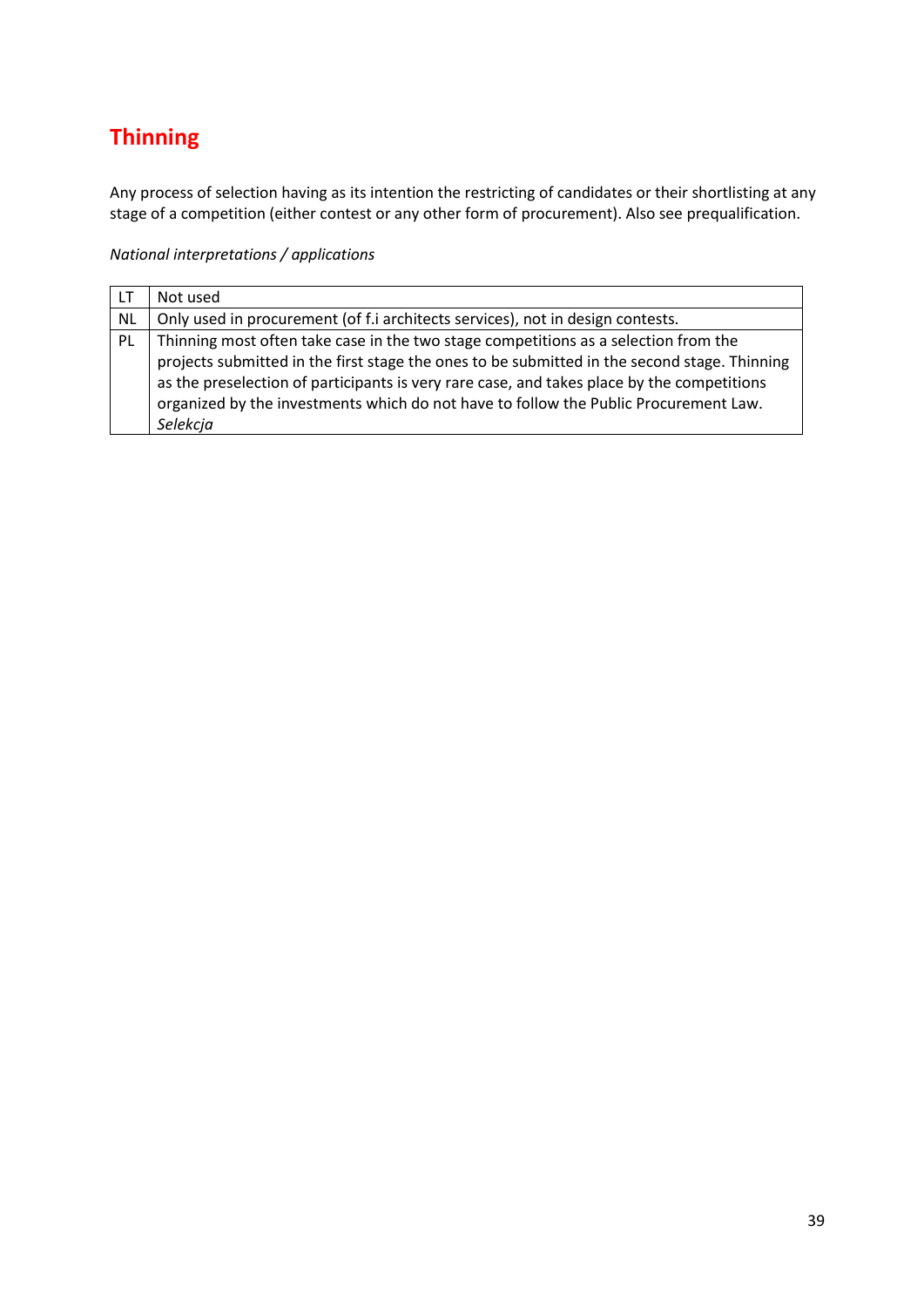### **Two-stage contest / competition**

A contest can be organized in one or two stages.

One stage: anyone who meets the minimum criteria to participate, immediately submits a plan (mind proportionality). Normally: no fee.

Two stages: anyone who meets the minimum criteria to participate, can enter a vision in the first round (no prequalification). A jury selects a predetermined amount of visions for the second stage; the shortlisted contestants are then asked to develop their proposals further, for a fee (excl. VAT).

| AL        | The latest methodology applied is of two stage competitions. In the first participants apply     |
|-----------|--------------------------------------------------------------------------------------------------|
|           | and are judged according to their team composition, vision for the particular project and        |
|           | portfolio of work experience. In the second stage the Project Idea is evaluated according to     |
|           | the specific technical requirements of the competition.                                          |
| CZ        | The dominant trend in more complex project briefs is to organize the competition in two          |
|           | stages, to eliminate the excessive waste of time and energy of involving large numbers of        |
|           | architects involved.                                                                             |
| LT.       | Ist stage: participants submit a plan (presenting concept, idea, low level of detailing), no fee |
|           | IInd stage: the shortlisted contestants are asked to develop their proposals further, for an     |
|           | equal fee. The prize money is allocated additionally, at the end of the procedure                |
| <b>NL</b> | Nowadays almost all design contests are organized in two-stages (limited effort in the first     |
|           | stage, (payed) plan in the second stage - based upon principles of proportionality.              |
| PL        | Two stage competitions take place more often in the last years in oreder to eliminate the        |
|           | excessive waste of time and energy of involving large numbers of architects involved             |
|           | Generallly there is no fee for participations but in most cases the participants of the second   |
|           | stage get either prize or mention connected with the money. Two-stage competitions often         |
|           | have a larger number of foreign participants.                                                    |
|           | Konkurs dwuetapowy                                                                               |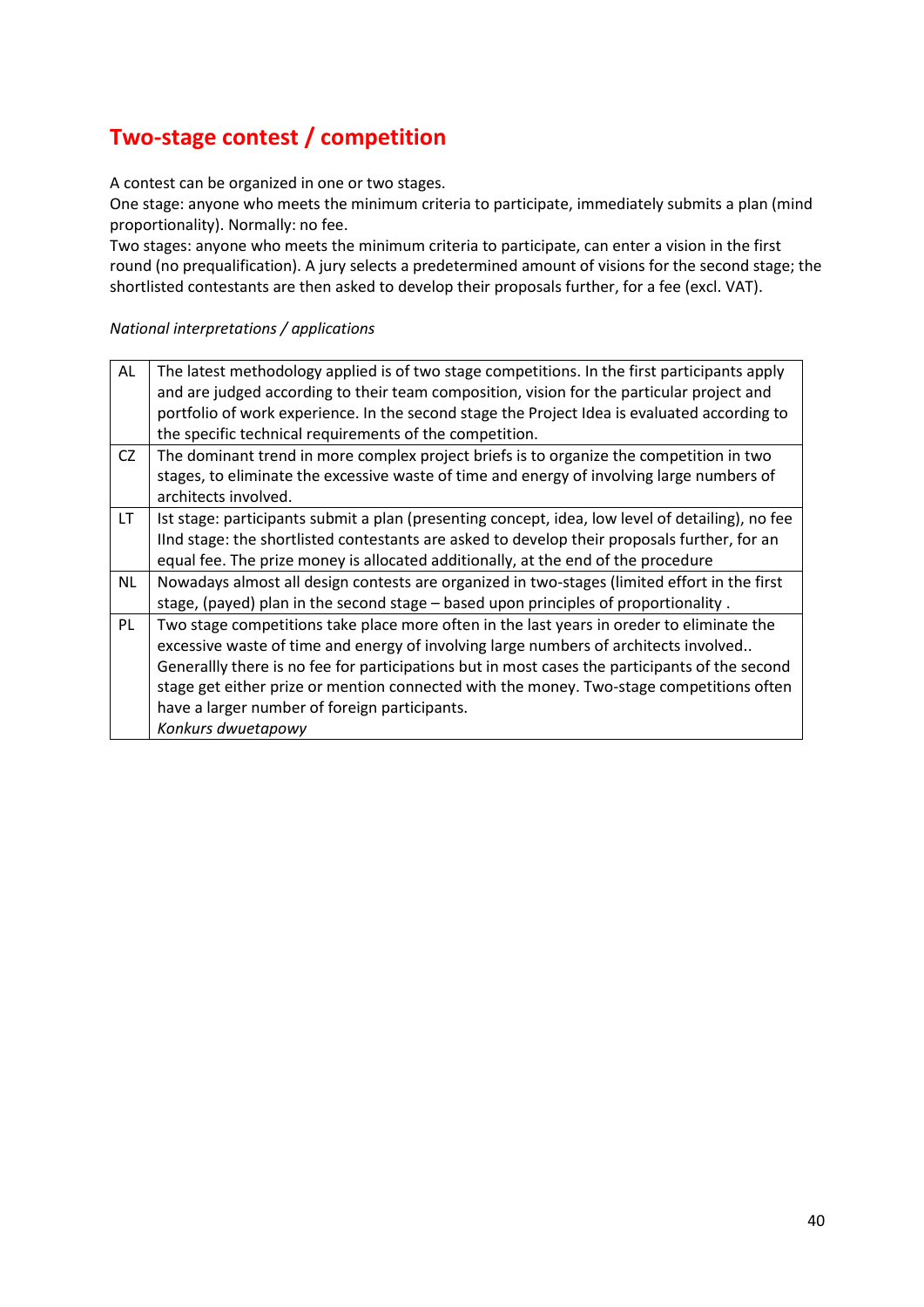## **Young architect**

No clear definition, it has to be described; generally any architect below 35-40 years old. Pay attention: discrimination on age discrimination is generally not allowed by law; specific groups can be exempt.

| <b>AL</b> | Even though the age limit of the young architect has not a clear definition, we often see<br>new architectural offices in Albania participating in competitions enlarging the pool of local |
|-----------|---------------------------------------------------------------------------------------------------------------------------------------------------------------------------------------------|
|           | participants.                                                                                                                                                                               |
| AT        | Open competitions mostly allow young and small offices to take part without too many                                                                                                        |
|           | restrictions, and offer a chance to effectively build, as the chance of realization in Austria is                                                                                           |
|           | quite high.                                                                                                                                                                                 |
| DE        | There is a regular critique that there are not enough chances for young architects, since                                                                                                   |
|           | most competitions today set such high standards/criteria for the contributors that only a                                                                                                   |
|           | handful of offices can enter.                                                                                                                                                               |
| <b>GR</b> | During the crisis a lot of young architects participated in competitions and used that as a                                                                                                 |
|           | vehicle for getting attention and promoting their ideas. But as so happens, competitions                                                                                                    |
|           | are hardly ever realised in Greece, so, entering and winning a competition can only offer as                                                                                                |
|           | much as temporary fame and a symbolic reward (and at times not even that)                                                                                                                   |
| IT        | Too many ideas competitions with no budget and hundreds of winning proposals that are                                                                                                       |
|           | never realized, leads to the practice of established firms taking advantage of the younger                                                                                                  |
|           | architects (who are not paid for months).                                                                                                                                                   |
| LV        | The situation is slightly changing, and since 2012 there have been several architectural                                                                                                    |
|           | competitions for public objects. Small-scale public projects are often seen as a kick-start for                                                                                             |
|           | young practices. However, access to a competition is difficult, because of the high                                                                                                         |
|           | requirements for the participants and the lack of interest of the same young practices.                                                                                                     |
| <b>NL</b> | Generally discrimination of age is not allowed. But many design contests, in which                                                                                                          |
|           | experience and turn-overs etc. are no required, design contests are an important                                                                                                            |
|           | instrument for young talent. It is also an important group in the search for new solutions. In                                                                                              |
| PL        | NL, many young designers participate in design contests.<br>There is a significant number of competitions which are accessible for young architects. It is                                  |
|           |                                                                                                                                                                                             |
|           | quite often the case that architects in the age of about 30 win the competition for                                                                                                         |
|           | important public object (e.g. Szczecin Philharmonic Hall competition won by Estudio<br>Barozzii Veiga - later awarded European Prize for Contemporary Architecture Mies van der             |
|           | Rohe Award). The competitions reserved only for the Young architects are the very rare                                                                                                      |
|           | cases.                                                                                                                                                                                      |
|           | The term used only in plural form "Młodzi architekci"                                                                                                                                       |
| UK        | Young and emergent practices obtain little access to work through UK competitions, and                                                                                                      |
|           | are required to develop their expertise largely through the private sector before being                                                                                                     |
|           |                                                                                                                                                                                             |
|           | capable of engaging. Access to work below thresholds reputedly is better, but there is no                                                                                                   |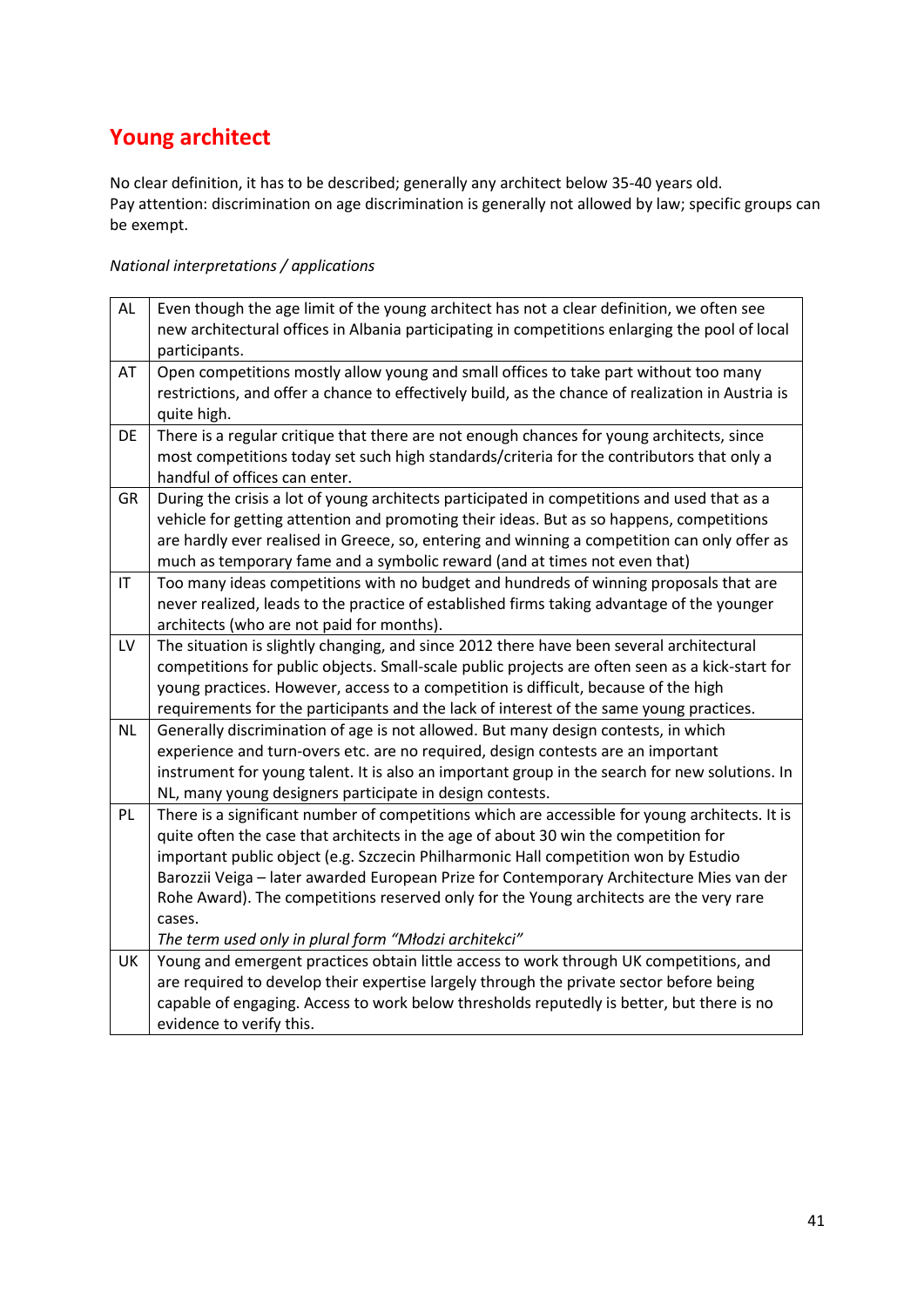### **Portals**

**Albania** [http://www.competitions.planifikimi.gov.al](http://www.competitions.planifikimi.gov.al/)

**Austria** [http://www.architekturwettbewerb.at](http://www.architekturwettbewerb.at/) [http://www.auftrag.at](http://www.auftrag.at/) [http://www.competitionline.com](http://www.competitionline.com/)

**Belgium** [http://www.ejustice.just.fgov.be/](http://www.ejustice.just.fgov.be/cgi_bul/bul.pl)

**Bosnia** [http://www.sluzbenilist.ba](http://www.sluzbenilist.ba/) [http://www.avaz.ba](http://www.avaz.ba/) [http://www.akta.ba](http://www.akta.ba/)

**Bulgaria** [http://www.aop.bg](http://www.aop.bg/) [http://www.kab.bg](http://www.kab.bg/a/nav/news/type/5) Private and public competitions are usually announced on the official website of the Bulgarian Chamber of Architects and the websites of the regional chambers.

**Croatia** [http://www.nn.hr](http://www.nn.hr/)

**Czech Republic** <https://www.cka.cz/cs/souteze/pripravovane>

**Cyprus** [http://www.treasury.gov.cy](http://www.treasury.gov.cy/)

**Denmark** <https://arkitektforeningen.dk/konkurrencer>

**Estonia** <http://www.rha.gov.ee/>

**Finland** <http://www.safa.fi/kilpailut> [http://www.ark.fi](http://www.ark.fi/) [http://archinfo.fi](http://archinfo.fi/) [http://www.ark.fi](http://www.ark.fi/) [http://www.credita.fi](http://www.credita.fi/)

#### **France**

<http://www.sosmarchespublics.com/> <http://www.les-marches-publics.com/> [http://www.marchepublicfrance.com](http://www.marchepublicfrance.com/)  <http://www.marche-public.com/>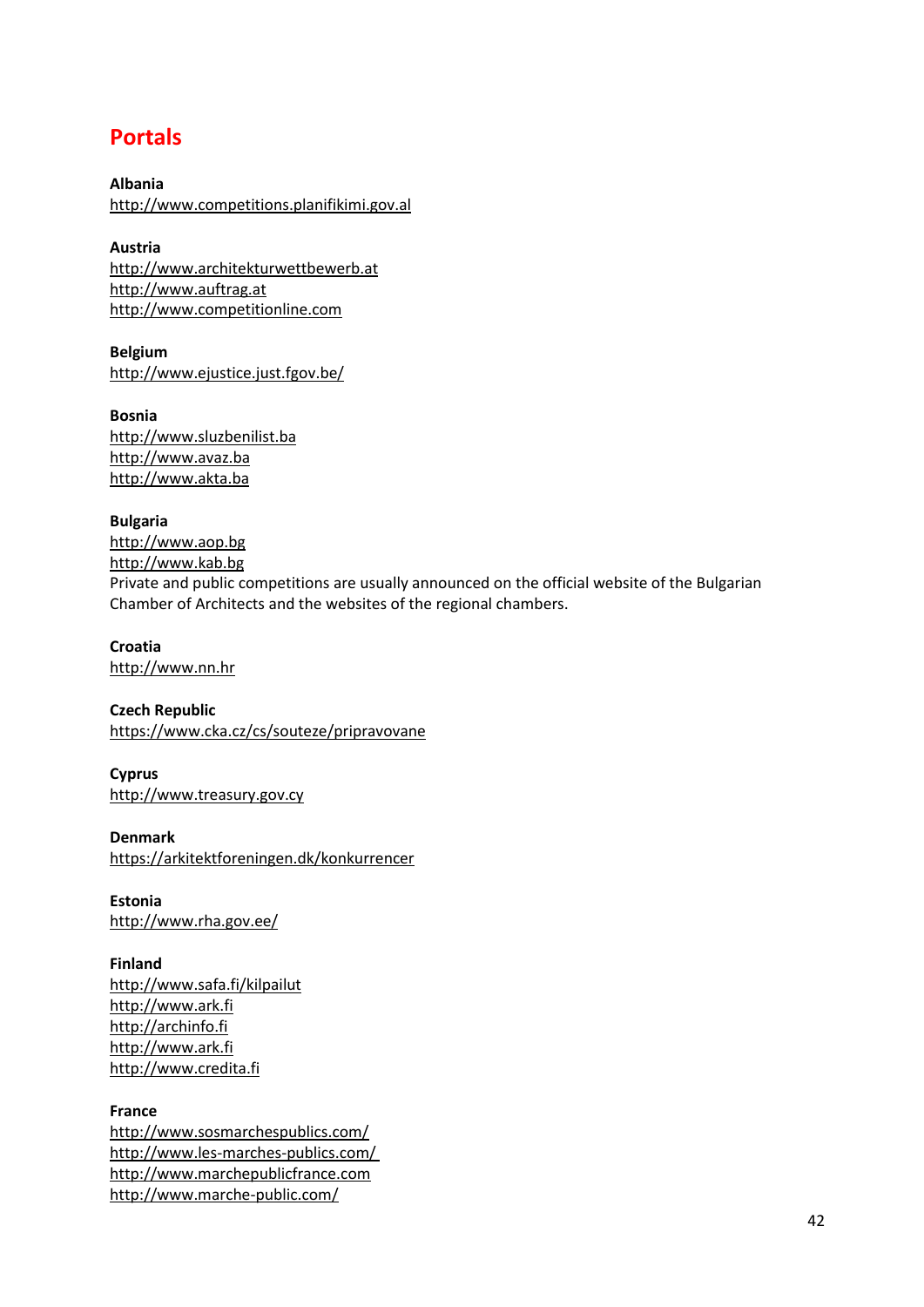**Germany** [http://www.competitionline.com](http://www.competitionline.com/) [https://www.wettbewerbe-aktuell.de](https://www.wettbewerbe-aktuell.de/) [http://www.baunetz.de](http://www.baunetz.de/) Current competitions of the federal ministries are on [http://www.bund.de](http://www.bund.de/) and/or on the specific websites of the respective ministries involved, the city or commune.

#### **Greece**

[http://www.greekarchitects.gr](http://www.greekarchitects.gr/) [http://portal.tee.gr](http://portal.tee.gr/portal/page/portal/tptee/SERVICES_INFORM_TPTEE/prokhrixeis_meleton) [http://www.sadas-pea.gr](http://www.sadas-pea.gr/) <http://www.et.gr/> [https://slus.gr](https://slus.gr/)

**Hungary** [http://www.kozbeszerzes.hu](http://www.kozbeszerzes.hu/)

**International** [http://ted.europa.eu](http://ted.europa.eu/) [http://www.thefulcrum.eu](http://www.thefulcrum.eu/)

**Ireland** [http://www.riai.ie](http://www.riai.ie/)

#### **Italy**

[http://www.professionearchitetto.it](http://www.professionearchitetto.it/) [http://www.europaconcorsi.com](http://www.europaconcorsi.com/) [http://www.concorrimi.it](http://www.concorrimi.it/) [http://www.archiportale.com](http://www.archiportale.com/) [http://www.architetti.com](http://www.architetti.com/) [http://www.edilportale.com](http://www.edilportale.com/) <http://www.lavoripubblici.it/>

#### **Kosovo**

National competitions: <https://krpp.rks-gov.net/>

International competitions: [http://www.bustler.net](http://www.bustler.net/) [http://www.competitions.org](http://www.competitions.org/)

#### **Latvia**

[https://www.iub.gov.lv](https://www.iub.gov.lv/) (providing access to all public procurement notices regarding contracts that exceed the limit of EUR 10 000) [http://www.latarh.lv](http://www.latarh.lv/)

Local / regional: Riga<https://www.riga.lv/lv> Jurmala [https://www.jurmala.lv](https://www.jurmala.lv/) Liepaja [http://varti.liepaja.lv](http://varti.liepaja.lv/) Ventspils [http://www.ventspils.lv](http://www.ventspils.lv/)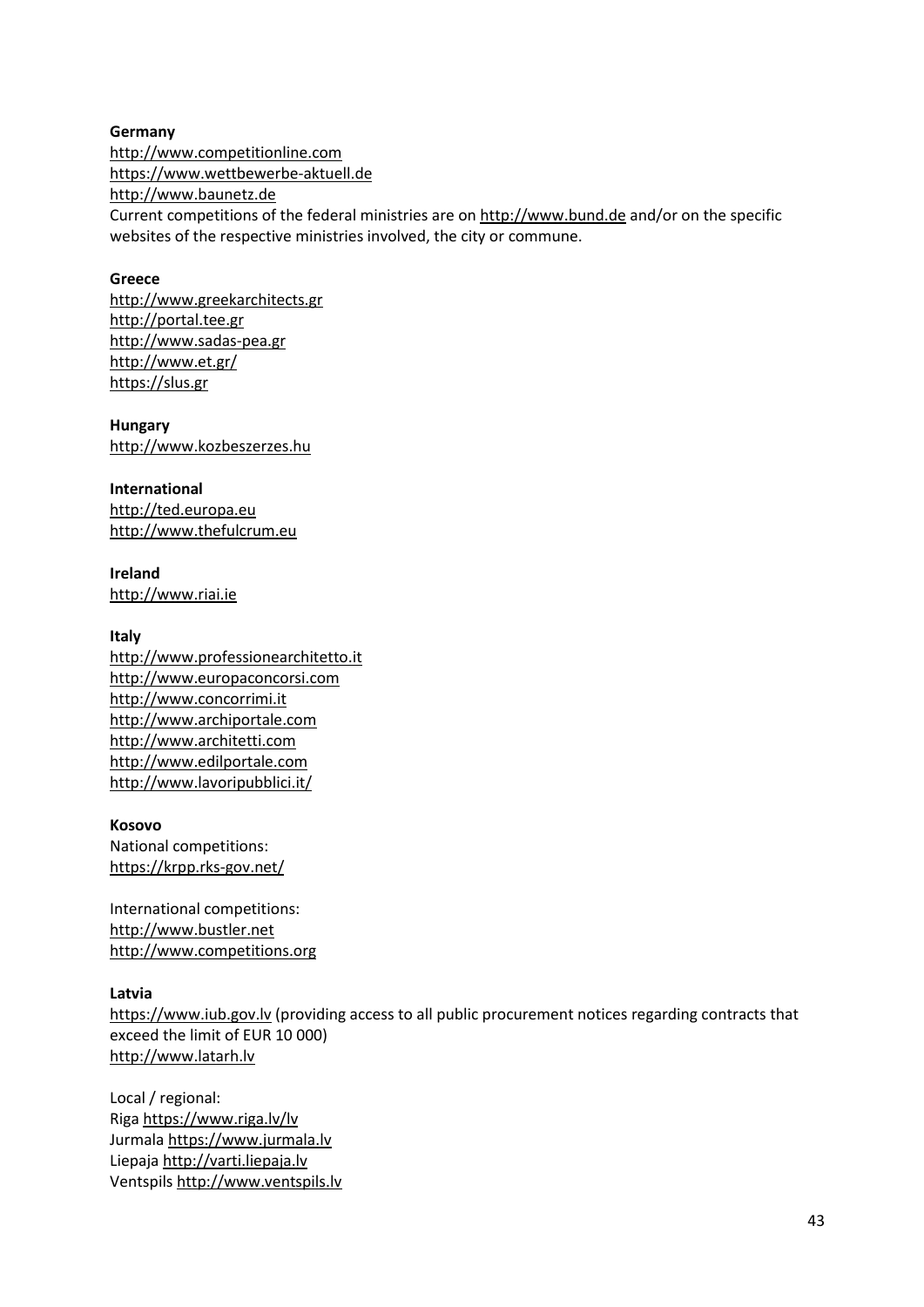**Lithuania** [http://www.architektusajunga.lt](http://www.architektusajunga.lt/) [https://pirkimai.eviesiejipirkimai.lt](https://pirkimai.eviesiejipirkimai.lt/) <http://www.vpt.lt/>

#### **Luxembourg**

<http://www.marches.public.lu/index.html>

#### **Montenegro**

<http://www.nabavka.cg.yu/>

### **The Netherlands**

[http://www.ontwerpwedstrijden.nl](http://www.ontwerpwedstrijden.nl/) Architectuur Lokaal [http://www.tenderned.nl](http://www.tenderned.nl/) [https://aanbestedingskalender.nl](https://aanbestedingskalender.nl/)

#### **Norway**

[http://www.arkitektur.no](http://www.arkitektur.no/) [http://www.doffin.no](http://www.doffin.no/) [http://www.mercell.no](http://www.mercell.no/)

### **Poland**

[http://kielce.sarp.org.pl](http://kielce.sarp.org.pl/) <http://szczecin.sarp.org.pl/konkursy> <http://www.wroclaw.sarp.org.pl/pl/news/konkursy?page=1> [http://www.sarp.katowice.pl/konkursy/konkursy\\_realizacyjne\\_sarp\\_katowice](http://www.sarp.katowice.pl/konkursy/konkursy_realizacyjne_sarp_katowice/) [http://sarp.warszawa.pl/konkurs\\_stan/biezace](http://sarp.warszawa.pl/konkurs_stan/biezace/) <http://www.sarp.krakow.pl/konkursy> [http://gdansk.sarp.org.pl/pokaz\\_kat.php?kat=2](http://gdansk.sarp.org.pl/pokaz_kat.php?kat=2) [http://architektura.muratorplus.pl/konkursy](http://architektura.muratorplus.pl/konkursy/) [http://www.a-ronet.pl](http://www.a-ronet.pl/)

#### **Portugal** [http://www.aecops.pt](http://www.aecops.pt/) <http://compras.gov.pt/compra>

**Romania** [http://www.e-licitatie.ro](http://www.e-licitatie.ro/)

#### **Slovakia** [http://www.uvo.gov.sk](http://www.uvo.gov.sk/)

**Slovenia** [http://www.uradni-list.si](http://www.uradni-list.si/) [http://www.e-narocanje.si](http://www.e-narocanje.si/)

### **Spain** <http://www.gobcan.es/boc> [http://www.boe.es](http://www.boe.es/)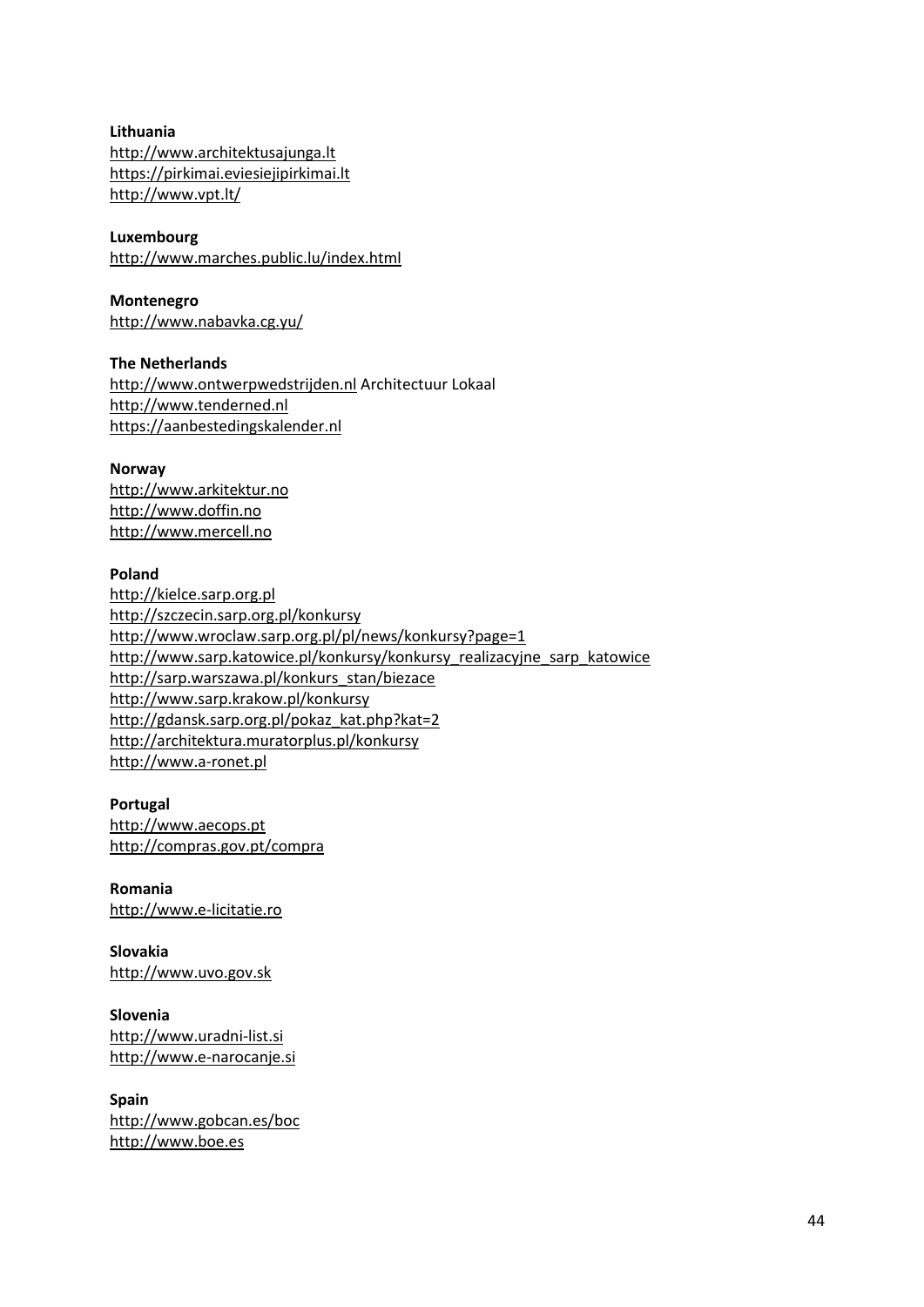### **Sweden** <https://www.arkitekt.se/bransch/tavlingar/>

### **United Kingdom**

[https://www.architectsjournal.co.uk](https://www.architectsjournal.co.uk/) [https://www.e-architect.co.uk](https://www.e-architect.co.uk/) [http://www.archdaily.com](http://www.archdaily.com/) [http://bustler.net](http://bustler.net/) [http://www.deathbyarchitecture.com](http://www.deathbyarchitecture.com/) [https://divisare.com](https://divisare.com/) [https://www.architecture.com](https://www.architecture.com/awards-and-competitions-landing-page/competitions-landing-page) [https://www.colander.co.uk](https://www.colander.co.uk/) [https://malcolmreading.co.uk](https://malcolmreading.co.uk/) [http://projectcompass.co.uk](http://projectcompass.co.uk/)